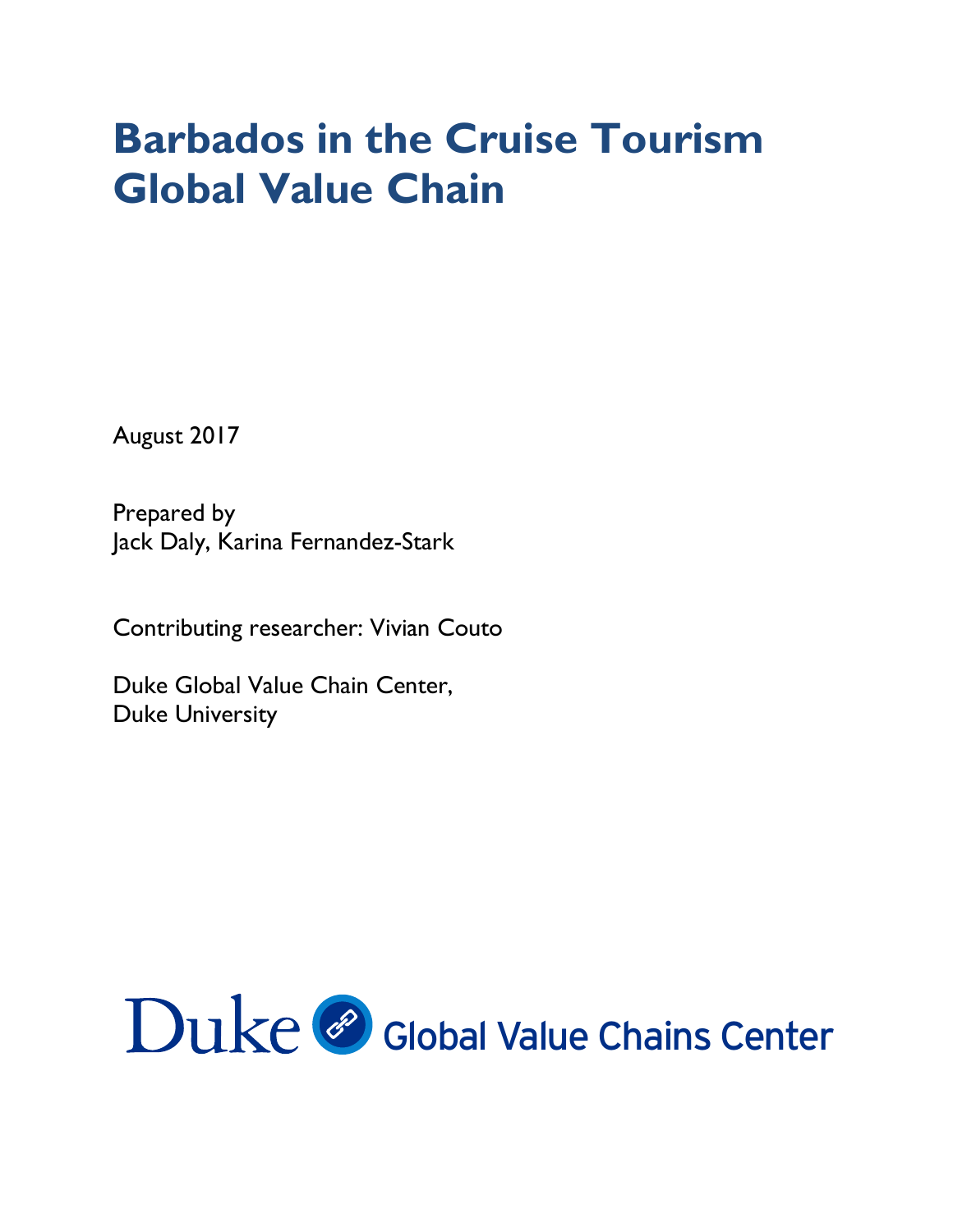This research was prepared by the Duke University Global Value Chain Center on behalf of the Organization of American States (OAS). This study is part of the establishment of Small Business Development Centers in the Caribbean. The report is based on both primary and secondary information sources. In addition to interviews with firms operating in the sector and supporting institutions, the report draws on secondary research and information sources. The project report is available at www.gvcc.duke.edu.

#### *Acknowledgements*

The Duke University Global Value Chain Center would like to thank all of the interviewees, who gave generously of their time and expertise, as well as Renee Penco of the Organization of American States (OAS) for her extensive support.

The Duke University Global Value Chain Center undertakes client-sponsored research that addresses economic and social development issues for governments, foundations and international organizations. We do this principally by utilizing the global value chain (GVC) framework, created by Founding Director Gary Gereffi, and supplemented by other analytical tools. As a universitybased research center, we address clients' real world questions with transparency and rigor.

www.gvcc.duke.edu

Duke University Global Value Chain Center © August 2017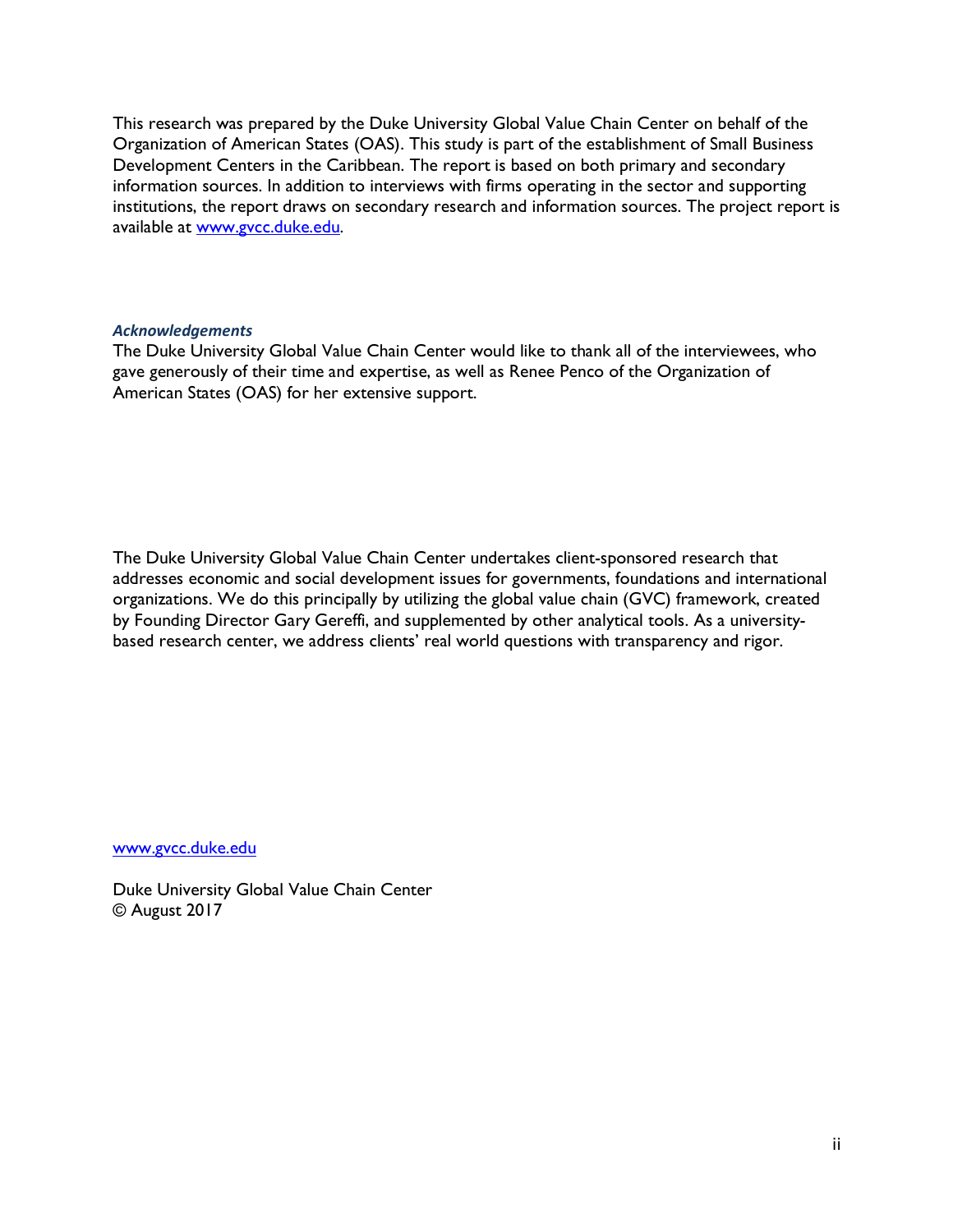## Barbados in the Cruise Tourism GVC

| L.                                                                               |  |
|----------------------------------------------------------------------------------|--|
| $\mathcal{P}$                                                                    |  |
| 2.1.                                                                             |  |
| 2.2.                                                                             |  |
|                                                                                  |  |
|                                                                                  |  |
| 3.1.                                                                             |  |
| 3.1.1.                                                                           |  |
| 3.1.2.                                                                           |  |
|                                                                                  |  |
| 3.2. Upgrading and Industry Evolution in Barbados Cruise Tourism GVC20           |  |
| 3.3.                                                                             |  |
| 3.4.                                                                             |  |
| 3.4.1.                                                                           |  |
| 342                                                                              |  |
| Lessons for Barbados Upgrading in Cruise Tourism from Global Experiences27<br>4. |  |
|                                                                                  |  |
| 4                                                                                |  |
|                                                                                  |  |
| 5.                                                                               |  |
| 6.                                                                               |  |
| 7.                                                                               |  |

## **Tables**

| Table 1. Regional Rankings for Tourism's Direct Contribution to Economies, 20162     |  |
|--------------------------------------------------------------------------------------|--|
| Table 2. Cruise Line Deployments by Regions (% of Available Lower Berth Days) 4      |  |
|                                                                                      |  |
|                                                                                      |  |
|                                                                                      |  |
|                                                                                      |  |
| Table 7. Number of Carnival and Royal Caribbean Passengers in Barbados, 2012-2016 15 |  |
|                                                                                      |  |
| Table 9. Cruise Passenger Expenditures in Barbados by Category, 2014/15 season 19    |  |
|                                                                                      |  |
|                                                                                      |  |
|                                                                                      |  |
| Table 13. Profiles of Cruise Tourism in Barbados, St. Maarten and Puerto Rico28      |  |
|                                                                                      |  |
|                                                                                      |  |
|                                                                                      |  |
|                                                                                      |  |
| Table A-4. Cruise Company Expenditures in Caribbean Ports, 2014/15 Season 37         |  |
| Table A-5. Passenger Onshore Visits and Expenditures in Caribbean, 2014/15 season37  |  |
|                                                                                      |  |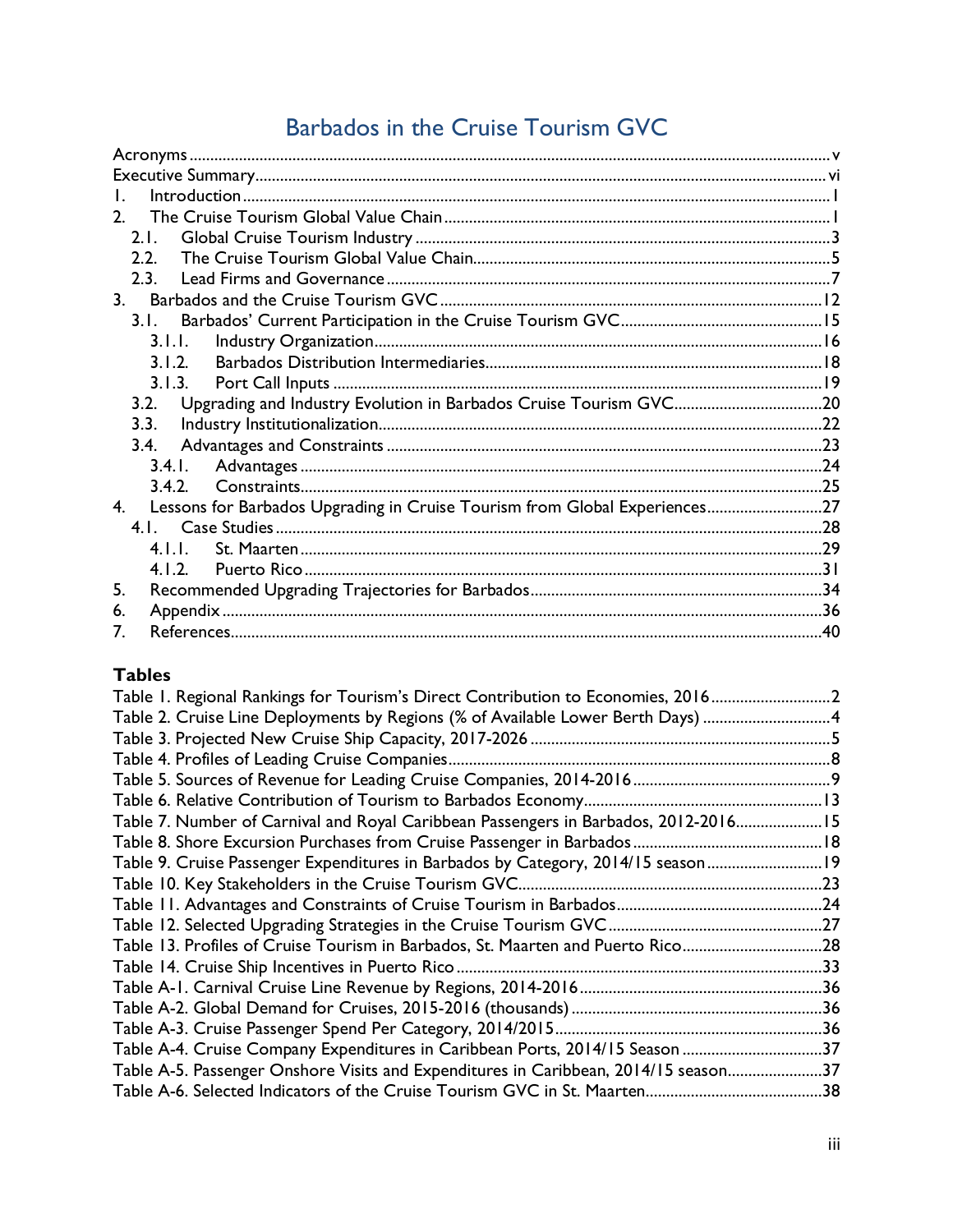| <b>Figures</b>                                                                       |  |
|--------------------------------------------------------------------------------------|--|
|                                                                                      |  |
|                                                                                      |  |
| Figure 2. Passenger Visits and Average Expenditures for Cruises in Barbados14        |  |
| Figure 3. Onshore Visits and Average Expenditures for Caribbean Cruise Passengers 16 |  |
|                                                                                      |  |
| Figure 5. Number of Cruise Passengers and Port Calls in Barbados, 2010-201621        |  |
|                                                                                      |  |
|                                                                                      |  |
|                                                                                      |  |

## **Boxes**

| Box 1. Significant Differences between Cruise and Conventional Tourism  11 |  |
|----------------------------------------------------------------------------|--|
|                                                                            |  |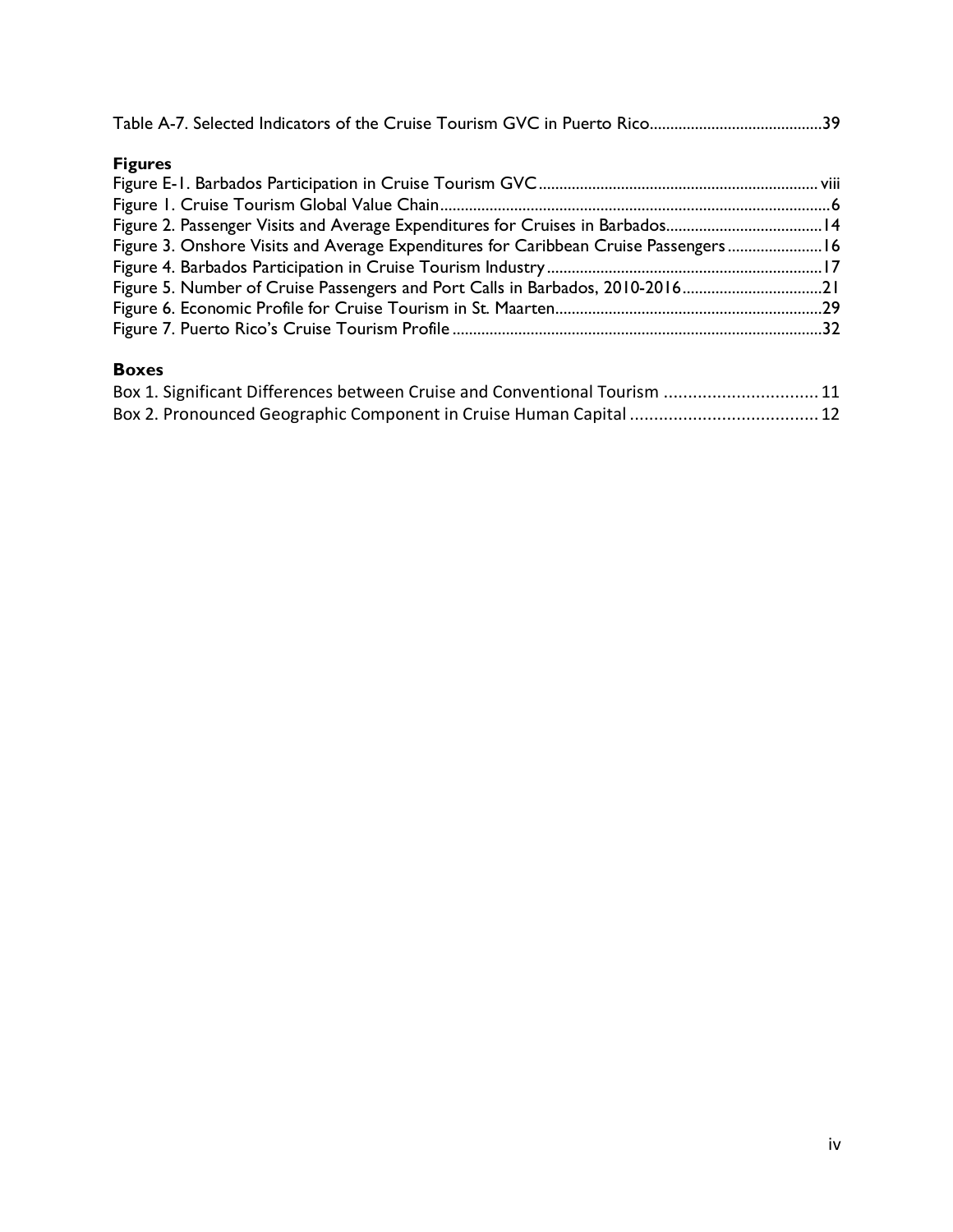## **Acronyms**

| ABTA        | Association of British Travel Agents            |
|-------------|-------------------------------------------------|
| <b>BIDC</b> | Barbados Investment & Development Center        |
| <b>BPI</b>  | Barbados Port Inc.                              |
| <b>BTII</b> | Barbados Tourism Investments Inc.               |
| <b>BTMI</b> | Barbados Tourism Marketing Inc.                 |
| <b>BTPA</b> | <b>Barbados Tourism Product Authority</b>       |
| <b>GVCC</b> | Global Value Chain Center                       |
| <b>GVC</b>  | Global Value Chains                             |
| <b>DMC</b>  | <b>Destination Management Companies</b>         |
| <b>GDP</b>  | <b>Gross Domestic Product</b>                   |
| ILO         | International Labor Organization                |
| <b>ISTU</b> | Independent Sea-port Taxi Union                 |
| IT          | Information Technology                          |
| <b>MTI</b>  | Ministry of Tourism and International Transport |
| <b>SBC</b>  | <b>Small Business Center</b>                    |
| <b>SME</b>  | <b>Small and Medium-sized Enterprise</b>        |
| <b>STA</b>  | St. Maarten Tourism Authority                   |
| <b>WTTC</b> | <b>World Travel &amp; Tourism Council</b>       |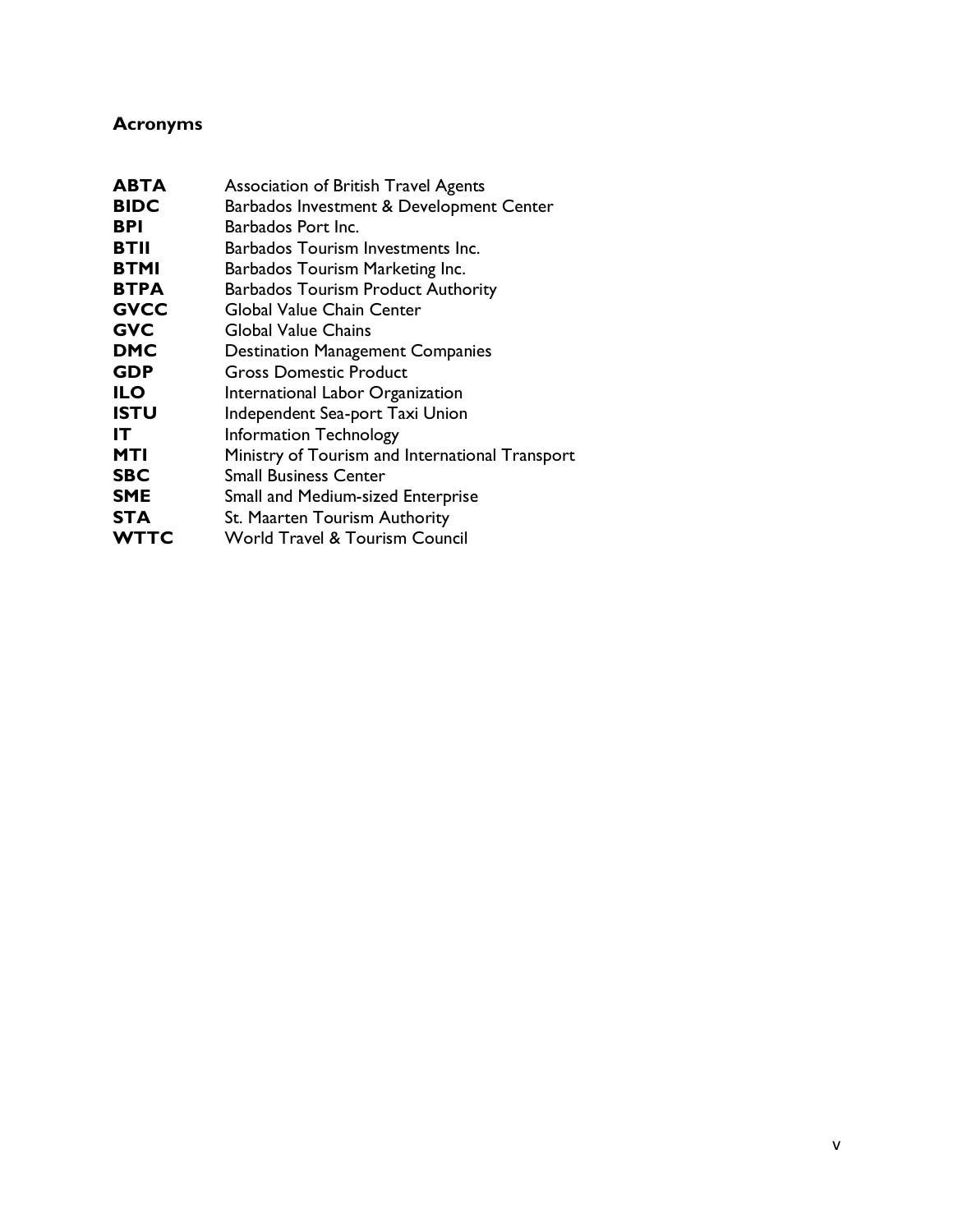#### **Executive Summary**

This report uses the Duke Global Value Chain (GVCC) framework to examine Barbados' position in the cruise tourism global value chain (GVC) and identify opportunities for small businesses within the sector. While cruise tourism remains a small niche within the broader tourism industry—its 24 million passengers constitute just 2% of worldwide travelers—it is a critical economic activity in the Caribbean. More than two-thirds of the tourists in the region are cruise-ship passengers. Although cruise ship tourism is not as lucrative as other forms—tourists on cruise ships spend as little as one-tenth the consumption of stay-over visitors—it still accounts for an aggregated US\$3.1 billion in expenditures in 2014-15 and supported roughly 75,000 jobs in the Caribbean.

Barbados conforms to this regional trend. Cruise tourism has a large footprint on the island, contributing 54% of the 1.3 million tourists who visited the country in 2015. While the total number of cruise passengers arriving in the Bridgetown port has increased in recent years, the average amount of money they are spending is declining. This report identifies some of constraints associated with Barbados' cruise tourism products and outlines potential upgrading strategies to boost passenger expenditures.

#### **The Cruise Tourism GVC**

Cruise tourism can be separated into three categories of actors: consumers, distribution intermediaries, and service providers. **Consumers** historically have come from the United States, with the Caribbean being the primary source of supply. Global demand for cruises increased from 17.8 million passengers in 2009 to 24.2 million in 2016, which is a total jump of 36%. One of the emerging trends in the industry is its shift away from its traditional North American-Caribbean axis, with Asia-Pacific supply and demand driving much of the change.

**Distribution intermediaries** describes the category of actors that coordinate, package and sell individual services. These businesses include travel agents and cruise companies as well as Shore Excursion aggregators that bundle domestic activities. The industry is notable for its consolidation. Three companies—Royal Caribbean, Carnival and Norwegian—control more than 80% of the market. Most recently, these companies are investing in larger ships with enhanced onboard entertainment while also diversifying their onshore product offerings.

Popular **service providers** in the cruise tourism GVC include excursions to local attractions, dining at local restaurants and bars, and shopping. Estimates suggest 94% of all visitors get off the ship in Caribbean locations. For smaller businesses that wish to integrate into the chain, the most straight-forward strategy is to connect with domestic Shore Excursion aggregators, although lobbying cruise lines directly is also a possibility. Even when that approach is successful, cruise companies still retain significant control, capturing as much as 70% of the value of consumers' shore excursions through commissions and sub-contracting relationships with Shore Excursion aggregators and other ground handlers.

Beyond the general industry trends, a number of strategies among the leading firms can be observed, including many that have relevance for local businesses in individual locations. These include the following:

• **Ocean-bound cruises are enhancing on-board amenities.** Cruise companies are improving entertainment on the ship to keep consumers on board, even during port calls.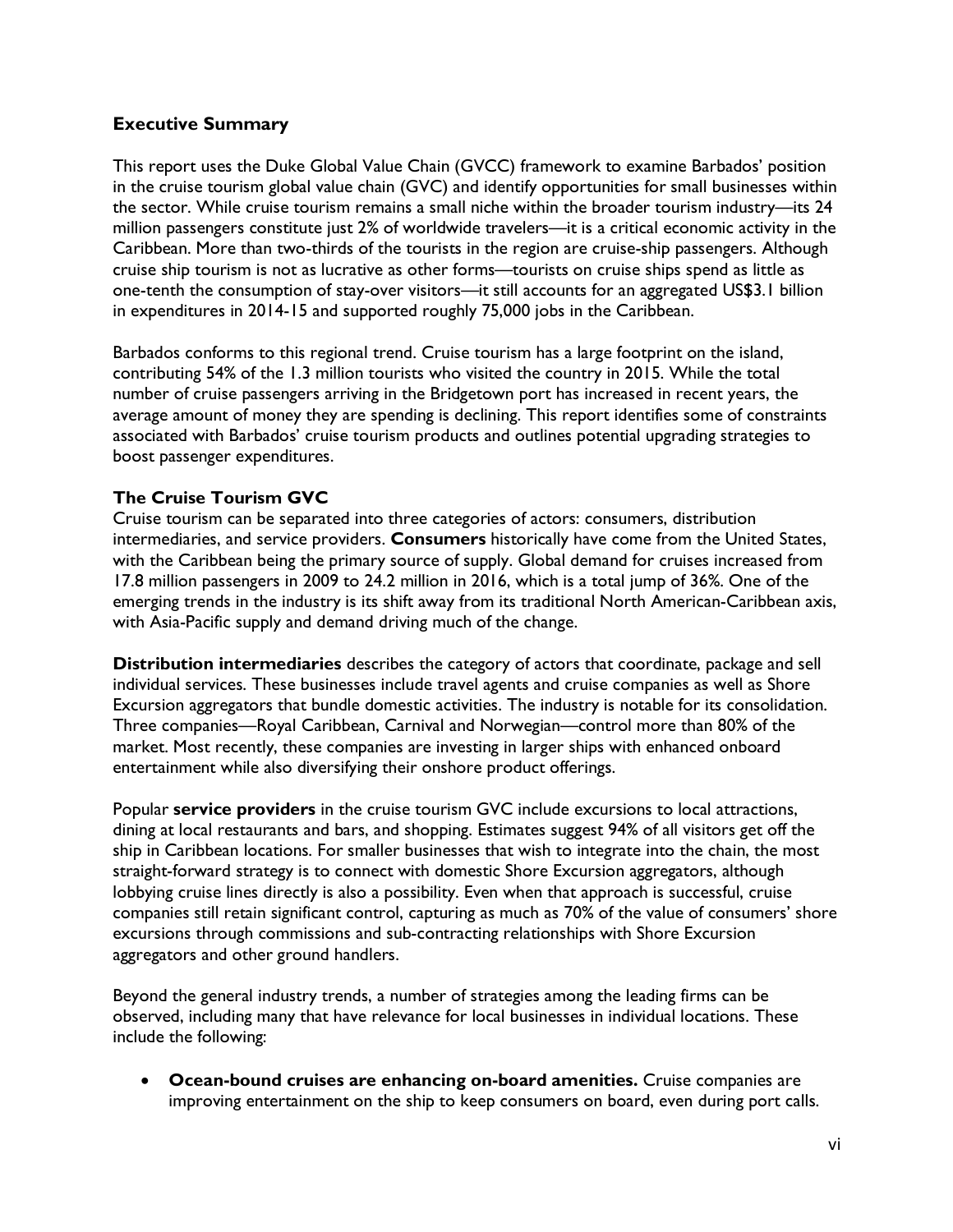While passenger tickets generally account for 70-75% of the revenue for the three leading companies, the share of onboard entertainment revenue has trended upward in recent years for all cruise lines. There is geographic disparity as well—Carnival reported that passenger income represented 72% of its revenue for North American operations in 2016 and 82% for European consumers.

- **Cruises are expanding shore offerings in integration efforts designed to capture increasing shares of passengers' money.** Cruise companies' drive toward integration also includes the development of resorts and private ports in locations throughout the Caribbean. Norwegian owns Great Stirrup Cay, which is a private island in the Bahamas, and developed the Harvest Caye destination in Belize. Carnivals owns Mahogany Bay in Honduras while Royal Caribbean has a similar venture in Mexico.
- **Cruise companies attempt to contain costs through reduction of port fees and other taxes.** Cruise companies use their negotiating power to drive down costs at ports. Expenditures at each location include passenger-based fees, navigation fees, port taxes, and charges for utilities, such as water, power and sanitary services. The leverage of individual countries to negotiate higher fees is limited by the substitutability of ports and the low levels of sunk costs made by cruise companies in the form of capital investments. Attempts by individual countries to increase fees have largely been unsuccessful.
- **In considering new locations, cruise companies prioritize overall itineraries, not individual destinations.** Cruise companies' negotiating power is further strengthened by their emphasis on selecting destinations based on overall itineraries rather than individual attractions—each piece must fit into a coherent package (Rodrique & Notteboom, 2013). While there is not complete substitutability of port calls, cruise companies must balance the selection of destinations against operational considerations such as the sequencing of stops, the sailing schedule of ships, and the size and quality of port infrastructure. The overall implication is that the power of individual locations is often constrained by factors other than quality of tourism attractions.

#### **Barbados in Cruise Tourism GVC**

Tourism is among the most significant economic activities in Barbados. In 2016, tourism's direct contribution to GDP was 12.9%, and it accounted for 62.1% of the country's exports. The industry provided direct employment for 17,000 people and indirectly supported the jobs of as many as 51,000, which is roughly 40% of the country's total labor force. Cruise tourism's contribution to the broader tourism portfolio depends on the metric: it provided more than half of the country's overall visitors in 2016 at the same time the number of port calls reached a recent historical apex. On the other hand, cruise tourism only accounted for roughly 9% of total tourism employment.

The most prominent recent trend associated with cruise tourism on the island has been the fact that more passengers are coming onshore yet spending less money. The total number of onshore visits from cruise customers increased 33% in the period from the 2005/06 cruise season to 2014/15, from 405,300 to 554,400. However, the average expenditure per passenger fell 30% during that same period, from US\$111.82 to US\$78.03. At the same time expenditures have declined, the perception of Barbados' tourism products have slipped. The most dramatic regression is associated with satisfaction of purchased tours (Barbados ranked 24<sup>th</sup> of 35 in the 2014/15 season compared with 10<sup>th</sup> in previous years), although the quality of port infrastructure also remains a concern.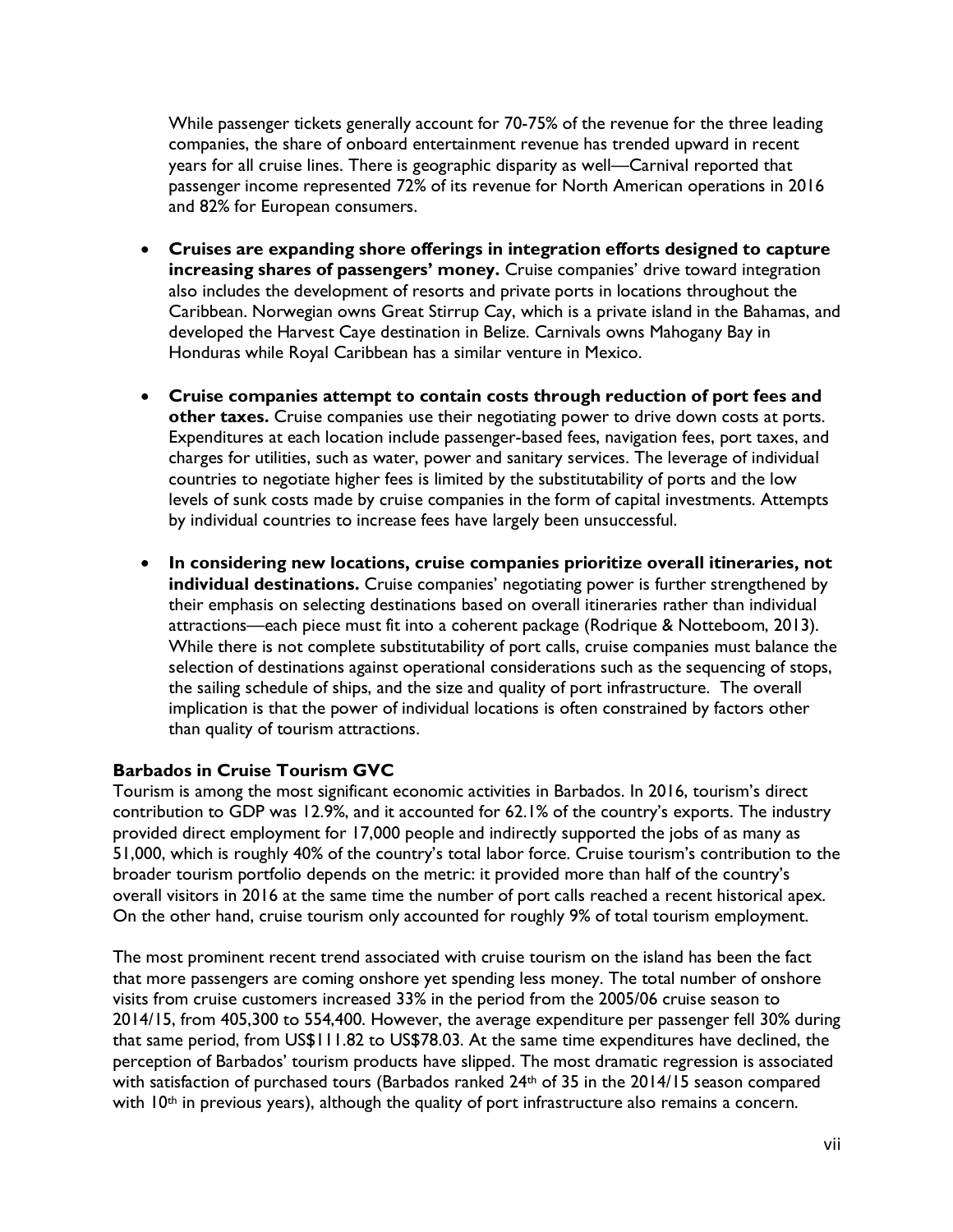Barbados is notable for the low volume of cruise passengers who purchased organized shore excursions. Domestic stakeholders estimated that 30-40% of passengers have pre-purchased tours while 60-70% do not. Surveys conducted in the 2014/15 cruise season suggested 46% of visitors ultimately purchased organized tours, whether through the cruise line, travel agents or local providers. That percentage put Barbados behind 29 of 35 destinations in the Caribbean; the country also ranked last in percentage of tours purchased from onshore tour operators.

Both the minimal demand as well as the poor perception of the country's tourism products may reflect of the lack of diversity and small numbers of businesses engaged in the sector. On the supply side, Barbados' local industry is controlled by Foster & Ince, a domestic enterprise that offers integrated services across the chain, including transportation, shore excursion and logistical options. While its history and successes affords the company advantages that benefit the country, it has also helped it accumulate significant market power, which can be an impediment to smaller operators, who often must compete or partner with Foster & Ince to remain economically viable. While there are opportunities for local businesses to surmount this challenge, there are other considerations that limit participation, including insurance coverage, underdeveloped business skills and market linkages as well as a failure to recognize crucial differences between cruise and conventional leisure tourism.





Source: Authors.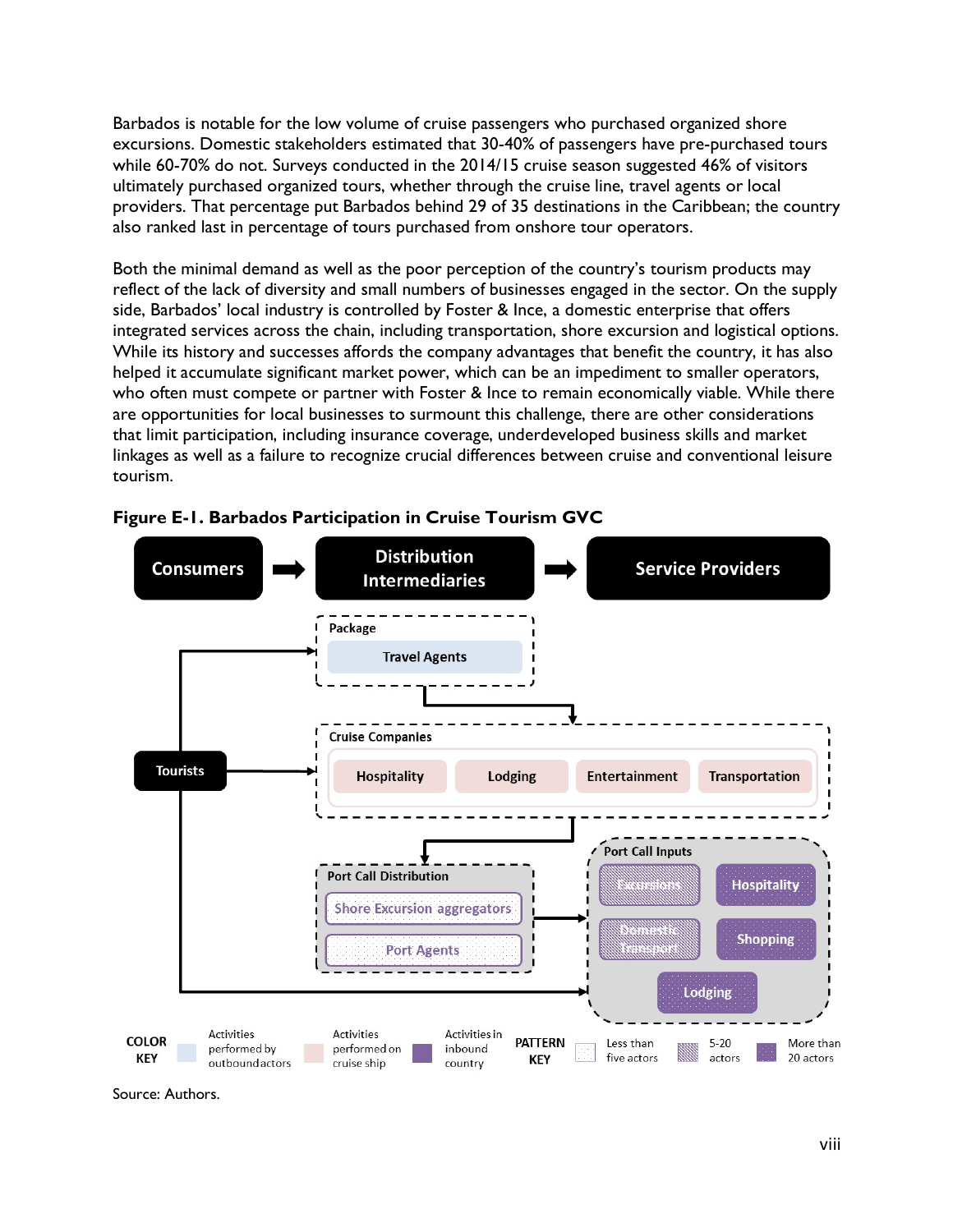Given its importance to the Barbadian economy, tourism is a source of interest for multiple government institutions. To boost the sector's competitiveness and assist small businesses attempting to enter the sector, stakeholders can attempt to harness the following advantages:

- **1. Familiarity of Barbados among cruise consumers:** An estimated 50% of cruise passengers visiting Barbados in the 2014/15 season had been to the island previously, which is one of the highest percentages in all the Caribbean—the regional average is 37%.
- **2. Favorable language and crime profile:** The United States, Britain and Canada are Barbados' largest source of overall visitors. Barbados' English language skills make the island an easy destination to visit for these passengers, especially since there are direct flights from those markets. Furthermore, the island's comparatively low crime rates also strengthen the country's appeal.
- **3. Bridgetown serving as home port for Carnival:** Carnival Cruise Lines brands have used Barbados as a home port in recent years. During the 2014/15 cruise season, an estimated 119,760 passengers embarked and disembarked at Bridgetown, providing Barbados with an opportunity to showcase more of its tourism product offerings while also engaging accommodation providers in the cruise tourism GVC.
- **4. Extensive industry experience among some private sector actors:** Barbados' roots in the cruise sector trace back to the 1970s. Some of the most prominent local businesses have been actively engaged in the industry for a similar duration, affording the companies a high degree of experience, technical proficiency and familiarity with leading cruise companies.
- **5. Established government institutions:** Barbados has multiple government institutions devoting attention to the sector. The split of the Barbados Tourism Authority into BTMI and BTPA created two agencies that can service the sector with initiatives.

At the same time, Barbados has location-specific impediments that limit the country's competitiveness. The most pronounced include the following:

- **1. Lack of new tourism products:** Many of the tourism attractions that are featured regularly as shore excursions are long-standing options that have been marketed for extended periods. The result is that cruise passengers appear to have tired of some of the products, which is partially reflected by the fall in satisfaction with purchased tours.
- **2. Aging and aesthetically limited infrastructure:** The Bridgetown Port, which opened in 1961, has both functional and aesthetic limitations. The Sugar Point development was formulated to address its shortcomings and provide capital improvements; however, there are financing challenges that may prevent the project from proceeding as planned.
- **3. Uncompetitive shopping environment.** Beyond the quality of tours, Barbados' lowest survey marks are associated with its shopping experiences, overall prices and courtesy of store employees. Local stakeholders in the handicrafts and cruise industry lamented lack of marketing associated with general shopping and Barbados being a duty-free environment. Additionally, Pelican Village is relatively old and in need of general reinvigoration.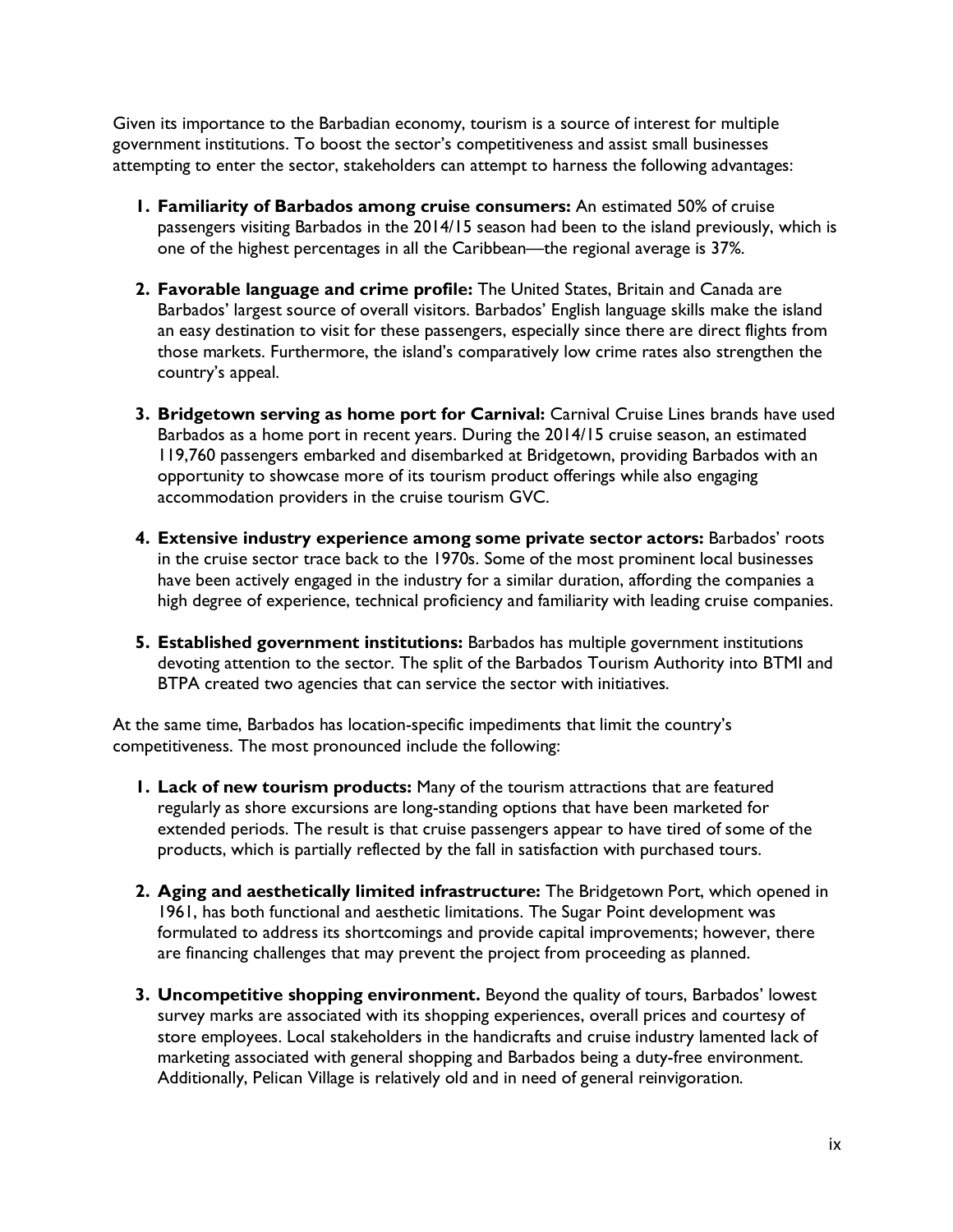- **4. High degree of power among limited number of domestic distribution intermediaries:** Foster & Ince holds significant power, with observers of the local industry estimating that it controls 60-65% of shore excursions offered by cruise lines coming to Barbados while also handling roughly 95% of port agency responsibilities for the ships. Although Foster & Ince's technical acumen provides the country with advantages, its command presents obstacles for small businesses attempting to integrate into the chain.
- **5. Limited implementation of strategic objectives by government institutions:** The Master Plan identified actions that would enhance the competitiveness of the cruise sector with implementation timelines of 2014-18. There has been little progress toward the articulated goals; moreover, a repeated theme of interviews with stakeholders is that topdown implementation and vision for the industry could be enhanced.
- **6. Uneven focus on small business development and human capital development:**  Government expenditures related to the cruise sector have concentrated on trips to trade events and incentives provided to Royal Caribbean to guarantee a minimum number of passengers. There are human capital considerations and soft skills that warrant further development. Specifically, Barbadian small businesses need to fully understand the nuances of the cruise sector compared with conventional stay-over tourism. These include: 1) Insurance requirements; 2) The importance of business plans and completing required paperwork to submit proposals to cruise lines; 3) Volume vs. value dynamics; and 4) Overall consistency.

Barbados' upgrading path in the cruise tourism GVC should serve to address these challenges. The most immediate upgrading trajectories that will accomplish these aims include:

**Short-Term Process Upgrading to Strengthen Backward Linkages with SMEs:** Barbados' government has taken important steps in recent years to boost the competitiveness of the cruise sector. The focus moving forward should be to continue to bolster the capabilities of Barbadian businesses with the goal of increasing backward linkages. Both passengers and cruise companies have indicated there is a clear need for Barbados to refresh onshore experiences. This provides opportunity for new SMEs to engage in the sector. There are different strategic areas the government can concentrate its efforts to allow for this upgrading trajectory to emerge, including: 1) Human capital development within SMEs; and 2) Cultivating greater links between cruise companies and SMEs; and 3) Expanding cruise passengers' access to SMEs.

**Short-to-Medium Term Product Upgrading to Improve Infrastructure:** The products available to cruise consumers visiting Barbados require reinvigoration. Some of the potential improvements have been identified by government stakeholders, with the Sugar Point development being the most obvious example. In the absence of immediate funding for infrastructure, Barbados can concentrate on economical upgrades that nonetheless enhance tourism products.

#### **Short-to-Medium Term Functional Upgrading to Increase Number of Stay-Over**

**Visitors from Cruises:** Barbados has engaged in product and functional upgrading through its position as a home port for Carnival Cruise Lines. However, the benefits associated with this upgrading have been muted since only 8% of home port passengers spend at least one night in Barbados. Increasing the number of both home-port passengers who stay on the island for an extended period can further engage businesses and categories of actors who do not currently participate in the cruise tourism chain.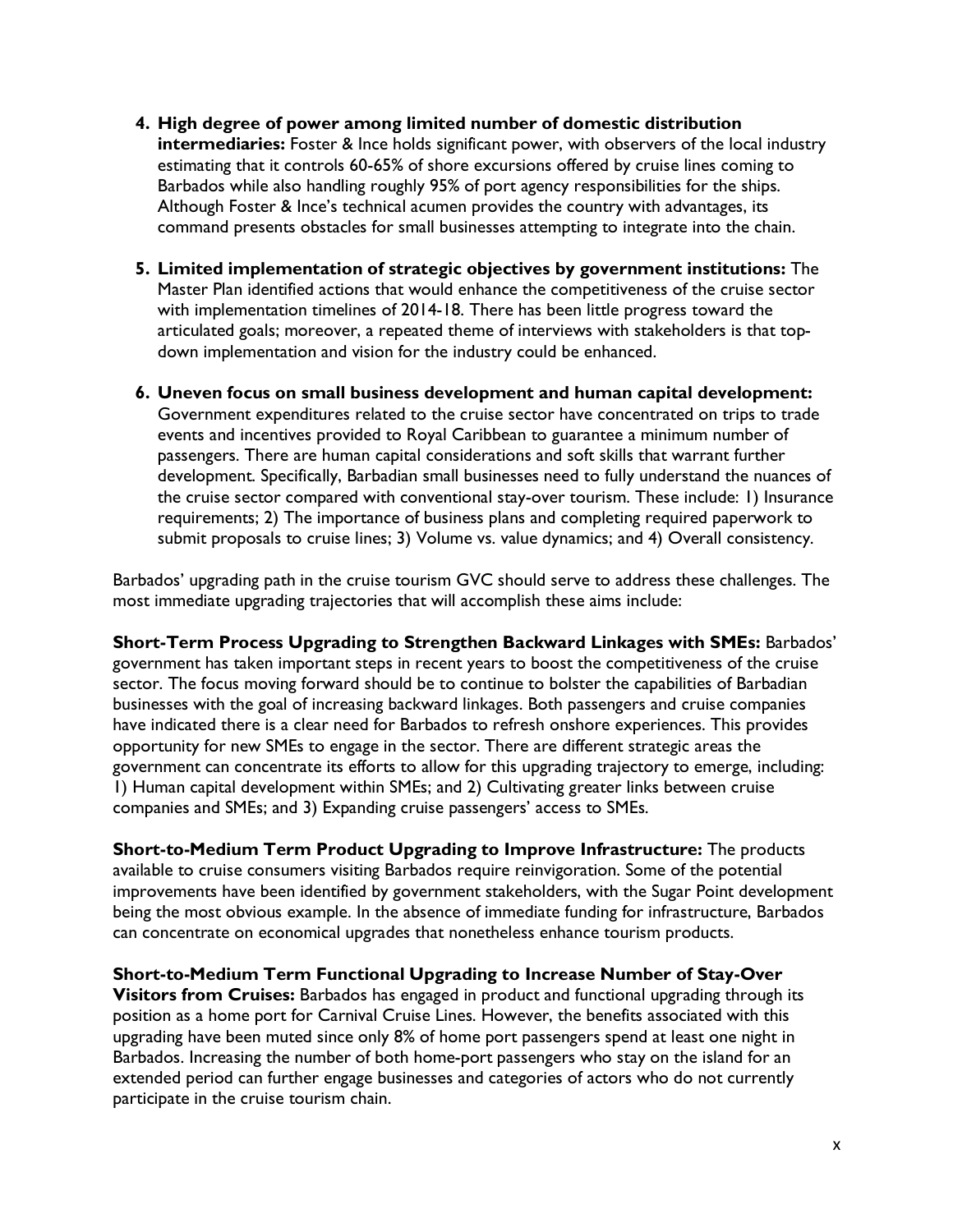#### **1. Introduction**

The cruise sector constitutes a small but growing pocket of the global tourism industry. What was once an activity characterized by American consumers sailing to Caribbean locations to soak up the sun has expanded to new destinations, first in Europe and then in the Asia-Pacific region. At the same time that the geographic profile has diversified, the ships themselves have become larger with more elaborate entertainment features as leading companies attempt to capture more revenue from their consumers. The pursuit of new destinations and onboard amenities led to 25.3 million global passengers in 2015, supporting some 956,000 jobs and generating an estimated \$117 billion in total worldwide economic output (CLIA, 2017).

As a 166-square mile island in the southern Caribbean, Barbados' tourism industry relies heavily on visitors arriving by ship. Cruise passengers accounted for 54% of total arrivals to the country in 2015. Growth in the number of arrivals has been strong, with a 200% increase in the 20-plus years since a new cruise terminal opened in 1994 (Business Barbados, 2017). But while the overall number of passengers has increased steadily, and those visitors are spending less money on the island, thereby muting the sector's economic benefits.

This report uses the Duke GVCC Global Value Chains (GVC) framework to assess how Barbados can increase domestic linkages to the cruise tourism industry with the goal of boosting passenger expenditures, thereby providing increased benefits for its small and medium-sized enterprises (SMEs). It first examines the global sector, identifying key trends, important actors and the ways these features influence local enterprises in individual locations. It then shifts its focus to Barbados, where companies such as Carnival Cruise Lines and Royal Caribbean have strong presences, delivering more than 85% of the island's 730,000 cruise passengers in 2016. After an analysis of the domestic landscape for both the private and public sector, it identifies advantages and constraints that influence the country's participation in the chain.

After the analysis of Barbados' role in the sector, the paper then examines St. Maarten's and Puerto Rico's experiences to extract useful lessons for the country's growth. St. Maarten is notable for the critical infrastructure improvements it has made through partnership arrangements between its government and cruise lines that have allowed the country to increase average passenger expenditures. Puerto Rico, meanwhile, has changed its incentive regime to assist domestic businesses in the sector. The report then concludes by identifying upgrading trajectories for Barbados.

## **2. The Cruise Tourism Global Value Chain**

Tourism is a dynamic source of economic growth throughout the world. The industry indirectly supported an estimated 292 million jobs in 2015 and indirectly accounted for 10.2% of global GDP.<sup>1</sup> Its direct effect to global GDP was estimated at 3.1%, and tourism's growth rate—also 3.1%—was higher than many other sectors, including agriculture, manufacturing, retail and financial services.<sup>2</sup> Because of the expansion, tourism generated close to 7% of the world's total exports in 2015

 $\overline{a}$ <sup>1</sup> Unless otherwise specified, the global and regional statistics cited in this section are compiled by the World Travel & Tourism Council (WTTC). The WTTC data can be accessed through the WTTC website: http://www.wttc.org/datagateway/.

<sup>&</sup>lt;sup>2</sup> The WTTC defines direct contribution to GDP is as follows: "GDP generated by industries that deal directly with tourists, including hotels, travel agents, airlines and other passenger transport services, as well as the activities of restaurant and leisure industries that deal directly with tourists (WTTC, 2017a)."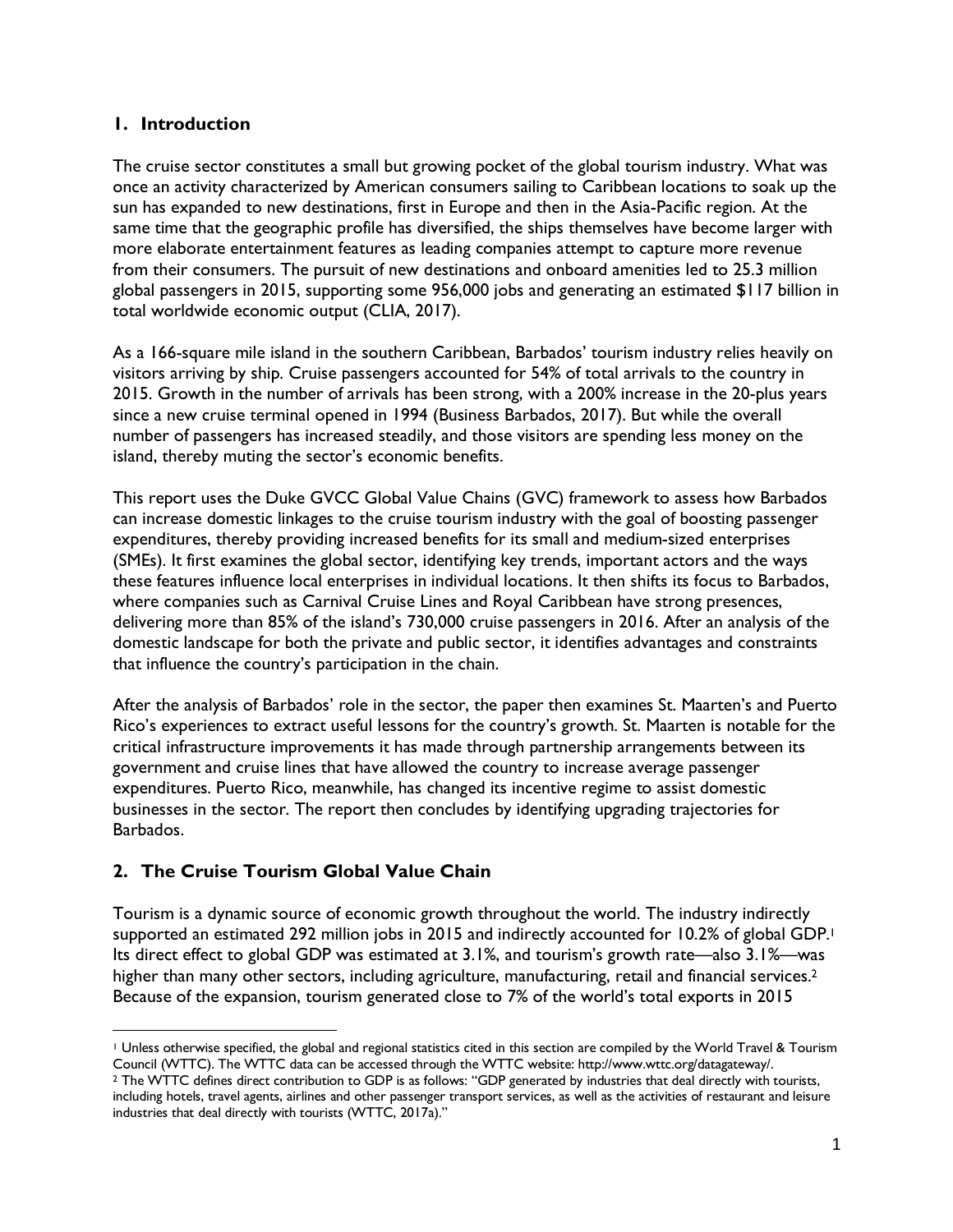(UNWTO, 2016). The vitality of the industry is not confined to any one region; while Europe remains the most visited continent in the world, Asia Pacific and Africa had the highest growth rates in visitors over the decade from 2006-2015.

With its idyllic beach settings and unique cultural experiences, tourism is a significant economic activity in the Caribbean. All forms of tourism accounted for 15% of the Caribbean's GDP in 2016, which was the largest share of any region in the world (WTTC, 2017c). Buoyed by a 7% growth in visitor arrivals in 2015 (CTO, 2015), tourism also accounted for the highest share of total employment, capital investments and visitor exports in the Caribbean of anywhere in the world (WTTC, 2017c). Table 1 provides a summary of tourism's contribution to various regions and highlights many of these trends. The table is ordered by the direct contribution to GDP, and global rankings are listed while the share is in parenthesis.

|                      | <b>Direct</b><br><b>Contribution to</b> | <b>Direct</b><br><b>Contribution to</b> | <b>Share of Total</b><br><b>Investments</b> | <b>Share of Visitor</b> |
|----------------------|-----------------------------------------|-----------------------------------------|---------------------------------------------|-------------------------|
|                      | <b>GDP</b> (%)                          | <b>Employment (%)</b>                   | $(\%)$                                      | Exports (%)             |
| Caribbean            | (4.7%)                                  | 5(4.2%)                                 | (12.3%)                                     | (20.7%)                 |
| Southeast Asia       | 2(4.7%)                                 | 7(3.6%)                                 | 4(6.8%)                                     | 4(8.6%)                 |
| North Africa         | 3(4.4%)                                 | 6(4.2%)                                 | 2(7.3%)                                     | 3(10.7%)                |
| European<br>Union    | 4(3.7%)                                 | 1(5.0%)                                 | 9(4.9%)                                     | 11(5.9%)                |
| Oceania              | 5(3.5%)                                 | 3(4.9%)                                 | 7(5.5%)                                     | 2(12.5%)                |
| Middle East          | 6(3.3%)                                 | 8(3.1%)                                 | 3(7.2%)                                     | 7(8.0%)                 |
| Latin America        | 7(3.2%)                                 | 10 (2.9%)                               | $5(6.0\%)$                                  | 8(7.3%)                 |
| South Asia           | 8(3.2%)                                 | $2(5.0\%)$                              | 8(5.4%)                                     | 10(6.1%)                |
| North America        | $9(2.9\%)$                              | 4(4.6%)                                 | 11(4.3%)                                    | $6(8.0\%)$              |
| Sub-Sahara<br>Africa | 10(2.6%)                                | 11(2.4%)                                | 6(5.6%)                                     | 5(8.6%)                 |
| Other Europe         | (2.6%)                                  | 13 (1.8%)                               | 10(4.5%)                                    | $9(7.0\%)$              |
| Northeast Asia       | 12 (2.5%)                               | 9(2.9%)                                 | 13(3.1%)                                    | 12 (5.6%)               |
| Central Asia         | 13 (1.6%)                               | 12 (1.9%)                               | 12 (4.3%)                                   | I3 (0.4%)               |

|  |  |  | Table 1. Regional Rankings for Tourism's Direct Contribution to Economies, 2016 |  |
|--|--|--|---------------------------------------------------------------------------------|--|
|  |  |  |                                                                                 |  |

Source: WTTC, 2017a. **Note:** The table is sorted by direct contribution to GDP.

**Cruise ship tourism provides for the largest share of tourist arrivals, and is an important foundation for much of the economic activity in the region; however it is not profitable as conventional tourism.** More than two-thirds of the tourists in the Caribbean are cruise-ship passengers (Briceño-Garmendia et al., 2014). Although cruise ship tourism is not as lucrative as other forms—tourists on cruise ships spend as little as one-tenth the consumption of stay-over visitors (Briceño-Garmendia et al., 2014)—it still accounts for an aggregated US\$3.1 billion in expenditures in 2014-15 and supported roughly 75,000 jobs in the Caribbean (BREA, 2015a).

The following section of the report concentrates on the cruise tourism global value chain. It starts by discussing relevant features of the sector, including overall size and prominent industry trends. It then outlines the value chain, examining how each segment links with one another before analyzing the governance of the industry and assessing how lead firms such as Carnival and Royal Caribbean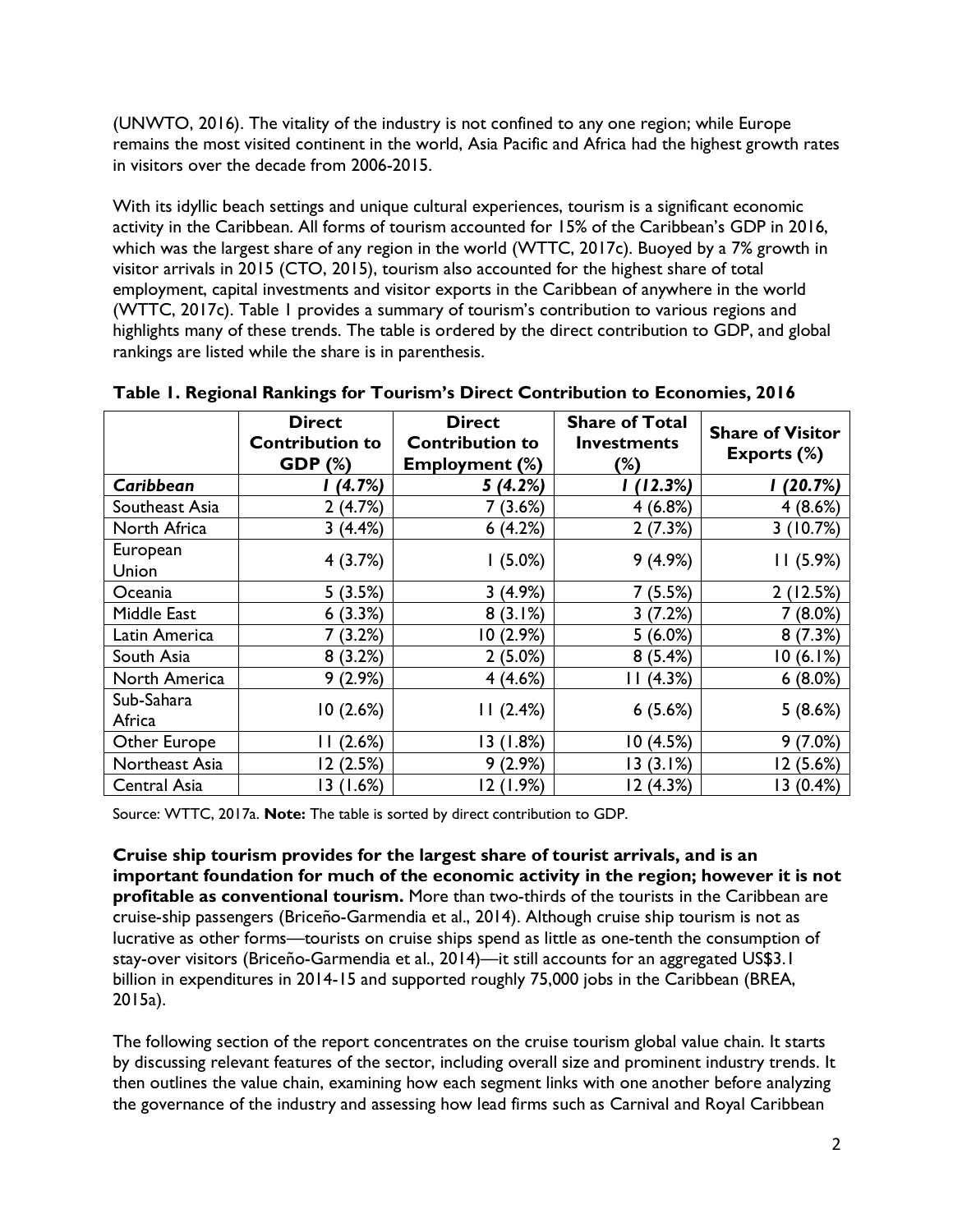have leverage over smaller actors in the chain. The global section concludes by briefly examining human capital characteristics of the industry.

## **2.1. Global Cruise Tourism Industry**

The cruise sector is a niche within the broader tourism industry. In 2015, there were almost 1.2 billion worldwide travelers compared with just 23.19 million cruise ship passengers, which means the cruise industry has less than 2% of the volume of participants as conventional tourism (CLIA, 2017; UNWTO, 2016). The economic contribution of cruise tourism to local economies is similarly muted. Estimates vary in terms of the discrepancy between the economic benefits associated with cruise tourism and stay-over visitors; however, the body of research clearly indicates cruise tourism does not generate the same financial returns. Cruise passengers spend 30% less than conventional tourism (Brida & Zapata, 2010); other estimates have suggested cruise tourism only generates 10% of the overall revenue (Briceño-Garmendia et al., 2014). While the industry is relatively small with limited economic benefits transferring to local economies, there are favorable growth trends. Global demand for cruises increased from 17.8 million passengers in 2009 to 24.2 million in 2016, which is a total jump of 36% (CLIA, 2016a).

If these are two of broad characteristics of the cruise industry—a small yet increasing facet of the tourism industry—there are also pronounced characteristics and trends that can be observed. These include the following:

• **The cruise market is diversifying away from its traditional North America-Caribbean foundation, with Asia-Pacific supply and demand driving much of the change.** The cruise industry's roots can be traced to the late 1960s and early 1970s. Carnival Cruise Lines incorporated in 1968 with Miami as its home port. North America demand for Caribbean cruises remained the industry's defining characteristics in its incipient phases. As recently as 2005, North American consumers still accounted for 70% of cruise consumers while the Caribbean region attracted approximately 50% of all available lower berth days on all cruise ships (Gui & Russo, 2011).<sup>3</sup>

By 2016, however, the North American and Caribbean position had deteriorated to a degree—North American customers represented roughly 50% of all cruise consumers, while the Caribbean accounted for 34% of all cruise bed nights, which was a 3.6% decline from five years earlier. Interest in cruises in Asia and Australia drove much of the change. Chinese demand for cruises jumped from 700,000 customers in 2015 to 986,000 in 2016, and Asia had the highest growth in available of lower berth days (5.6%) in the period from 2012-2016. Meanwhile, Australia's demand for cruises increased six-fold in the period from 2004 to 2014, and the country has the highest market penetration of citizens taking cruises of anywhere in the world (4.2%) (CLIA, 2017; Dowling & Weeden, 2017).

 $\overline{a}$ 

<sup>&</sup>lt;sup>3</sup> Lower berths refer to beds available on a ship cruise ship.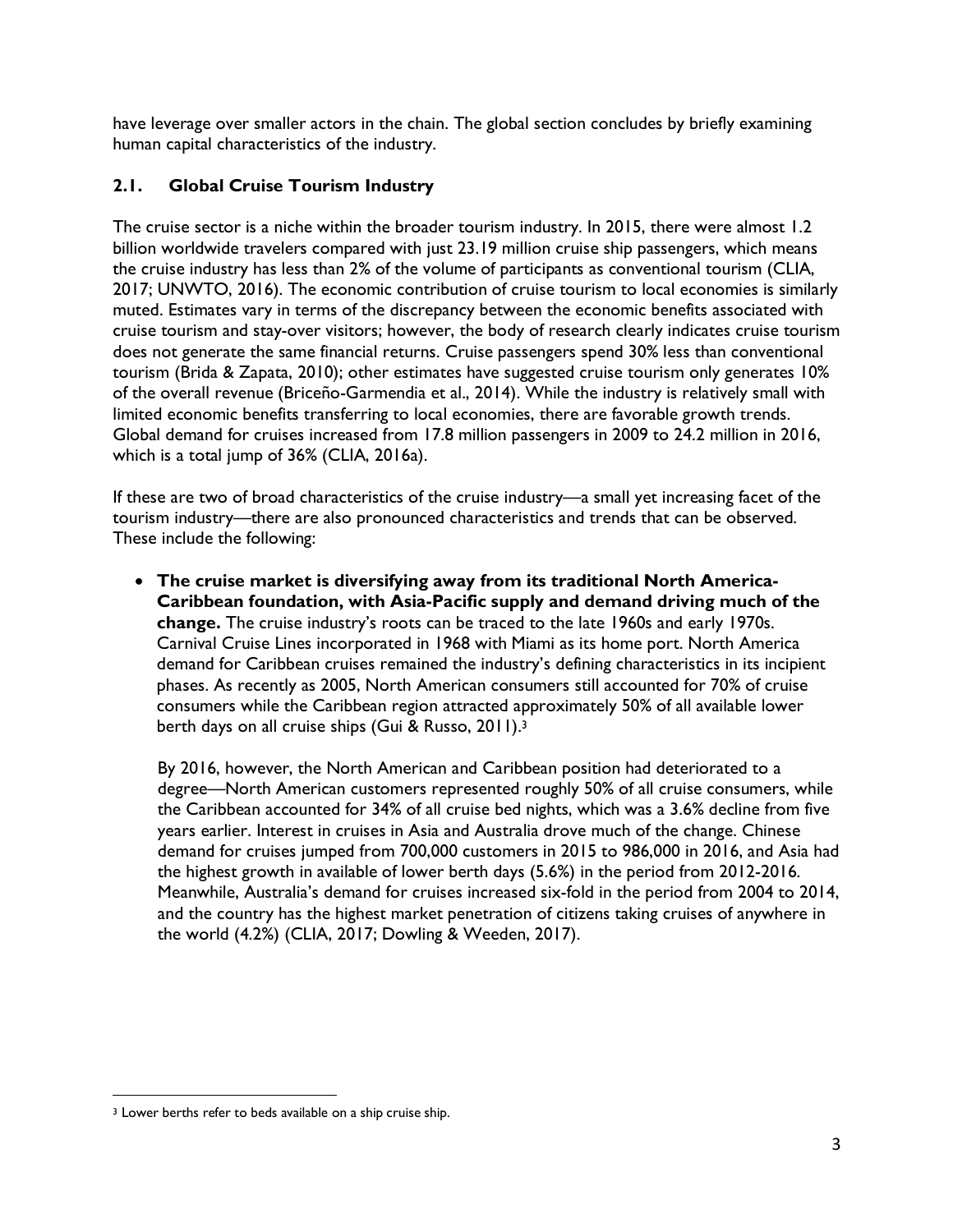| <b>Region</b>              | 2012  | 2013  | 2014  | 2015     | 2016  | Change  |
|----------------------------|-------|-------|-------|----------|-------|---------|
| Caribbean                  | 37.3% | 34.4% | 37.3% | 35.5%    | 33.7% | $-3.6%$ |
| Mediterranean              | 19.9% | 21.7% | 18.9% | 19.5%    | 18.7% | $-1.2%$ |
| All Other                  | 16.5% | 5.8%  | 14.5% | 5.0%     | 3.8%  | $-2.7%$ |
| Europe (w/o Mediterranean) | 9.8%  | 10.9% | 11.1% | $10.6\%$ | 11.7% | $+1.9%$ |
| Asia                       | 3.6%  | 3.4%  | 4.4%  | 6.0%     | 9.2%  | $+5.6%$ |
| Australia                  | 4.1%  | 5.0%  | 5.9%  | 6.0%     | 6.1%  | $+2.0%$ |
| Alaska                     | 5.4%  | 4.8%  | 4.5%  | 4.5%     | 4.1%  | $-1.3%$ |
| South America              | 3.4%  | 3.9%  | 3.3%  | 2.9%     | 2.7%  | $-0.7%$ |

**Table 2. Cruise Line Deployments by Regions (% of Available Lower Berth Days)**

Source: CLIA, 2017.

 $\overline{a}$ 

Cruise companies have responded to the changing supply and demand demographics. From 2014 to 2016, Carnival Cruise Lines' worldwide revenue increased 3.2% across all regions; during the same time period, its revenue from Asia-Pacific increased by almost 20%.<sup>4</sup> As a response to the changing demand demographics, cruise companies have prioritized opening new regional headquarters in Asia and Australia and expanded efforts to connect with travel agents and tour operators in emerging markets (Carnival Cruise Lines, 2017; Dowling & Weeden, 2017; Norwegian Cruise Lines, 2017). Table 2 above lists the supply associated with the global cruise industry as well as the percentage change in the period from 2012-2016. Table A-2 in the Appendix includes worldwide demand in 2015 and 2016.

• **Cruise companies are investing in larger ships with increased capacity.** The three most prominent cruise companies in the world had 175 ships in operation at the end of 2016 (Carnival Cruise Lines, 2017; Norwegian Cruise Lines, 2017; Royal Caribbean, 2017). The three largest ships currently in use—all operated by Royal Caribbean—have all made their debut since 2009. *Harmony of the Seas* is the biggest—the 227,000 ton ship that can carry 5,496 passengers was launched in 2016 (Dowling & Weeden, 2017); second largest is *Allure of the Seas* (225,282 gross registered tons, launched in 2010, 5,400-person capacity), while the third is *Oasis of the Seas* (225,282 gross registered tons, launched in 2009, 5,400-person capacity). Expansive additional capacity is scheduled to come online soon, with total investments of more than US\$6.8 billion expected to come online in 2017 (CLIA, 2017). There are 17 new cruise ships that have been ordered for 2018, 22 for 2019 and 32 for 2020- 2026. Table 3 below lists the projected capacity for new cruise ships expected to come online between 2017 and 2026. The average capacity of ships coming online in 2017 is 1,154 lower berths per ship and 1,732 in 2018; in 2019, it is slated to be 2,355, while from 2020-2026, it will be 3,734 lower berths per ship.

<sup>4</sup> During the same period, revenues from North America increased 7.3% while falling 7.4% from Europe and 13.5% from the rest of the world (Carnival Cruise Lines, 2017).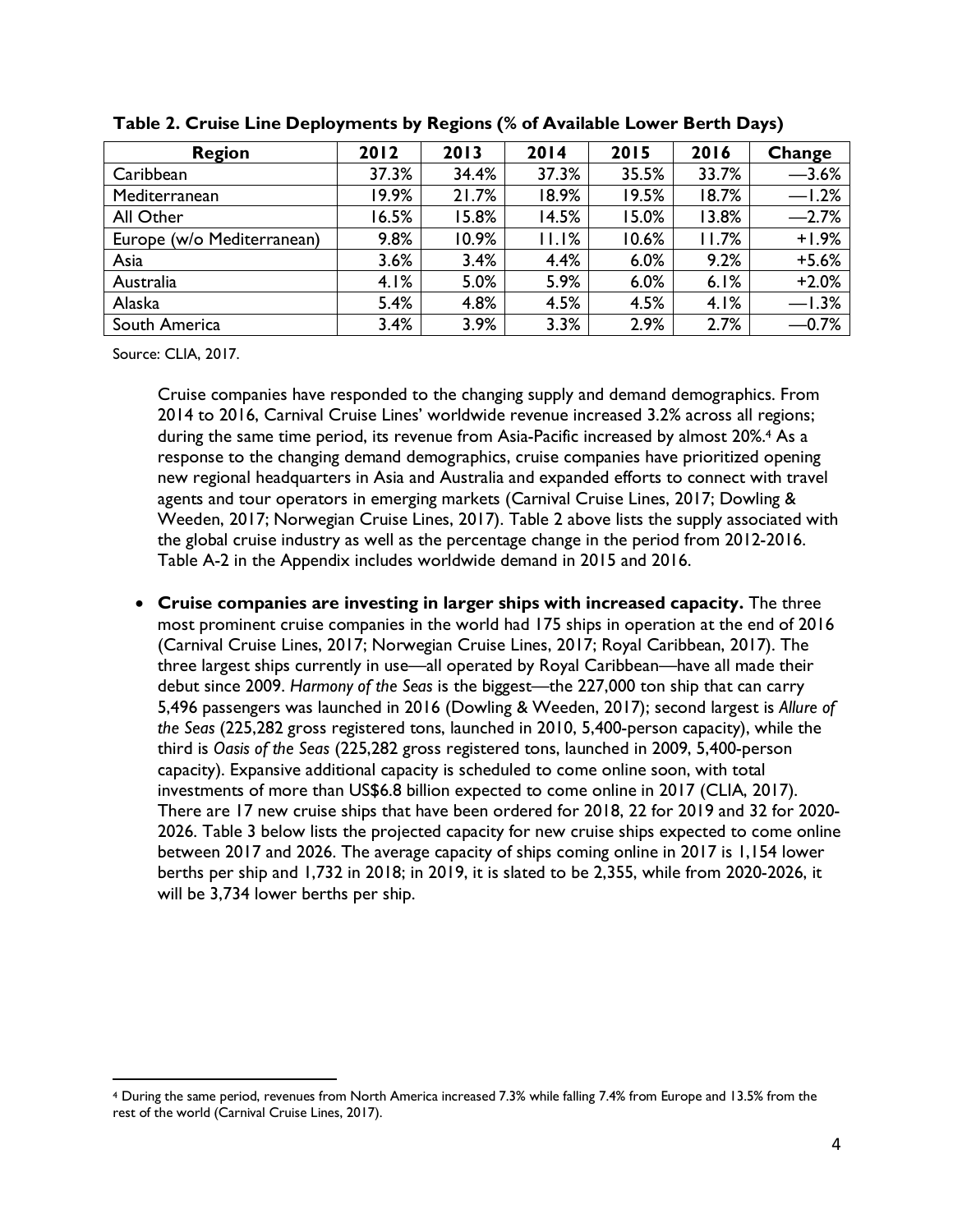| Year         | Ocean | <b>River</b> | <b>Ships</b><br><b>Ordered</b> | <b>New Capacity</b><br>(Lower Berths) | <b>Average Capacity</b><br><b>Per Ship</b> |
|--------------|-------|--------------|--------------------------------|---------------------------------------|--------------------------------------------|
| 2017         |       |              | 26                             | 30,006                                | 154,                                       |
| 2018         | 15    |              |                                | 29,448                                | ,732                                       |
| 2019         | 20    |              | 22                             | 51,824                                | 2,355                                      |
| 2020-2026    | 32    |              | 32                             | 119,510                               | 3,734                                      |
| <b>Total</b> | 80    |              | 97                             | 230,788                               | 2,379                                      |

**Table 3. Projected New Cruise Ship Capacity, 2017-2026**

Source: CLIA, 2017.

 $\overline{a}$ 

• **Cruise ship companies are diversifying product offerings.** At the same time Asia and Australia have become increasingly important markets, the product options in traditional markets are diversifying. River cruises have had success attracting customers, especially in Europe. River products have different profiles than ocean cruises, with education and cultural opportunities in ports ranking as more significant attractions (CLIA, 2016b). Within ocean cruises, culinary offerings, stateroom amenities and entertainment options are major selling points, with destinations de-emphasized in favor of on-board amenities (CLIA, 2016b). To take advantage of the interest in onboard entertainment, cruise companies are improving stateroom and dining options in ways that appeal to younger consumers while also offering themed cruises that are capitalize on popular media and show-business trends (Kasriel-Alexander, 2016). The governance section below analyzes product offering trends in further detail while also extrapolating regional-level implications.

#### **2.2. The Cruise Tourism Global Value Chain**

The GVC methodology has been used to analyze the tourism industry in various regions of the world.<sup>5</sup> The focus, however, has been on different types of leisure travel and the cruise industry has been studied under the GVC lens less frequently.<sup>6</sup> Building upon distinctions of tourism actors outlined by Christian & Nathan (2013) and used by other value chain researchers (Daly & Gereffi, 2017; Daly & Guinn, 2016), the cruise tourism value chain can be divided into three categories of actors: consumers (or tourists), distribution intermediaries, and service providers. Figure 1 below provides an illustration, tracing both the communication flows and tourists' expenditures and experiences through the chain.

As can be seen in Figure 1, there are three possible distribution channels; identity, power, and linkages among actors depend on which of these three channel consumers use to access the product. The *package distribution channel* is depicted at the top of the diagram. In cruise tourism chains, the package channel captures the significant role played by travel agents; these actors largely sell already-assembled packaged tours or vacation experiences.7 As primary point of contact with consumers, a major value addition is that travel agents create trust that the experience will conform to travelers' expectations.

<sup>5</sup> Michelle Christian has published many research papers on the tourism industry using a GVC lens (Christian, 2013, 2015; Christian et al., 2011; Christian & Nathan, 2013).

<sup>6</sup> Exceptions include Clancy, who used a global commodity chain approach (Clancy, 2008). The global commodity chain framework preceded the GVC literature but has many similar features (Bair, 2005).<br>7 In traditional leisure tourism value chains, the package tour channel includes networks of travel agents, tour operators and

Destination Management Companies (DMCs) that coordinate tourists' activities in a location.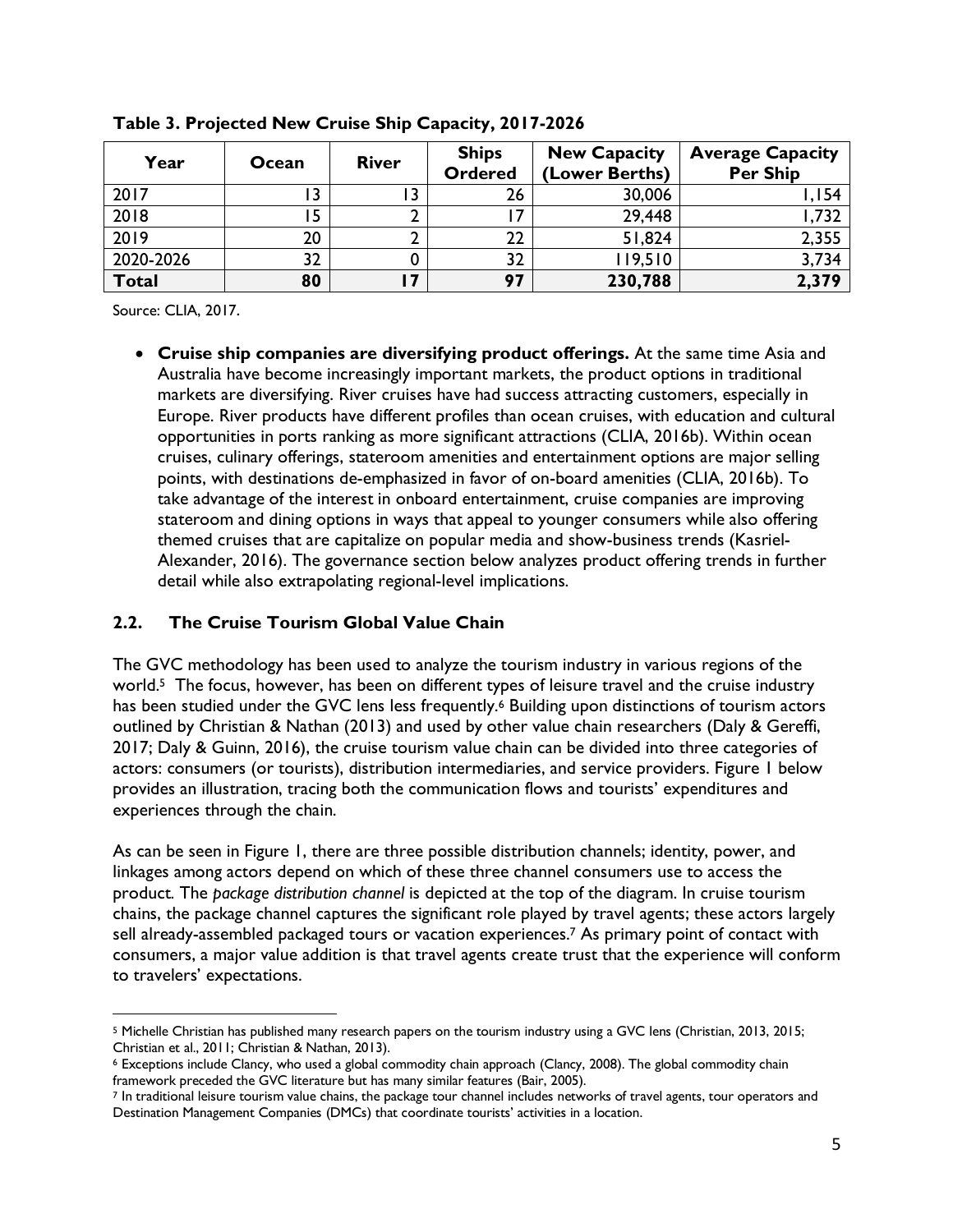



 $\overline{a}$ 

**Travel agents** are particularly prominent features of the cruise tourism value chain, with as many as 70% of cruise travelers accessing cruise products through these actors (CLIA, 2016b). Norwegian Cruise Line—one of the largest three companies in the world—estimates it has a network of 23,000 travel agents worldwide that sell its products (Norwegian Cruise Lines, 2017). Royal Caribbean also relies on travel agents for most of its booking and cultivates strong links with these retailers (Royal Caribbean, 2017).8

Tourists who do not purchase cruise packages through travel agents can book directly through cruise companies. **Cruise companies** are analogous to integrated tour operators in conventional leisure tourism chains, aggregating individual services—hospitality, lodging, entertainment and transportation—and bundling tourism experiences. The governance section that follows provides further detail on the power they wield over domestic actors; however, two of the most prominent

Source: Authors.

<sup>8</sup> In its annual report, Royal Caribbean characterized its relationship with travel agents thusly: "We believe in the value of this distribution channel and invest heavily in maintaining strong relationships with our travel partners. To accomplish this goal, we seek to ensure that our commission rates and incentive structures remain competitive with the marketplace. We provide brand dedicated sales representatives who serve as advisors to our travel partners. We also provide trained customer service representatives, call centers and online training tools (Royal Caribbean, 2017)."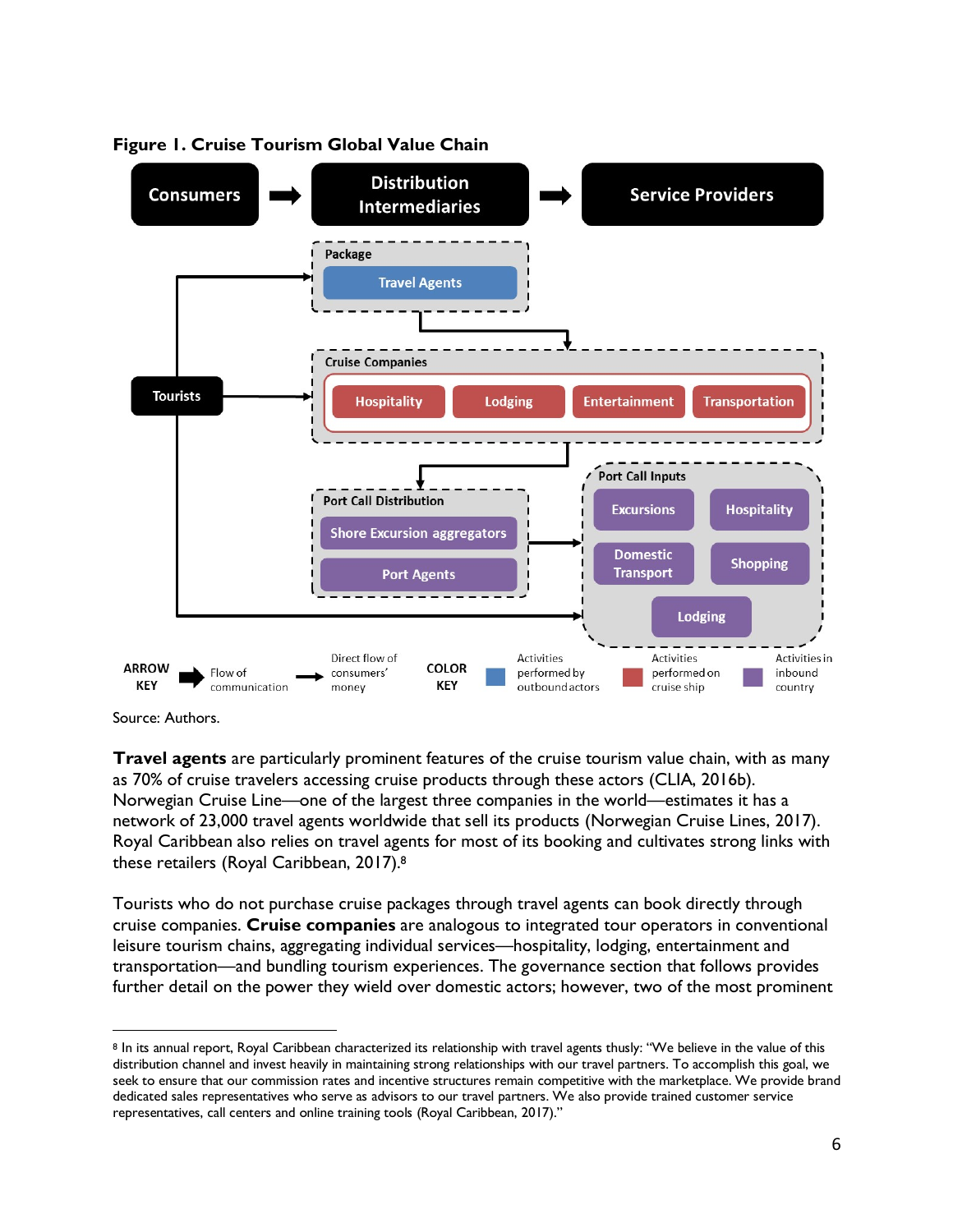characteristics when considering the dynamics of the chain are as follows: 1) Cruise companies are increasingly integrated, offering expanded hospitality, shopping and entertainment options in addition to lodging and transportation on the ship as well as pursuing direct ownership over shore attractions; and 2) Cruise companies often control consumers' access to services in ports, capturing as much as 70% of the value of consumers' shore excursions through commissions and subcontracting relationships with Shore Excursion aggregators, Gate Agents and other ground handlers (Cheong, 2013).

**Shore Excursion aggregators** and **Port Agents** are the two most important domestic distribution intermediaries. *Shore Excursion aggregators* are similar to DMCs in traditional leisure tourism, interacting directly with the tourist while providing transportation, hospitality, excursion or shopping offerings. While they may be integrated and offer individual excursions themselves, these businesses can bundle various services into cohesive packages. They may also coordinate any transfer to local airports if passengers are permanently disembarking. *Port Agents* generally are not oriented toward customers, although they may provide transportation between airports and sea ports in locations where cruises commence and conclude. Although this provides value, their primary services relate to the ship itself when docked. In addition to booking berths and organizing the clearance of the ship through customs, Port Agents interact directly with the crew, handling any services that are required during the port call. They may also handle provisions and the loading of cargo containers. In smaller destinations, Shore Excursion aggregators and Port Agents are regularly integrated, although separate departments often concentrate on the different activities (Field Research, 2017).

Tourists do have the ability to direct their own sight-seeing activities once off the ship, a fact that is illustrated in Figure 2 with the bottom arrow linking directly with port call inputs. However, existing research indicates this distribution channel remains underdeveloped, with individual studies indicating that more than 50% of land-based activities being controlled by cruise companies (Brida & Zapata, 2010; Diedrich, 2010; IFC, 2014, 2016). In total, estimates suggest 94% of all visitors get off the ship in Caribbean locations (BREA, 2015a). Popular activities for cruise tourists in ports include excursions to local attractions, dining at local restaurants and bars, and shopping. In an economic analysis of consumer spending during the 2014/15 cruise season in 35 Caribbean locations, visitors spent at average of \$103.83 at each destination (BREA, 2015a). The only two categories that the majority of tourists participated in were shore excursions (53% of all disembarking passengers) and food and beverage at local establishments (51%). Table A-3 in the Appendix provides a detailed summary—watches and jewelry had the highest average spending (US187 per passenger).

#### **2.3. Lead Firms and Governance**

 $\overline{a}$ 

After a wave of consolidation in the late 1990s and early 2000s, the cruise ship industry today is highly concentrated around three leading companies—Royal Caribbean, Carnival and Norwegian that control more than 80% of the market (Dowling & Weeden, 2017). With a diverse array of brands that appeal to different geographic locations and market segments,<sup>9</sup> the companies generated more than US\$29 billion in sales in 2016. Carnival Cruise Lines is the largest of the three as measured by employees, annual revenues, number of ships and passenger capacity. The

<sup>9</sup> Carnival Cruise Lines, for instance, has Carnival, Princess, P&O, Holland America, Aida, Seabourn, Cunard and others under its corporate umbrella. The Carnival brand has 25 ships and targets mass markets in North America. Princess Cruises has 18 ships and has more expansive upmarket and geographic options. Holland America has 14 smaller ships that provide a more intimate experience. Seabourn focuses on the luxury market while Costa and Aida have more narrow European focuses.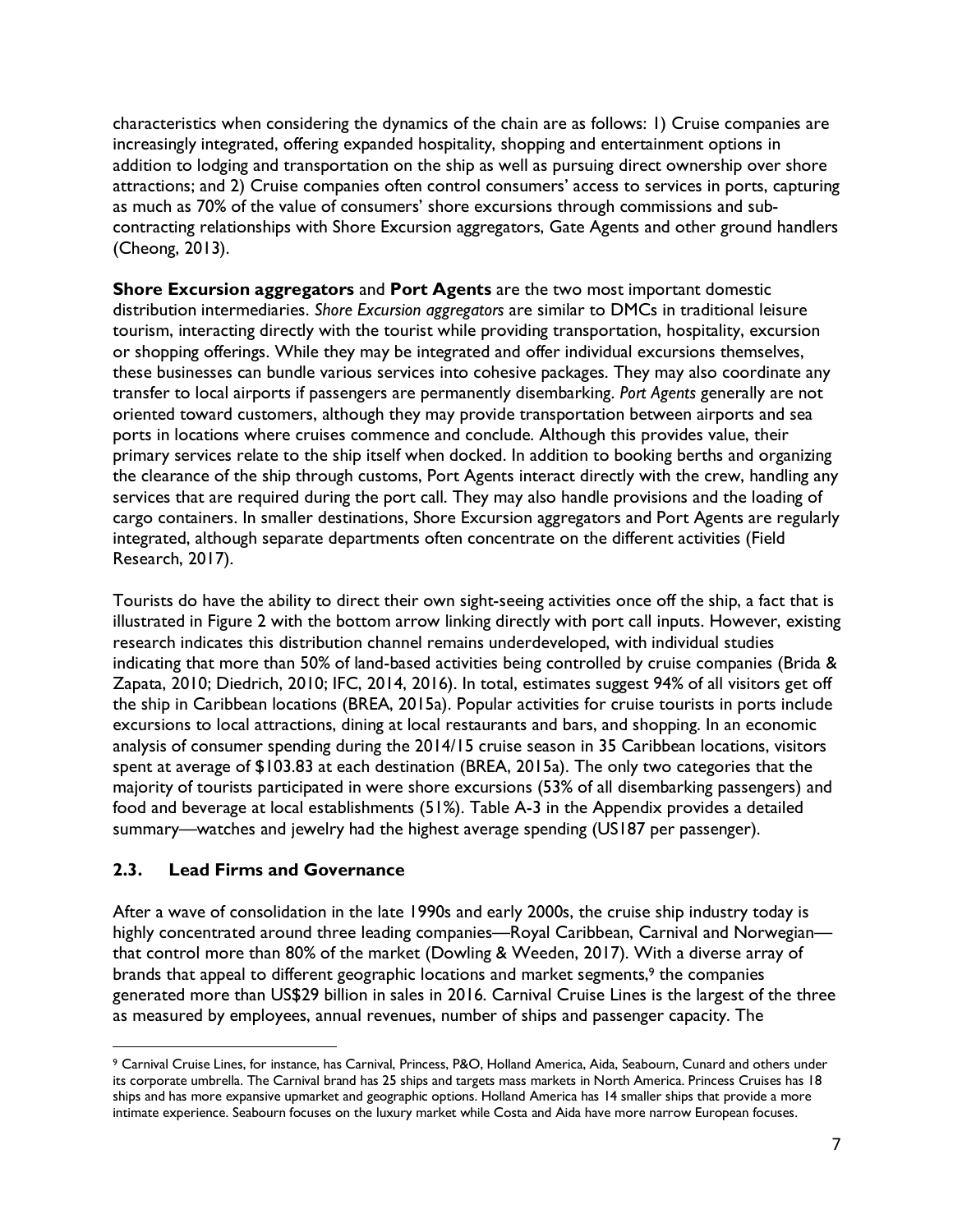company's 2016 sales were roughly double those of Royal Caribbean and almost four times greater than Norwegian. It also has more employees and ships than its two closest competitors combined. Table 4 below provides brief profiles of the leading companies. Together, the trio employ close to 190,000 workers.

|                                | <b>Carnival Cruise</b><br><b>Lines</b>                                                                                                               | <b>Royal Caribbean</b><br><b>Cruise Lines</b>                                          | <b>Norwegian Cruise</b><br><b>Lines</b>                                                     |
|--------------------------------|------------------------------------------------------------------------------------------------------------------------------------------------------|----------------------------------------------------------------------------------------|---------------------------------------------------------------------------------------------|
| Headquarters                   | Doral, Fla.                                                                                                                                          | Miami                                                                                  | Miami                                                                                       |
| Founded                        | 1972                                                                                                                                                 | 1968                                                                                   | 1966                                                                                        |
| <b>Brands</b>                  | Carnival Cruise Line,<br>Holland America Line,<br><b>Princess Cruises</b><br>(Princess), Seabourn,<br>Aida, Costa, Cunard,<br><b>P&amp;O Cruises</b> | Royal Caribbean<br>International, Celebrity<br>Cruises, Azamara Club<br><b>Cruises</b> | Norwegian Cruise<br>Line,<br>Oceania Cruises,<br><b>Regent Seven Seas</b><br><b>Cruises</b> |
| 2016 Sales<br>(US\$, millions) | \$16,389                                                                                                                                             | \$8,196                                                                                | \$4,874                                                                                     |
| <b>Employees</b>               | 91,300                                                                                                                                               | 66,100                                                                                 | 30,000                                                                                      |
| <b>Ships</b>                   | 102                                                                                                                                                  | 49                                                                                     | 24                                                                                          |
| Lower Berths                   | 226,000                                                                                                                                              | 123,270                                                                                | 46,000                                                                                      |

**Table 4. Profiles of Leading Cruise Companies**

Sources: Company annual reports.

There are a number of entrenched advantages in cruise tourism that accentuate the power of lead firms. One is the high capital costs associated with building new ships—Royal Caribbean's *Harmony of the* Seas, the world's largest cruise ship, was completed in 2016 with a price tag of US\$1.35 billion (Smith, 2015). Another is the substitutability of destinations. In many locations, the low levels of sunk costs for cruise companies in terms of capital investments—port facilities are generally financed by the government, although this evolving to a degree—as well as the selection of new locations based on geographic considerations as much as local attractions (see industry trend #3 below) increase the leverage of the big companies. These characteristics are reinforced by current industry trends, the most prominent of which are detailed below. Aggregated, these features point to a relationship between major actors and small businesses that is increasingly ambivalent—a zerosum rather than a positive-sum game.

**1. Ocean-bound cruises are enhancing on-board amenities.** The "internalization" strategy of cruise lines involves improving entertainments on the ship to keep consumers on board, even during port calls (Clancy, 2008). The Global Cruise Tourism Industry section of this report details the geographical distinctions associated with cruise products—oceanbound cruises popular in locations such as the Caribbean emphasize attractions on the ship itself while river and other European attractions focus more on shore excursions. The implication of this trend is that cruise lines themselves have limited motivation to encourage customers to disembark during port calls, which means local businesses must have a compelling value proposition.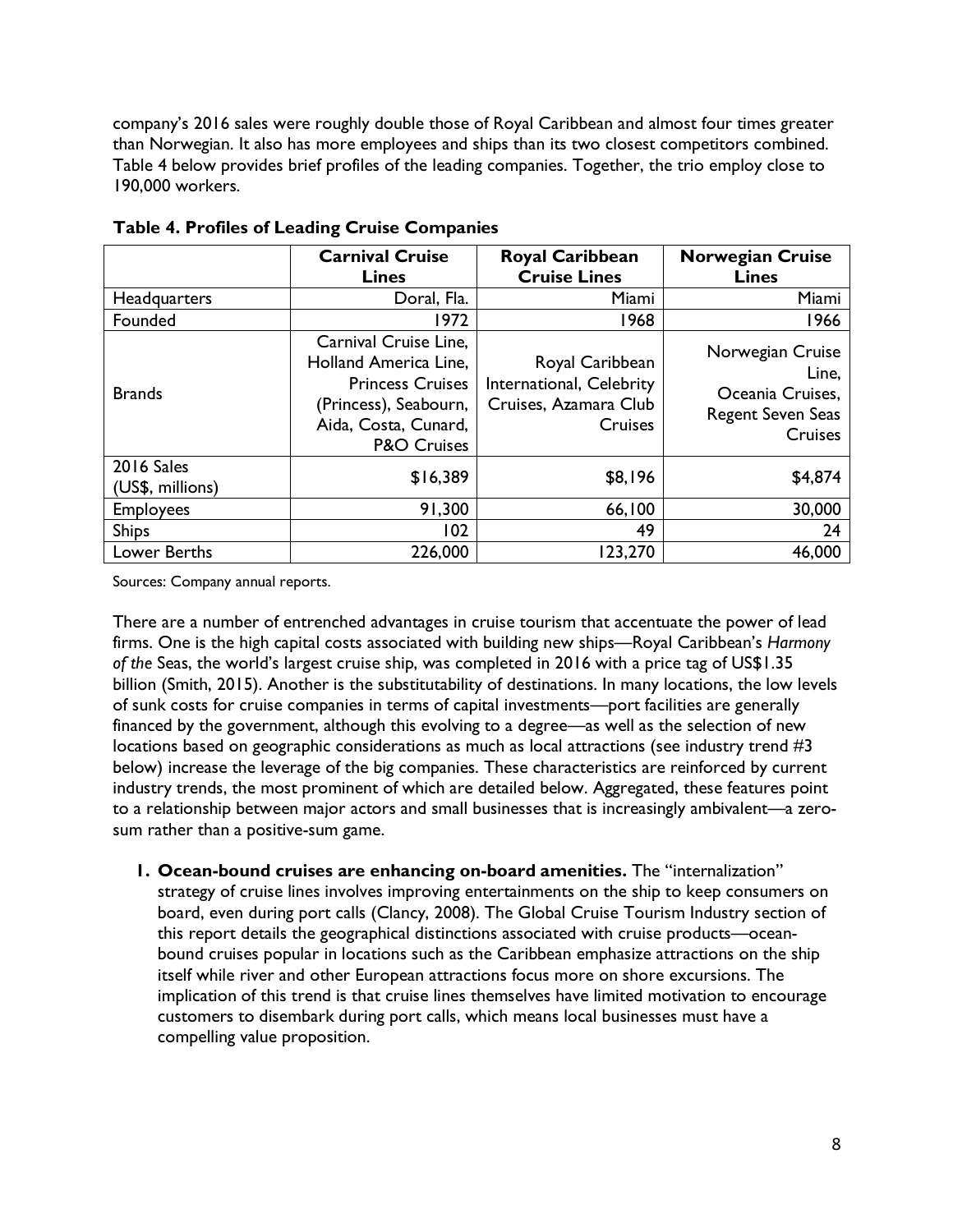|                            | 2016  | 2015  | 2014  |
|----------------------------|-------|-------|-------|
| Carnival                   |       |       |       |
| Passenger Tickets          | 73.8% | 73.8% | 74.8% |
| Onboard                    | 24.8% | 24.7% | 23.8% |
| Tour & Other <sup>10</sup> | 1.4%  | 1.4%  | 1.4%  |
| <b>Royal Caribbean</b>     |       |       |       |
| Passenger Tickets          | 72.0% | 73.0% | 73.0% |
| Onboard                    | 28.0% | 27.0% | 27.0% |
| Norwegian                  |       |       |       |
| Passenger Tickets          | 69.5% | 72.0% | 69.6% |
| Onboard                    | 30.5% | 28.0% | 30.4% |

**Table 5. Sources of Revenue for Leading Cruise Companies, 2014-2016**

Source: Company annual reports.

 $\overline{a}$ 

The revenue sources of leading cruise companies reinforce this point. Table 5 above presents a broad global overview of the share of passenger ticket revenue compared with onboard entertainment. While passenger tickets generally account for 70-75% of the revenue for the three leading companies, the share of onboard entertainment revenue has trended upward in the last three years for each. There is also geographic and longitudinal variance. For the Carnival Cruise Company, passenger income represented 72% of its revenue for North American consumers in 2016 versus 82% for European consumers, which reinforces the idea that European consumers are more likely to spend money off the ship. Across all geographies, Carnival's onboard entertainment revenues had increased 7.6% at the end of 2016 compared to two years earlier with 1.7% for passenger ticket revenue. Consumer spending on entertainment rose by US\$55 million in 2016 alone (Carnival Cruise Lines, 2017).

- **2. Cruises are expanding shore offerings in integration efforts designed to capture increasing shares of passengers' money.** Cruise companies' drive toward integration also includes the development of resorts and private ports in locations throughout the Caribbean where they receive all revenues. Norwegian owns Great Stirrup Cay, which is a private island in the Bahamas, and developed the Harvest Caye destination in Belize, which opened in 2016 (Norwegian Cruise Lines, 2017). Carnival owns Mahogany Bay in Honduras while Royal Caribbean has a similar venture in Mexico. Cruise ships dock at ports adjacent to these locations, most of which are remote and have limited connections with the broader local economy (Rodrigue & Notteboom, 2013).
- **3. Cruise companies are attempting to contain costs through reduction of port fees and other taxes.** If internalization is an industry-wide strategy for increasing revenue, cruise companies also use their negotiating power to drive down costs at ports. Expenditures at each location include passenger-based fees, navigation fees, port taxes, and charges for utilities, such as water, power and sanitary services (BREA, 2015a). Other categories of costs for the cruise companies include food and beverage purchases as well as payments to local tour operators. In the nine Caribbean countries where companies were

<sup>&</sup>lt;sup>10</sup> Carnival includes revenues from the following sources in its Tour & Other category: hotel and transportation operations; land packages; and long-term leasing of ships (Carnival Cruise Lines, 2017).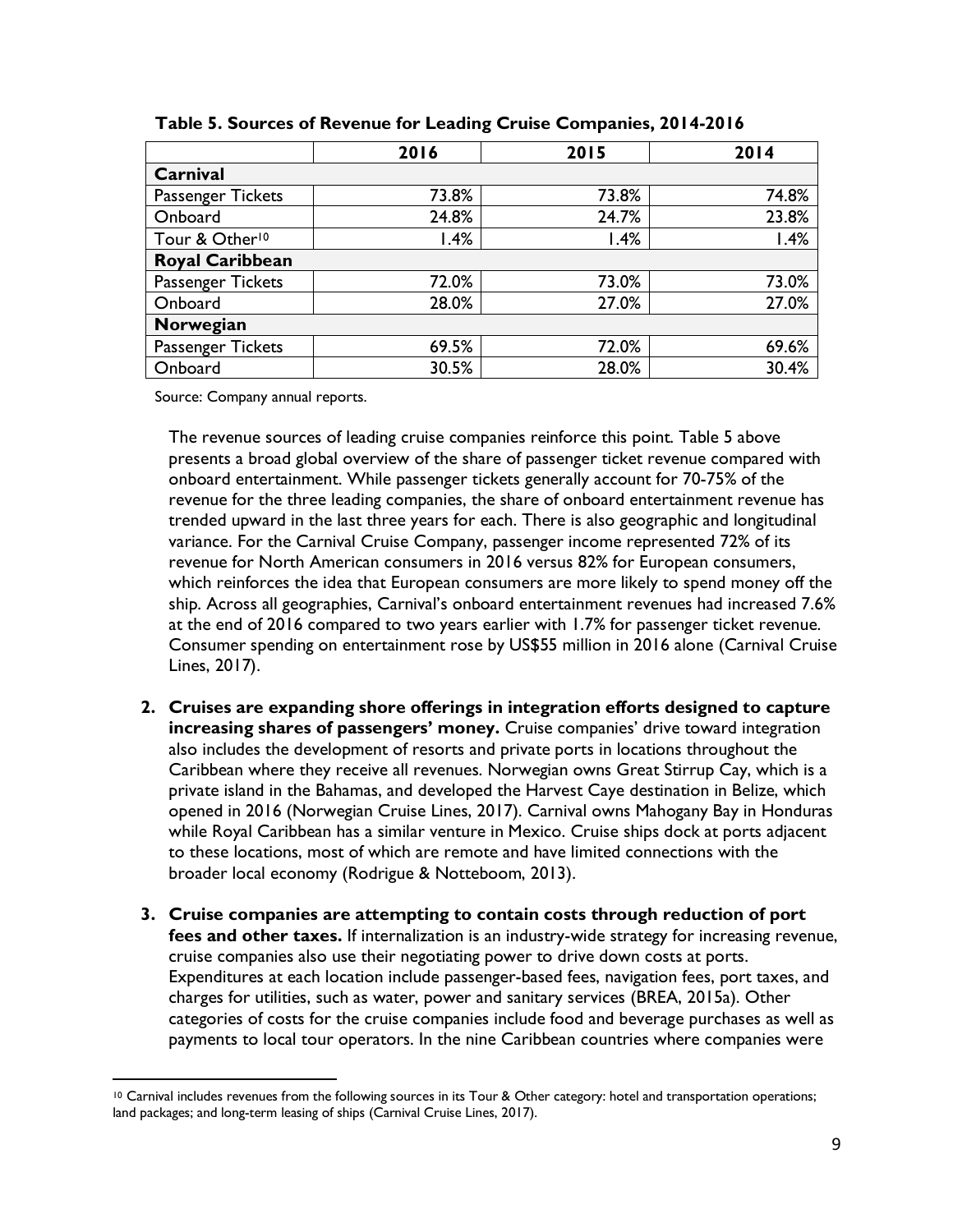estimated to have spent more than US\$10 million during the 2014/15 cruise season, port and navigation fees were the largest single expenditure, often accounting for 90-95% of the total costs. Table A-4 in the Appendix provides further information and includes notes on significant expenses for cruise companies in each location. In total, cruise companies spent \$400.8 million in 35 Caribbean destinations in the 2014/15 season (BREA, 2015a).

The leverage of individual countries to negotiate higher port fees is limited by the substitutability of ports and the low levels of sunk costs made by cruise companies in the form of capital investments in individual locations (Clancy, 2008). Almost all destinations in the Caribbean charge less than US\$10 per passenger (Wood, 2004), although Bermuda is one prominent exception, implementing a tax of US\$60 per passenger plus an additional surcharge in high season (Cheong, 2013). Attempts by individual countries to increase fees have largely been ineffective, and collective negotiation by regional organizations has also been unsuccessful (Clancy, 2008).

- **4. In considering new locations, cruise companies prioritize overall itineraries, not necessarily individual destinations.** Cruise companies' negotiating power is further strengthened by their emphasis on selecting destinations based on overall itineraries rather than individual attractions—each separate piece must fit into a coherent package (Rodrigue & Notteboom, 2013). While there is not complete substitutability of port call locations, cruise companies must balance the selection of destinations against operational considerations such as the sequencing of stops, the sailing schedule of ships, and the size and quality of port infrastructure. Despite the fact this nuance might afford individual locations increased leverage based on geographic considerations, the overall implication reinforces the governance structure of the industry—potential port calls' power is often constrained by factors other than quality of tourism attractions.
- **5. FCCA, CLIA and others act as critical supporting institutions.** The Florida-Caribbean Cruise Association (FCCA) and the Cruise Lines International Association (CLIA) are two industry organizations that wield sizeable influence in the sector. The FCCA, which was created in 1972 and is based in Florida, is composed of 19-member cruise lines, including the three global leaders (FCCA). The organization regularly organizes trade shows that offer smaller businesses educational forums and access to decision-makers from the cruise companies. CLIA represents a broader base, including cruise lines, travel agents and local distribution intermediaries. There are also other important supporting institutions and companies. Aon, the insurance company, is one of the more significant—the US-based firm has developed a Tour Operators Liability Insurance Program and regularly offers training sessions in destinations to improve the competitiveness of local small businesses (Field Research, 2017).

The resources that organizations such as FCCA, CLIA and Aon provide to actors in the cruise tourism value chain can provide valuable background on some of the nuances of the industry compared with conventional leisure tourism. Box 1 below highlights some of the ways cruise tourism is differentiated from more conventional leisure tourism where visitors spend nights in local locations.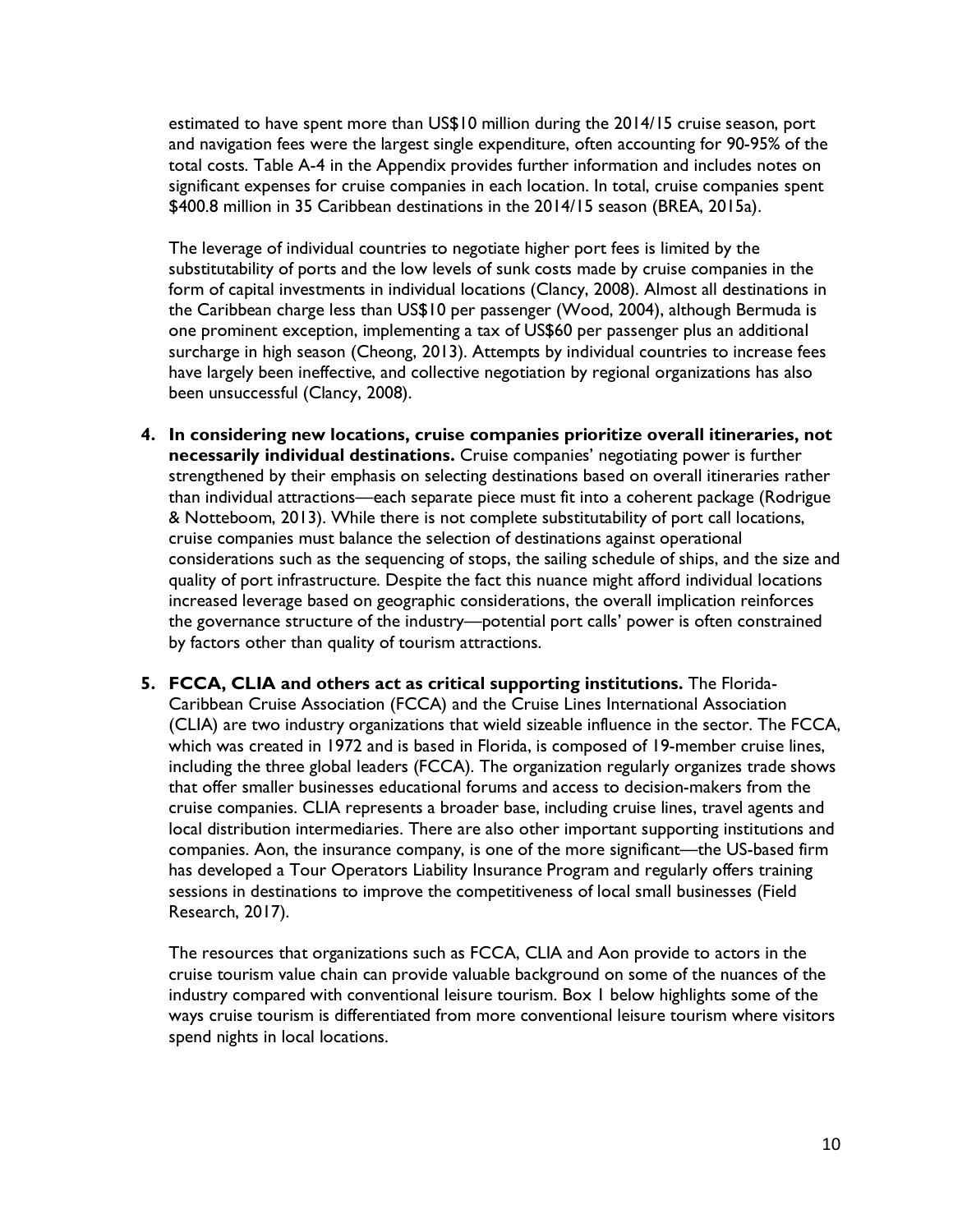#### **Box 1. Significant Differences between Cruise and Conventional Tourism**

While there are numerous similarities between cruise and conventional stay-over tourism, there are nuances that distinguish the dynamics in the cruise tourism chain. These differences, in turn, have implications for small businesses wishing to participate in the sector. Some of the more pronounced include:

- **INSURANCE:** While there are insurance considerations in conventional tourism, cruise lines demand shore excursion providers have high liability coverage to serve to act as protection from lawsuits.
- **CONSISTENCY:** Cruise passengers are rarely onshore for more than eight hours, and individual excursions typically last for 2-4 hours. The condensed time window places a premium on consistency: Whereas businesses engaging stay-over visitors may have multiple opportunities to correct mistakes, cruise businesses that do not meet customers' standards have little chance to change opinions. According to industry stakeholders, cruise companies are then quick to offer refunds to passengers without discussing with their domestic partners.
- **VOLUME vs. VALUE CONSIDERATIONS:** The strategies for businesses in conventional tourism chains often concentrates on either generating high volumes of visitors or establishing a high value that allows them to charge premium prices. In cruise tourism, high-priced shore excursions face challenges since: 1) Cruise lines often mark-up individual excursions by as much as 100%, inflating the price further; 2) Transportation considerations give economies-of-scale advantages to larger groups. As such, natural environment attractions and other excursions in other settings that are best experienced by low numbers of visitors are at a disadvantage when being evaluated by cruise companies.

Source: (Field Research, 2017) .

 $\overline{a}$ 

**6. Cruise ships are often exempt from national regulations, influencing their labor, environmental and tax strategies.** Most cruise operators sail under "Flags of Convenience," which allows companies to circumvent tax liabilities, safety standards and inspections as well as environmental laws (Cheong, 2013). <sup>11</sup> Despite the fact there is established international maritime law with conventions under both the International Labor Organization (ILO) and International Maritime Organization, it has proven near impossible for states to enforce domestic and international laws on cruise lines when they are in international waters (Hil, 2015) .<sup>12</sup> There are important consequences of this for labor conditions. Cruise ship workers typically work on six-month contracts, with an excessive workweek of 80 or more hours, seven days a week. Workers have little guarantees of future employment. Additionally, cruise workers are required to pay for transportation to the ship, any visas or work permits and medical or legal permits (Hil, 2015). Salaries range

<sup>11</sup> Flags of Convenience is a business practice whereby a merchant ship is registered in a country other than that of the ship's owners, and the ship flies that country's civil ensign. In these cases, the ship is governed by laws of the country where it is registered, as well as international conventions enforced by that country. For vessels that are registered in the United States, it is worth noting that the country has never ratified the United Nations Convention on the Law of the Sea (UNCLOS). <sup>12</sup> In recent cases, cruise companies have re-routed ships that have been fined in particular ports without addressing abuses. For example, Royal Caribbean's *Oasis of the Seas* underwent labor inspections while docked in Rotterdam, in the Netherlands and Dutch labor inspectors ultimately fined Royal Caribbean €600,000 (\$760,000) for violating Dutch labor laws and the International Maritime Convention, citing that at least 85 employees, mainly from the Philippines and South America, lacked proper work permits and were working excessive hours (Hil, 2015).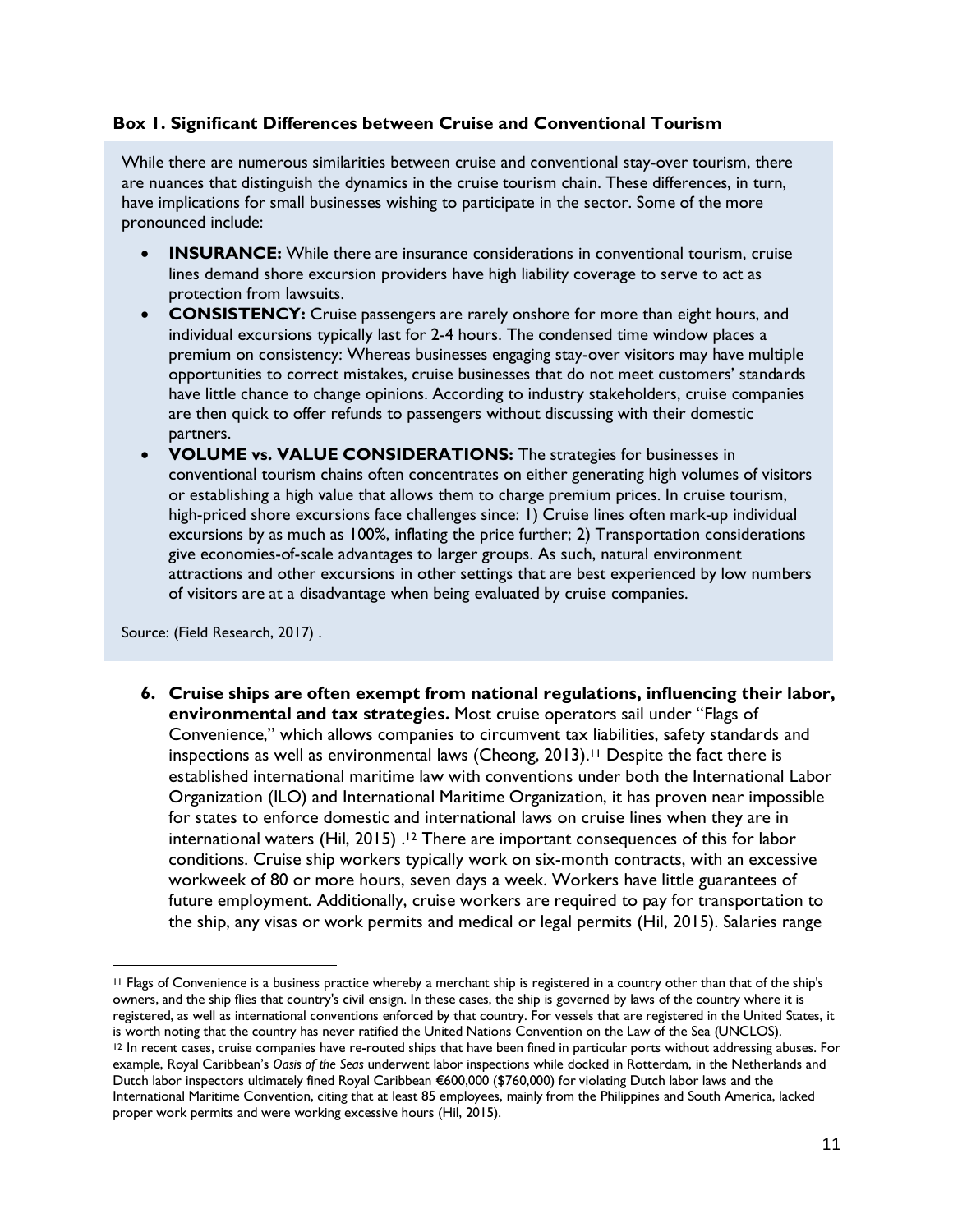from around US\$800-US\$8,000 per month, depending on the position and line (Morello, 2015). While officers, entertainers, and many retail workers that engage directly with customers earn equitable wages by North American standards, the majority of the ship's workers do not, earning most of their income through tips (Morello, 2015). Cruise companies also source workers from developing countries that are undergoing rapid development and producing fewer workers whose skills and goals align with the needs of cruise operators (Terry, 2009). <sup>13</sup> Box 2 below has further details on the geographic component to cruise tourism's labor market.

#### **Box 2. Pronounced Geographic Component in Cruise Human Capital**

Operating a cruise is a labor-intensive activity, with passenger-to-crew ratios on mass market cruises as high as 2:1 and luxury cruises closer to 1:1. Globally, the industry supports as many as 940,000 jobs and generates approximately US\$39 billion in wages and salaries. There is a wide variance in the skill levels associated with each group of workers across the cruise tourism value chain. The highest employment opportunities are regularly found in the service-provider segment of each chain, although these jobs are often lower skilled.

There is a geographical segmentation to cruise labor. The highest-pay jobs are usually held by officers and crew from developed countries while workers from Asian countries such as the Philippines often dominate lower-paid positions. Nations such as Indonesia have cruise training schools, which provide companies such as Carnival with fertile recruiting ground. Cruise ships that traverse the Caribbean can be expected to conform to this pattern—oftentimes they have very few Caribbean nationals working the ships.

Sources: (Clancy, 2008; CLIA, 2016a; Wood, 2004).

#### **3. Barbados and the Cruise Tourism GVC**

Tourism is among the most significant economic activities in Barbados. With its warm weather and striking beaches as well as its historical ties to the United Kingdom and its close geographic proximity to the United States, the country attracts large number of British and American travelers.14 In 2016, tourism's direct contribution to GDP was 12.9%, and it accounted for 62.1% of Barbados' total exports (WTTC, 2017b). The industry provided direct employment for 17,000 people and indirectly supported as many as 51,000 jobs; accounting for roughly 40% of the country's total labor force (WTTC, 2017b). Barbados ranks ahead of the regional average in terms of the relative contribution of tourism to the overall economy in many key indicators. Table 6 below provides a summary.

Cruise tourism is a significant component of the overall tourism industry in Barbados, although its exact importance depends on the metric**. On the one hand, 54% of the 1.3 million tourists who visited the island in 2015 were cruise ship passengers.**<sup>15</sup> In total, 731,137 passengers entered the port in Bridgetown (BPI, 2017) . While that figure is down slightly from 2010 (745,175), it represents an 18% increase from 2012, when 617,438 cruise ship passengers visited Barbados. The number of port calls has followed a similar trend line, falling in 2012 before trending upward in

 $\overline{a}$ 

<sup>&</sup>lt;sup>13</sup> Filipinos represent roughly 30% of the total labor force on cruise ships (Terry, 2009).

<sup>14</sup> It is also worth noting that Barbados is one of the few Caribbean locations with direct flights to Canada and the UK.

<sup>15</sup> 2015 is the final year that international arrival data was made available to Duke GVCC.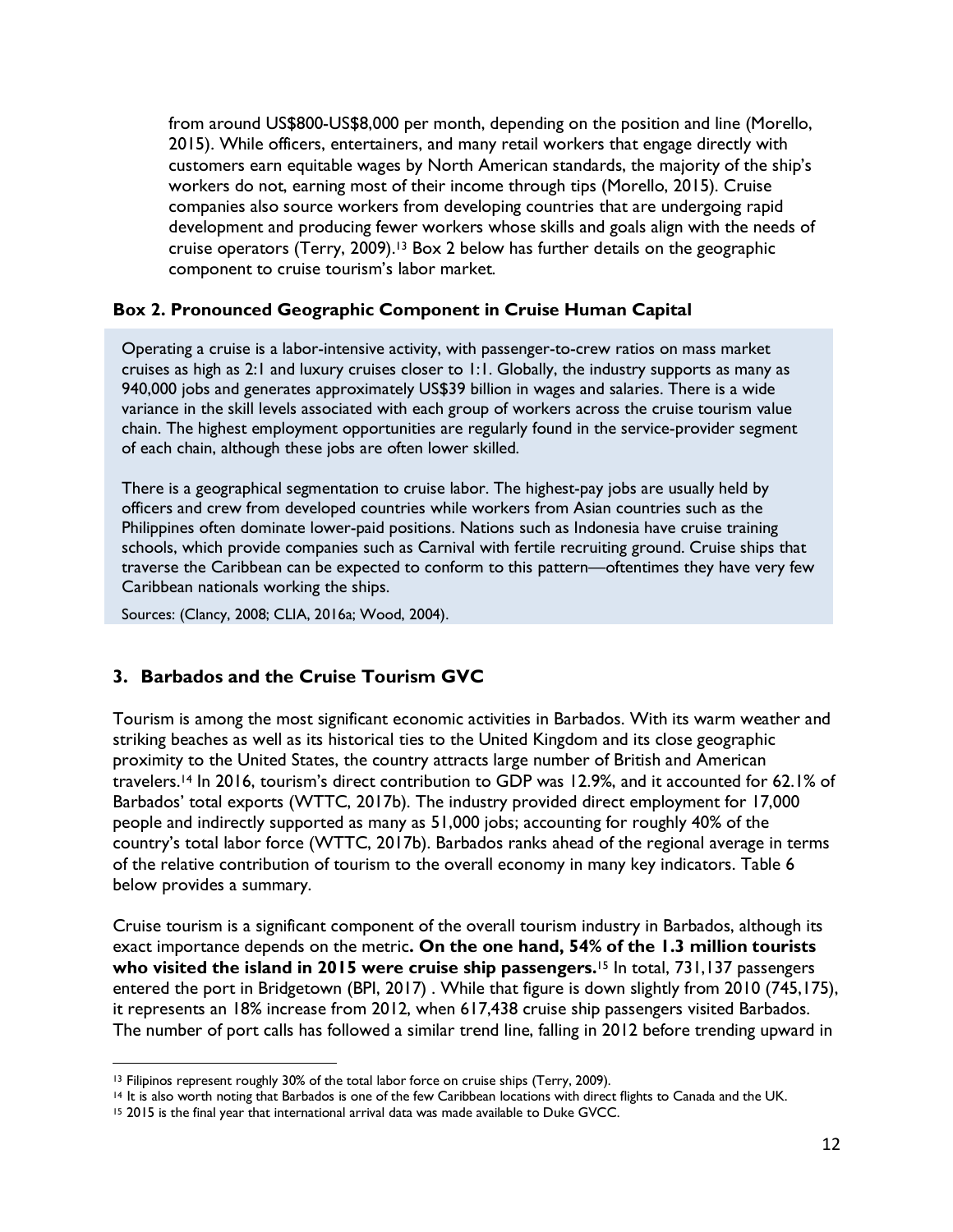recent years (BPI, 2017). The total in 2016 (424) represents a recent historical apex. **On the other side, cruise tourism indirectly employed as many as 1,845 Barbadians (Field Research, 2017), which is only roughly 9% of the total tourism workforce.**

| <b>Variable</b>                   | <b>Barbados</b> | Caribbean<br><b>Average</b> | <b>Global Average</b> |
|-----------------------------------|-----------------|-----------------------------|-----------------------|
| Direct contribution to GDP        | 12.9%           | 4.7%                        | 3.1%                  |
| Total contribution to GDP         | 39.9%           | 14.9%                       | 10.2%                 |
| Direct contribution to employment | 13.3%           | 4.2%                        | 3.6%                  |
| Total contribution to employment  | 39.8%           | 13.4%                       | 9.6%                  |
| Share of total investments        | 23.3%           | 12.3%                       | 4.4%                  |
| Percentage of total exports       | 62.1%           | 20.7%                       | 6.6%                  |

| Table 6. Relative Contribution of Tourism to Barbados Economy |
|---------------------------------------------------------------|
|---------------------------------------------------------------|

Source: WTTC, 2017.

 $\overline{a}$ 

Most cruise consumers access Barbados via one of the three primary companies and their associated brands. While consolidation is a characteristic of the global industry, with the big three controlling approximately 80% of the market (see Global section), Carnival, Royal Caribbean and Norwegian's reach is even more pronounced in Barbados. In 2014, 94% of all cruise arrivals visited Barbados on brands associated with Carnival, Royal Caribbean and Norwegian (BPI, 2015). In 2016, approximately 86% of all visitors arrived via Carnival and Royal Caribbean.

Beyond the industry's general profile, there are recent trends and overall characteristics that are warrant accentuation. These include the following:

- **While more cruise passengers are coming onshore in Barbados, they are spending less money.** As can be seen in Figure 2 below, Barbados' number of passenger onshore visits from cruise customers increased 33% in the period from 2005/06 to 2014/15 (BREA, 2015a), from 405,300 to 554,400. <sup>16</sup> However, during that same period, the average expenditure per passenger fell 30% from US\$111.82 to US\$78.03 while the average expenditure per crew dropped 47% from US\$76.18 to US\$40.35.17 The fall in passengers' onshore expenditures has kept Barbados' overall cruise revenue relatively flat in the last nine years despite the growth in arrivals—total cruise expenditures in Barbados was US\$57.3 million 2005/06 and US\$57 million in 2014/15.18 Overall, Barbados ranked 14th of 35 destinations in the Caribbean for the total economic contribution of cruise tourism in 2014/2015, which was down from 10th in the 2011/12 survey (BREA, 2012, 2015a).
- **The perception of Barbados' tourism products has decreased in recent years.** The most dramatic decline is associated with satisfaction of purchased tours. Barbados ranked 10th out of 35 destinations in the Caribbean in 2008/09 but fell to 24<sup>th</sup> in the 2014/15 survey (BREA, 2015a). Other drops were less dramatic, but the island ranked in the bottom half compared to peers in the following categories: satisfaction with shopping experiences (18th of

<sup>16</sup> BREA publishes economic analysis on cruises to Caribbean destinations every three years. For its report, it uses cruises years to measure visitors and expenditures. The cruise year runs from the beginning of May to the end of April each year.

<sup>&</sup>lt;sup>17</sup> The BREA reports commissioned by the FCCA adjust dollars for inflation in each report.

<sup>18</sup> BREA calculates total cruise expenditure by adding passenger and crew expenditures to the fees and taxes that ports collect along with cruise company expenditures for food and beverage and other provisions.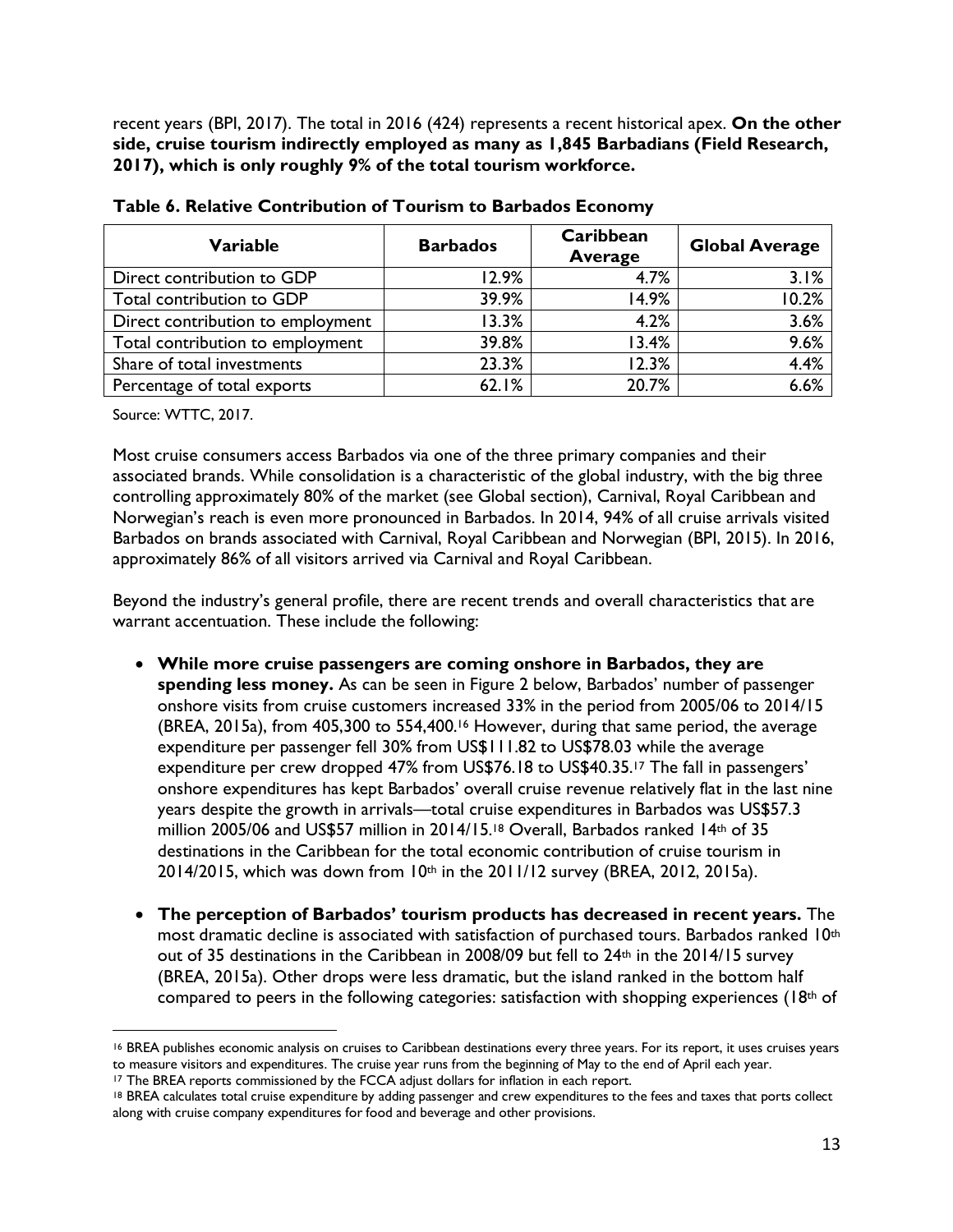35 destinations); impressions of the initial shore side welcome (20<sup>th</sup>); overall prices (21<sup>st</sup>); and courtesy of store employees (25th). The low scores contributed to visitors spending less time away from the ship than in previous years in addition to purchasing fewer items. In 2008/09, Barbados ranked 12<sup>th</sup> in the region for onshore stays (4.4 hours); in 2014/15, it was 19<sup>th</sup> (4.3 hours). The individual activities where cruise visitors spend the most money were shore excursions, accommodations, watches and jewelry, and clothing (BREA, 2015b).



**Figure 2. Passenger Visits and Average Expenditures for Cruises in Barbados**

Source: BREA, 2006, 2009, 2012, 2015a. (BREA, 2006, 2009, 2012, 2015a)(BREA, 2006, 2009, 2012, 2015a)

- **Despite the strong ties between Carnival and Barbados, the Royal Caribbean brand has had stronger growth in recent years.** Carnival Cruise Lines has significant ties to Barbados. The company has the highest share of Barbados cruise passengers (45% in 2016) and uses Bridgetown as a home port for some of its Southern Caribbean packages across brands.19 Despite these factors, the number of Carnival passengers to Barbados has decreased from 361,674 in 2012 to 330,000 in 2016. The government has a financial agreement with the company where it pays it US\$2 million annually to provide a minimum number of consumers each year (Field Research, 2017). Even with the linkages and financial incentives between Carnival and the Barbadian government, Royal Caribbean has been steadily increasing its numbers of passengers and is projected to have roughly equal passengers in 2017 as Carnival. The number of Royal Caribbean arrivals increased 86% in the five years from 2012 to 2016, driven largely by a significant jump in visitors on the Royal Caribbean International brand. Table 7 below (following page) provides a summary of the number of Carnival and Royal Caribbean passengers in Barbados from 2012-2016.
- **There are low levels of engagement between cruise passengers and shore excursion providers, both on the demand and supply side.** Barbados is notable for the low volume of cruise passengers who purchased organized shore excursions on the island, ranking  $30<sup>th</sup>$  out of 35 destinations in the Caribbean (BREA, 2015b). Both the minimal demand as well as the poor perception of the country's tourism products may reflect of the lack of diversity and small numbers of businesses engaged in the sector. On the supply side, Barbados' cruise industry is controlled by Foster & Ince, a domestic enterprise that offers

 $\overline{a}$ 

<sup>&</sup>lt;sup>19</sup> Home ports are where passengers start and end their tours.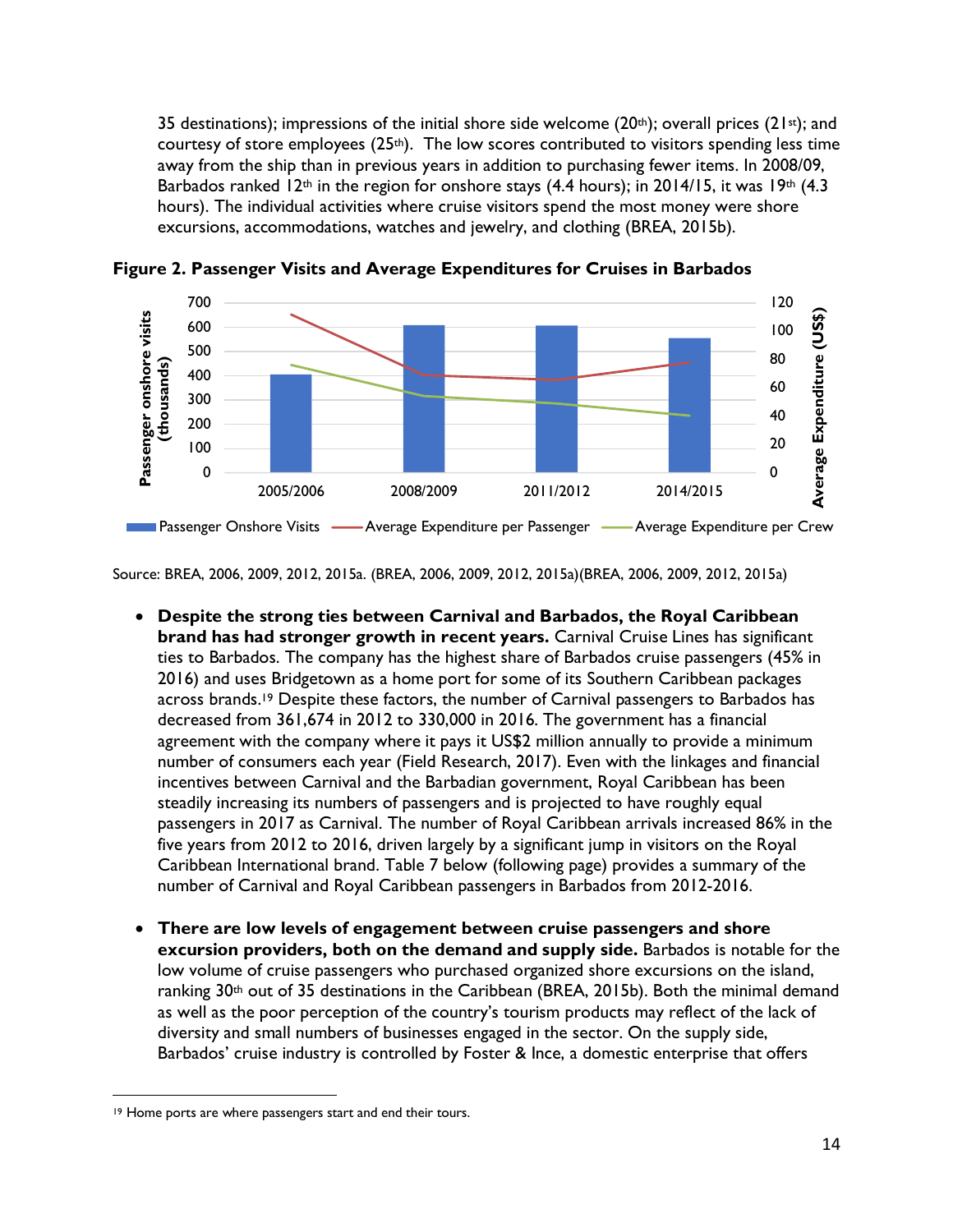integrated services across the chain, including transportation, shore excursion and logistical options. While its history and successes afford the company advantages that benefit the island, it has also helped it accumulate significant market power, which can be an impediment to smaller excursion operators, who often must compete or partner with Foster & Ince to be economically viable. While there are opportunities for local businesses to surmount this challenge and enter the sector, there are other considerations that limit participation, including insurance coverage, underdeveloped business skills and market linkages as well as a failure to recognize differences between cruise and conventional leisure tourism.

| <b>Brand</b>                   | 2012    | 2013    | 2014    | 2015    | 2016    |
|--------------------------------|---------|---------|---------|---------|---------|
| Carnival                       |         |         |         |         |         |
| <b>Carnival Cruise Line</b>    | 166,837 | 173,643 | 170,607 | 166,963 | 133,366 |
| <b>P&amp;O Cruises</b>         | 72,586  | 94,326  | 70,237  | 80,445  | 85,947  |
| <b>Princess Cruises</b>        | 57,168  | 36,416  | 29,055  | 42,574  | 36,630  |
| <b>Costa Cruises</b>           | 12,530  | 5,788   | 18,733  | 24,331  | 29,710  |
| Aida Cruises                   | 20, 111 | 20,339  | 22,904  | 20,862  | 25,337  |
| <b>Holland America Line</b>    | 29,324  | 20,387  | 20,622  | 21,761  | 14,753  |
| <b>Cunard Cruises</b>          | 1,923   | 0       | 4,333   | 2,004   | 4,148   |
| <b>Seabourn Cruises</b>        | 1,195   | 2,390   | 2,792   | 2,078   | 821     |
| <b>Carnival total</b>          | 361,674 | 353,739 | 339,283 | 361,018 | 330,712 |
| Share of total cruise arrivals | 58.6%   | 53.3%   | 49.7%   | 50.7%   | 45.2%   |
| <b>Royal Caribbean</b>         |         |         |         |         |         |
| Royal Caribbean International  | 64,842  | 114,579 | 115,565 | 160,306 | 151,590 |
| <b>Celebrity Cruises</b>       | 72,711  | 76,927  | 79,748  | 80,080  | 78,110  |
| <b>TUI Cruises</b>             | 18,520  | 18,895  | 22,652  | 22,916  | 27,434  |
| <b>Thomson Cruises</b>         | 0       | 0       | 30,221  | 27,396  | 31,339  |
| <b>Pullmantur Cruises</b>      | 0       | 0       | 0       | 0       | 2,600   |
| Royal Caribbean total          | 156,073 | 210,419 | 248,186 | 290,698 | 291,073 |
| Share of total cruise arrivals | 25.3%   | 31.7%   | 36.3%   | 40.8%   | 39.8%   |
|                                |         |         |         |         |         |

**Table 7. Number of Carnival and Royal Caribbean Passengers in Barbados, 2012-2016**

Sources: (BPI, 2015; BTMI, 2017).

This section of the report investigates Barbados' cruise tourism industry in further detail. It first examines the country's participation in the value chain, highlighting the segments where it is most active. It then analyzes the industrial organization, concentrating on the importance of both Carnival and Royal Caribbean to the local sector as well as domestic companies such as Foster & Ince. The industry upgrading discussion then outlines the value-addition prospects of the sector as well as its evolution. After assessing the institutional framework, it then examines the most prominent advantages and constraints for potential upgrading trajectories.

#### **3.1. Barbados' Current Participation in the Cruise Tourism GVC**

Barbados' profile in the cruise tourism value chain is well established, although the country lags behind many regional peers in terms of number of visitors and average passenger expenditure. **With 554,500 passenger onshore visits in the 2014/15 cruise season, the island ranked 14th in the Caribbean** in that metric, trailing behind leaders such as Bahamas (2.9 million onshore visits) and Cozumel (2.5 million). It should, however, be noted that the country was generally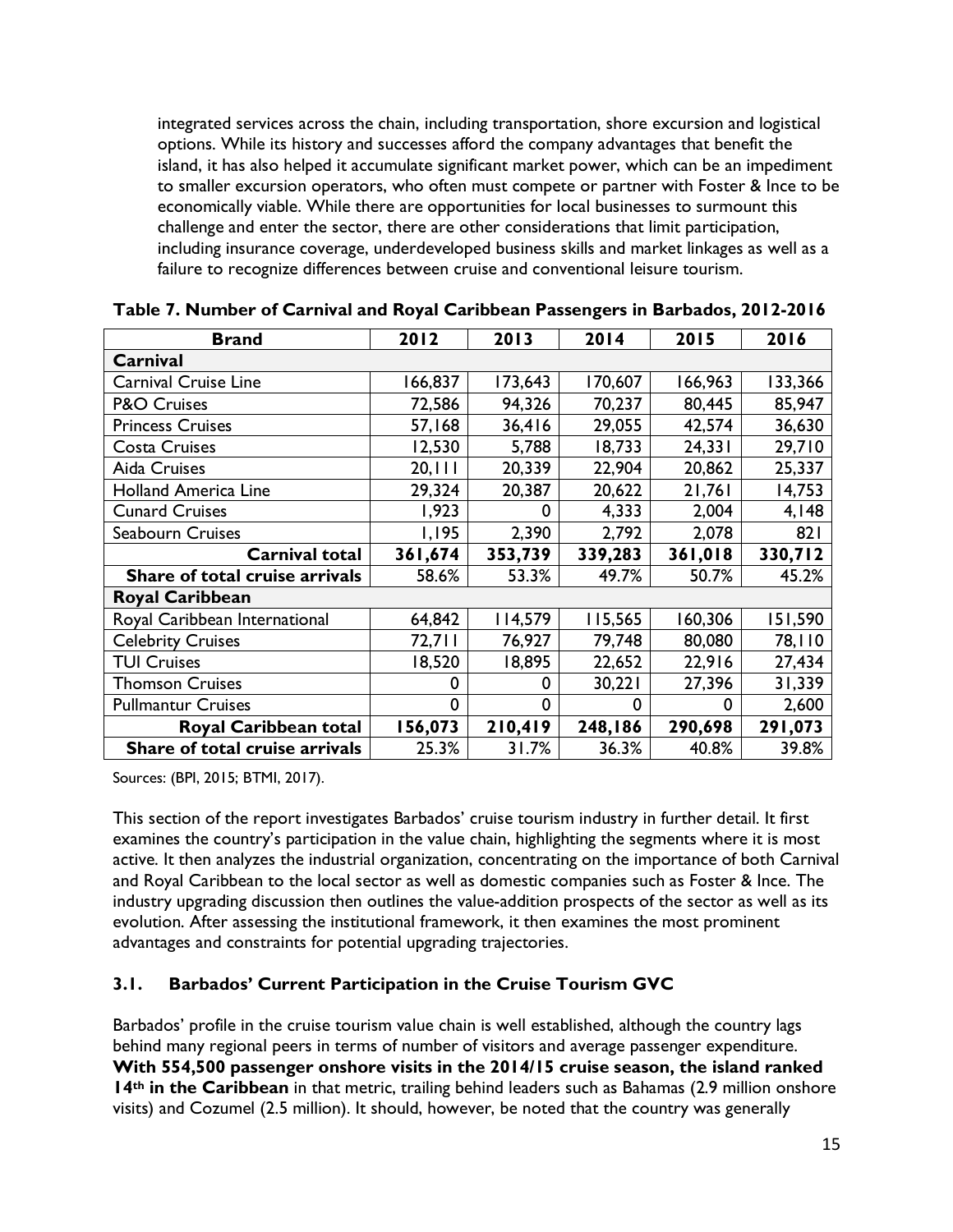competitive with Southern Caribbean peers such as St. Lucia (603,000 onshore visits), Antigua (527,000) and Aruba (546,000) (BREA, 2015a). 20

**After the recent decline in average expenditure per passenger to US\$78.03 in 2014/15, Barbados' ranked 18th in the Caribbean in spending**. Regional leaders St. Maarten (US\$191.26), US Virgin Islands (US\$150.21) and Cozumel (US\$119.89) capture between US\$41- \$113 more per passenger than Barbados. Figure 3 below maps Caribbean countries for both data points. Barbados is part of the cluster of countries at the bottom left of the image, while St. Maarten, the US Virgin Islands, Cozumel and Bahamas are the outliers moving to the top right. Table 3 in the Appendix provides a table listing each country's raw total.



**Figure 3. Onshore Visits and Average Expenditures for Caribbean Cruise Passengers**

Source: Authors based on BREA data.

Although cruise passengers spend less in Barbados than peers, there are multiple segments of the value chain where the country has measurable economic activity. These include the distribution of shore excursions as well as inputs such as ground transportation, the excursions themselves, hospitality, shopping and lodging. The discussion below outlines Barbados' participation in the chain as well as the industry organization. It is based both on qualitative data collected during field research conducted during June 2017 as well as economic analysis complied by BREA.

## **3.1.1. Industry Organization**

A defining characteristic of the domestic industry is the power concentrated in the primary local distribution intermediary: Foster & Ince. The integrated company has a diverse array of operations

 $\overline{a}$ <sup>20</sup> There were 23.6 million onshore visits to the 35 Caribbean destinations surveyed by BREA for the 2014/15 cruise season. Barbados' regional share of onshore visits was 2.3%.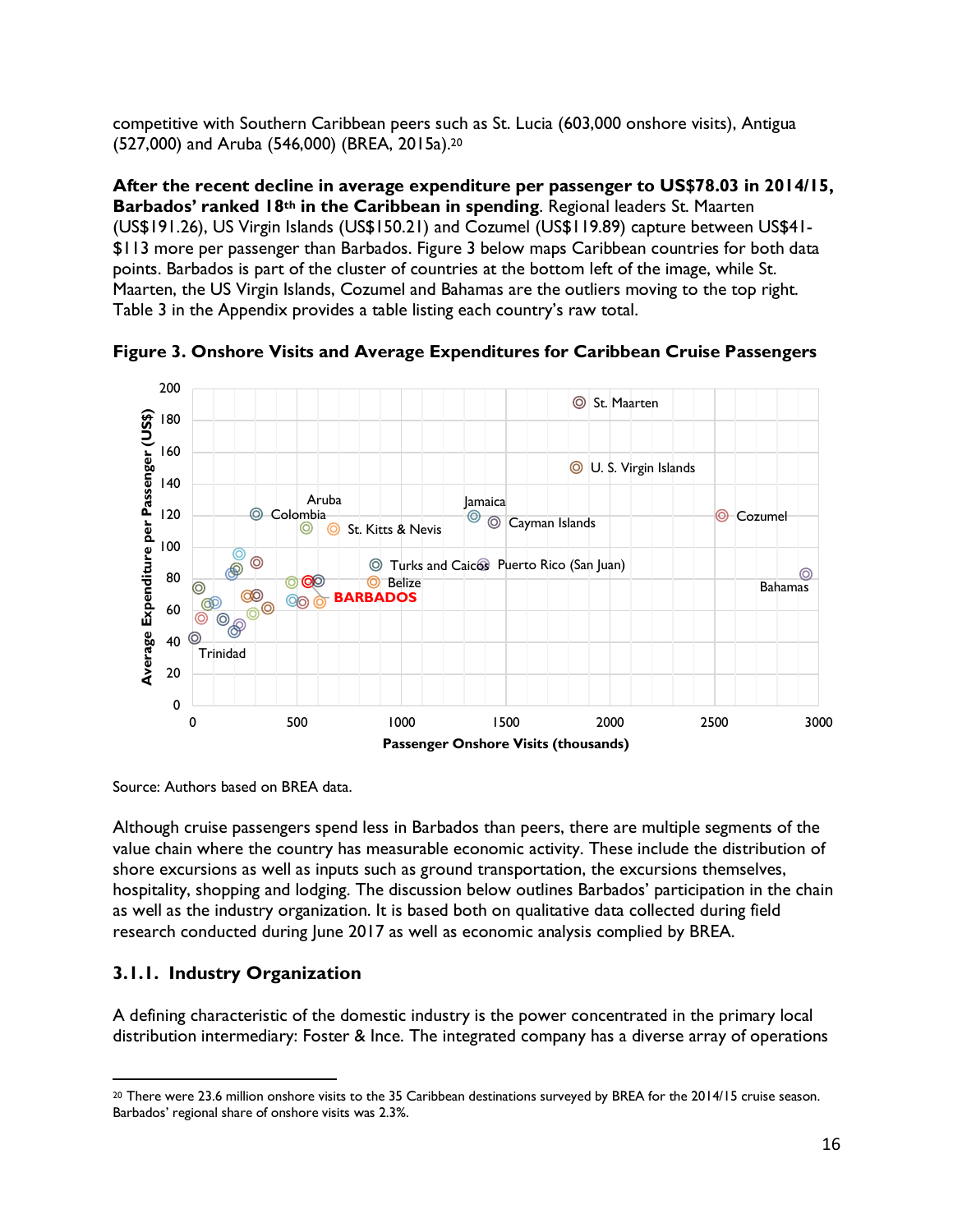and interests, including Shore Excursion aggregation, port agency services, transportation, real estate and tourism attractions. Otherwise, the industry is relatively segregated with few businesses participating in multiple segments.

Despite the minimal number of integrated firms, there are well-established linkages between some segments of the chain. The strongest can be found between the transportation sector and excursion sites; however, because cruise lines only market products from affiliated vendors, consumers do not always have easy access to this method of accessing Barbados' tourism products.

Further analysis on the industrial organization of the industry is embedded within the section that follows, which examines the linkages between critical distribution intermediaries and smaller businesses in product categories such as excursions, transportation, shopping, hospitality and other segments. Figure 4 below provides a summary of the cruise tourism GVC in Barbados. Activities depicted in purple represent segments where Barbadian businesses have the largest presence. The lightest shades of purple illustrate areas where there are fewer than five companies. While these segments have few actors, their power over SMEs is significant (see Barbados Distribution Intermediaries section below). The medium shade of purple represents segments where Barbados has 5-20 companies active in the industry. The darkest shades indicate activities where Barbados has the strongest participation.



#### **Figure 4. Barbados Participation in Cruise Tourism Industry**

Source: Authors.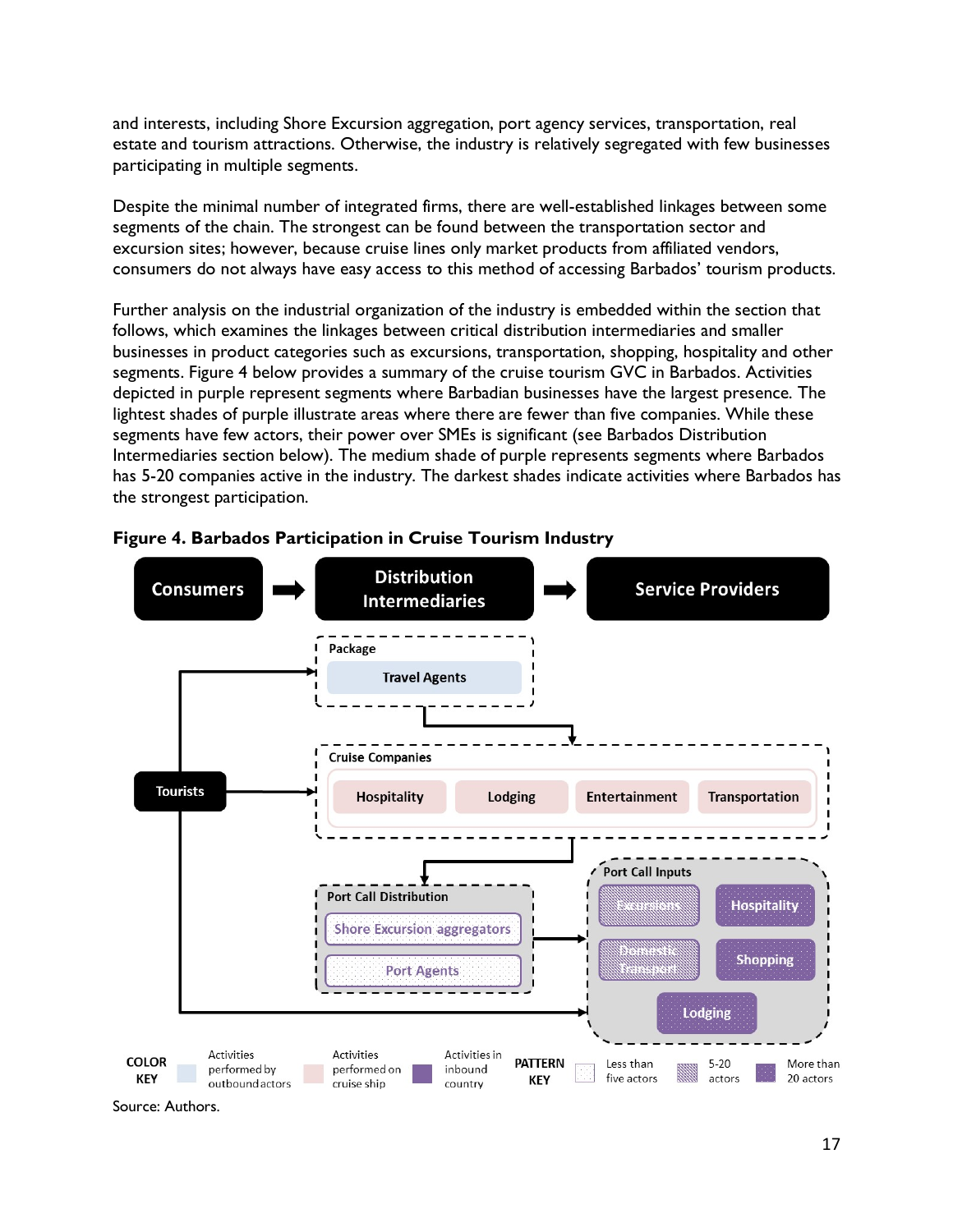## **3.1.2. Barbados Distribution Intermediaries**

Carnival and Royal Caribbean generally account for 85-90% of cruise passengers visiting Barbados each year (see Table 7). As the primary source of consumers, these companies have significant power in determining how passengers engage with Barbadian businesses. Each features the products of Shore Excursions providers on the ship and facilitates pre-bookings with these actors. Tourists can also create their own experiences by exploring Bridgetown and surrounding attractions independently or through taxi services that are available. Different cruise companies place varying emphasis on pre-booking local packages, with domestic businesses reporting that Carnival was particularly aggressive (Field Research, 2017).

**Compared to its regional peers, Barbados is notable for the low volume of passengers who purchased organized shore excursions on the island (BREA, 2015b).** Domestic stakeholders estimated that 30-40% of passengers who get off the ship in Bridgetown have prepurchased tours while 60-70% do not (Field Research, 2017). Surveys conducted in the 2014/15 cruise season suggested 46% of visitors ultimately purchased organized tours, whether through the cruise line, travel agents or local providers (Table 8). That percentage put Barbados behind 29 of 35 destinations in the Caribbean; the country also ranked last in percentage of tours purchased from onshore tour operators (BREA, 2015b). Of the 46% of visitors who purchase organized tours, 84% buy directly from the cruise company, 13% buy from travel agents and only 3% buy from onshore tour operators.

|                                                                   | Percentage of<br><b>Barbados</b><br><b>Passengers</b> | <b>Ranking in Region*</b><br>(35 Caribbean<br>locations) |
|-------------------------------------------------------------------|-------------------------------------------------------|----------------------------------------------------------|
| <b>Passengers that Purchased Shore</b><br>Excursions <sup>^</sup> | 46%                                                   | 30th                                                     |
| <b>From Cruise Company</b>                                        | 84%                                                   | 5 <sup>th</sup>                                          |
| From Onshore Tour Operator                                        | 3%                                                    | 35 <sup>th</sup>                                         |
| From Travel Agent                                                 | 3%                                                    | 9 <sub>th</sub>                                          |
| <b>Toured Individually/Did Not Tour</b>                           | 54%                                                   | 7 <sub>th</sub>                                          |

#### **Table 8. Shore Excursion Purchases from Cruise Passenger in Barbados**

Source: BREA, 2015b. **Note:** \* = rankings out of 35 Caribbean locations. ^ = The distribution intermediary that sold the shore excursions is presented in the rows presented immediately below in the table.

For smaller businesses that wish to integrate into the chain, the most straight-forward strategy is to connect with domestic Shore Excursion aggregators. Foster & Ince is the most prominent local example and the most powerful local business active in the industry. The company has a diverse portfolio of subsidiaries that offer integrated services across the value chain, including transportation, excursions and logistical services and as well as Port Agent services for the crew and cruise companies, and DMC offerings for stay-over tourists. Founded in 1967, the company enjoys significant market power, with observers of the domestic industry estimating that it controls 60-65% of shore excursions and more than 95% of port agency responsibilities (Field Research, 2017). In cases where it does not own the excursion experience directly, Foster & Ince will enter partnership arrangements with smaller businesses, using its transportation assets to shuttle passengers to sites. The company also recently expanded to St. Lucia.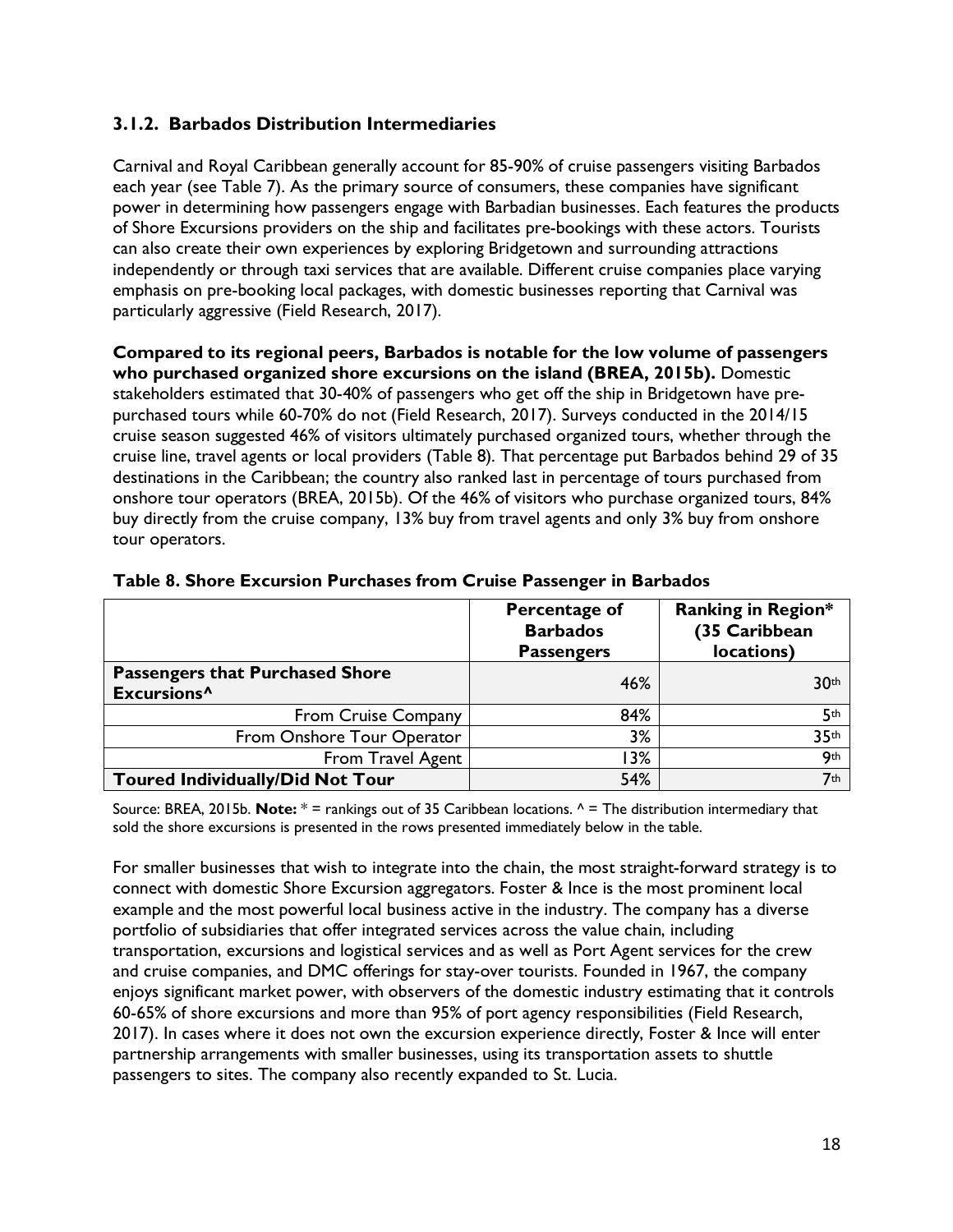Other prominent distribution intermediaries include Island Tours, which provides shore excursions and tours. Sunlinc, a notable DMC, is expanding into the sector through its St. James subsidiary, although its cruise presence is still small. There are a handful of other small tour operators that are active, but it is important to note that Shore Excursion aggregators cannot partner with taxi services and sell their services in the port because of contractual arrangements with the cruise companies (Field Research, 2017).

## **3.1.3. Port Call Inputs**

 $\overline{a}$ 

In addition to declining passenger expenditure, Barbados also ranks in the bottom third in the region for percentage of passengers making purchases on the island (62%, which is  $26<sup>th</sup>$  out of 35 surveyed locations) (BREA, 2015b). For consumers that do participate in local economic activities, the categories that capture the highest expenditures are excursions (weighted average spend of US\$20.89 per passenger)21, watches and jewelry (US\$16.54), clothing (US\$10.21) and local crafts (US\$7.14). Table 9 below charts passenger expenditures in Barbados in the 2014/15 season compared to regional averages. Since Barbados is a home port for some Carnival cruises, **lodging** providers also interact with the chain in the country; however, destination specific estimates for travelers using specific locations as home ports were less reliable and are thus not included in the table.

|                                   | <b>Barbados</b> | Caribbean |
|-----------------------------------|-----------------|-----------|
| <b>Shore Excursions</b>           | \$20.89         | \$23.33   |
| Food & Beverage                   | \$4.72          | \$8.01    |
| <b>Ground Transportation</b>      | \$4.91          | \$3.64    |
| Watches & Jewelry                 | \$16.54         | \$37.11   |
| Clothing                          | \$10.21         | \$10.08   |
| Entertainment                     | \$0.24          | \$0.51    |
| <b>Other Purchases</b>            | \$8.17          | \$8.44    |
| <b>Perfumes &amp; Cosmetics</b>   | \$0.86          | \$1.02    |
| Local Crafts & Souvenirs          | \$7.13          | \$7.13    |
| Liquor                            | \$1.84          | \$2.25    |
| <b>Electronics</b>                | \$0.28          | \$0.38    |
| Telephone/Internet                | \$0.03          | \$0.15    |
| <b>Total Spent Per Person</b>     | \$75.85         | \$103.83  |
| <b>Total Expenditures (US\$m)</b> | \$32.9          | \$2,452.8 |

**Table 9. Cruise Passenger Expenditures in Barbados by Category, 2014/15 season**

Source: BREA, 2015b. **Note:** Each category is the weighted average spent in US\$, which captures the average spent per passenger measured against the total number of passengers purchasing goods in that category.

The major cruise companies feature 15-25 **shore excursions** in Barbados, although the actual number of attractions and businesses that regularly engage in this segment is less than 20. The Barbadian excursions that most consistently attract cruise passengers include Atlantis Submarines, Harrison's Cave, Mount Gay Rum distillery, George Washington House, Jolly Roger Pirate Cruises, Andromeda Botanic Gardens and Tiami Sailing. There are also a number of beach and general island

<sup>21</sup> Weighted average is the average spent per passenger measured against the total number of passengers purchasing goods in that category.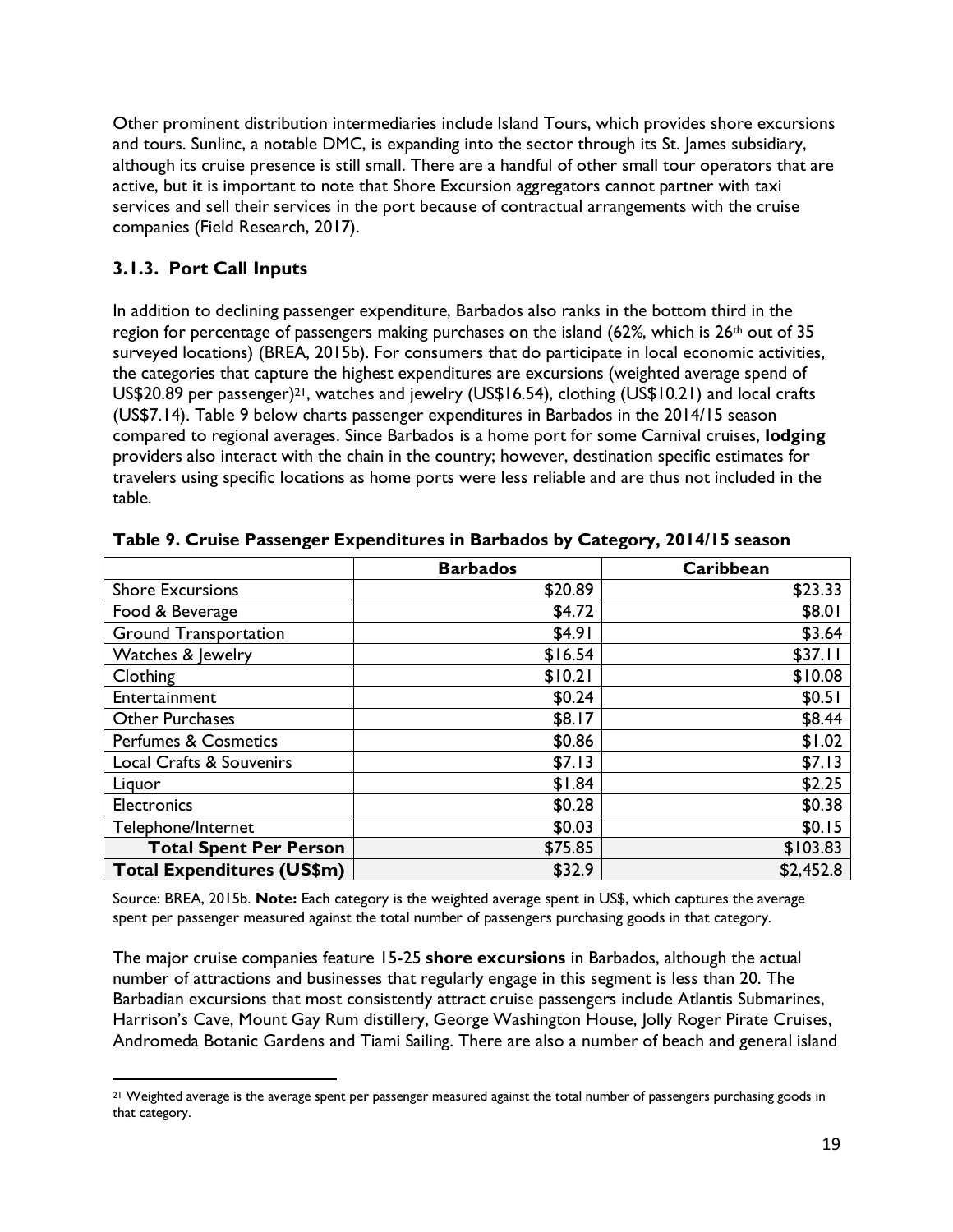tours. Many of these individual excursions have ties to Foster & Ince, with the company either owning a subsidiary that provides the service (Tiami Sailing) or providing transportation to the attraction (Andromeda Botanic Gardens, Harrison's Cave, others).

Individual excursion providers can also seek access to passengers by engaging with the cruise companies at FCCA or CLIA trade shows or through more organic strategies by building reputations on sites such as Trip Advisor or by registering with Barbados Tourism Product Authority's (BTPA) Island Treasures program. Success through the more formal channels—trade shows or direct pitches to cruise lines—is often predicated on a range of factors beyond the marketability of the attraction, including the presence of liability insurance and the ability to fashion a financially literate business plan (Field Research, 2017).

While companies such as Foster & Ince have their internal **transportation** capabilities, there are taxis available in Bridgetown for cruise passengers who wish to explore the island independently. There are approximately 30 taxi unions on the island, two of which serve the port area: the Bridgetown Port Taxi Co-op and the Independent Sea-port Taxi Union (ISTU). There are roughly 225 vehicles available in the port area, and the number of members of the ISTU have increased from 50 to 75 in the last eight years (Field Research, 2017). For both co-ops, cruise customers represent the majority of overall passengers. The drivers receive some training, with the Barbados Port Inc. offering sessions and the Hospitality Institute at the Barbados Community College providing annual workshops.

**Shopping** includes the handicraft vendors in Pelican Village, the duty-free shopping in the port terminal as well as storefronts in Bridgetown (Field Research, 2017). Pelican Village, which opened in 1964, features 25 small businesses that are featured prominently on the walk from the cruise terminal to downtown Bridgetown. Bridgetown Cruise Terminals is a joint venture between the government and private businesses that features more than 60 vendors directly adjacent to the cruise dock. Among the options are duty-free alcohol, food, jewelry and clothing. Finally, **hospitality** captures food and beverage options. There are hundreds of options available on the island, with Barbados Tourism Marketing Inc. (BTMI) featuring 177 restaurants on its website alone. Barbados has worked to strengthen its reputation as a culinary option, and rum distilleries such as Mount Gay and St. Nicholas Abbey are featured in shore excursion itineraries.

#### **3.2. Upgrading and Industry Evolution in Barbados Cruise Tourism GVC**

 $\overline{a}$ 

Although the cruise industry has a decades-long history in Barbados, the most prominent recent trend in the mature market has been the increasing volume of visitors balanced against declining expenditures. The number of cruise passengers coming to Barbados has been increasing steadily in recent years after a brief decline from 2010-2012. In the four subsequent years with available data, the number of port calls (358 to 424) and passengers (617,438 to 731,137) visiting Barbados both increased 18% (BPI, 2017).22 Figure 5 below charts this trend. At the same time, there has been the previously discussed fall in average expenditure per passenger from US\$111.82 in 2004/05 to US\$78.03 in 2014/15.

<sup>22</sup> An important difference between data collection between different sources cited in this report: BPI tracks total passengers arriving and port calls in Bridgetown in a calendar year, including passengers who do not leave the ship. BREA tracks passenger onshore visits in a cruise year (May 1-April 30).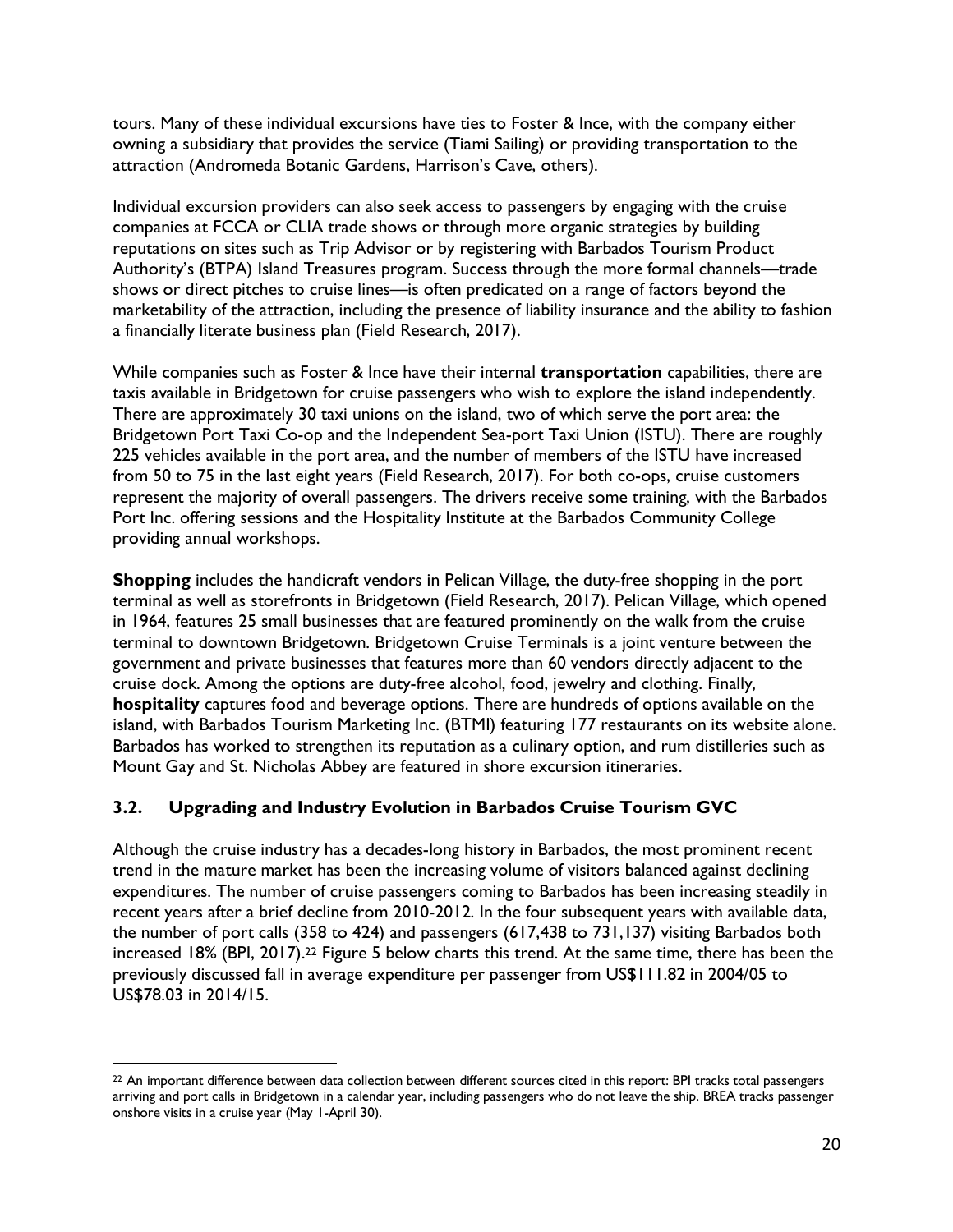

**Figure 5. Number of Cruise Passengers and Port Calls in Barbados, 2010-2016**

Source: BPI, 2017.

 $\overline{a}$ 

The following section analyzes some of the underlying features that are driving these trends. It uses the conception of upgrading advanced in the GVC literature to frame the developments in Barbados' cruise sector.<sup>23</sup> It also focuses on advances made in the last decade. While the opening of the cruise terminal in 1994 was a noteworthy product upgrade that has helped the country increase its annual cruise passenger arrivals close to 200% over the last two-plus decades (BPI, 2017), there have not been substantive infrastructure improvements in more recent years.

• **PRODUCT AND FUNCTIONAL UPGRADING: Carnival Cruise Lines adding Barbados as a destination where some of its itineraries commence and conclude.**  Barbados has been a home port for Carnival brands such as Carnival, P&O Cruises, Aida and Seabourn for the last five years (Field Research, 2017). The arrangement, which has been partially facilitated through an agreement where the government pays Carnival US\$2 million each year for a minimum number of passengers, has supported both functional and product upgrading—functional upgrading because accommodation and logistical services businesses participate in the cruise tourism GVC in areas where they were previously excluded; product because stay-over passengers have opportunity during longer stays to engage with higher number of domestic attractions and increase spillovers into conventional land-based leisure tourism activities, which have elevated economic benefits for the local economy.

<sup>&</sup>lt;sup>23</sup> Upgrading in the GVC literature describes how actors can improve competitiveness and increase benefits from participating in global industries. There are both economic and social dimensions to upgrading: economic upgrading describes how firms or countries can add value to production or move into higher value activities, while social upgrading encapsulates improvements in measurable standards and the enabling rights of workers (Barrientos et al., 2011). Economic upgrading includes a variety of different forms. *Product upgrading* describes the shift into the production into higher value products or services. *Process upgrading* includes improvements in the efficiency of the production systems such as incorporating more sophisticated technology. *Functional upgrading* is when actors acquire new functions or abandon existing ones to increase overall competitiveness. *Chain upgrading* is when firms or countries move into new—but often related—production activities by leveraging existing capabilities. Finally, *end-market upgrading* describes incursion into new market segments (Gereffi & Fernandez-Stark, 2016).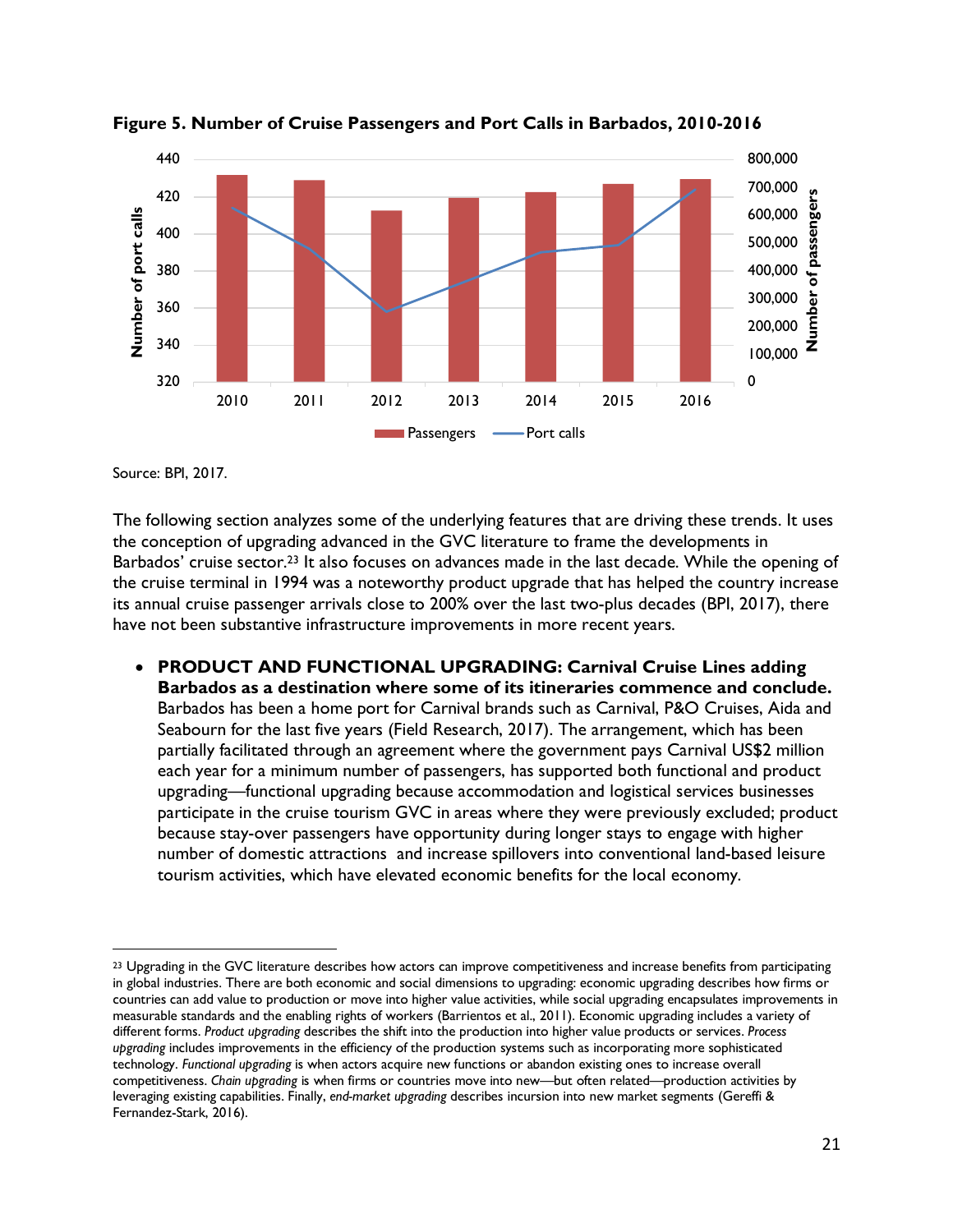• **INTERSECTORAL UPGRADING: Increased linkages between cruise tourism and rum sector.** Mount Gay Rum is featured on Carnival and Royal Caribbean's shore excursions in Barbados, while St. Nicholas Abbey and other distilleries report regular cruise customers (Field Research, 2017). The linkages have provided benefits for both value chains, allowing the cruise industry to augment its product offerings while the domestic rum industry strengthens its international reputation and individual sites use increased revenue to facilitate process upgrades.

#### **3.3. Industry Institutionalization**

Given its importance to the Barbadian economy, tourism is a source of interest for multiple government institutions. The Ministry of Tourism and International Transport (MTI) is the lead agency; it coordinates policy and strategic initiatives for the industry. In 2014, MTI commissioned a six-volume Master Plan authored by HLA Consultants that offered goals, strategic imperatives and timelines for improving the island's tourism's competitiveness.24 Although that document focused on the entire industry, one of its strategic aims was enhancing cruise tourism products and experiences and its recommendations were designed to accomplish that goal (Environment Planning Group & HLA Consultants, 2014).

In 2014, MTI split the Barbados Tourism Authority into BTMI and the Barbados Tourism Product Authority (BTPA). BTMI's mandate is to promote the tourism industry, while BTPA concentrates on licensing, registration and capacity building with the goal of ameliorating the product stagnation that is reflected on the rankings of cruise passengers' impressions of excursions on the island (Field Research, 2017). BTMI also has a unit that focuses specifically on the cruise sector; it has undertaken strategic initiatives such as formulating a marketing plan that analyzes the strengths and weaknesses of the country's cruise products while also offering a development plan to address some of the shortcomings and an implementation timeline.

There are other agencies that regularly interact with the sector. With its day-to-day management of the port facilities, Barbados Port Inc. is a particularly significant actor. The agency participates in long-term planning and has helped formulate the Sugar Point development plan, which is the name for a series of ambitious infrastructure improvements to the port (BPI, n.d.). It also coordinates with the Ministry of Finance to set the tax rate on the head count for cruise passenger arrivals (\$6 per passenger) as well as engaging with the cruise ship companies about logistical and environmental considerations (Field Research, 2017).

Barbados Tourism Investments Inc. (BTII) acts as a facilitator for investments. The government organization has roughly US\$1 billion in tourism investments, supporting the sector through: 1) loan facilitation, customs support and fiscal incentives; 2) public-private partnerships; and 3) straight investments (Field Research, 2017). However, BTII's current portfolio is oriented toward conventional land-based tourism, with investments in the accommodation and tourism attraction segments of the chain. It has not engaged on the Sugar Point development (Field Research, 2017).

Table 10 below lists the key stakeholders in the cruise tourism in Barbados as well as their primary role.

 $\overline{a}$ 

<sup>24</sup> The Master Plan can be accessed through the Barbados Hotel & Tourism Association website: http://www.bhta.org/index/resources/tourism-master-plan.html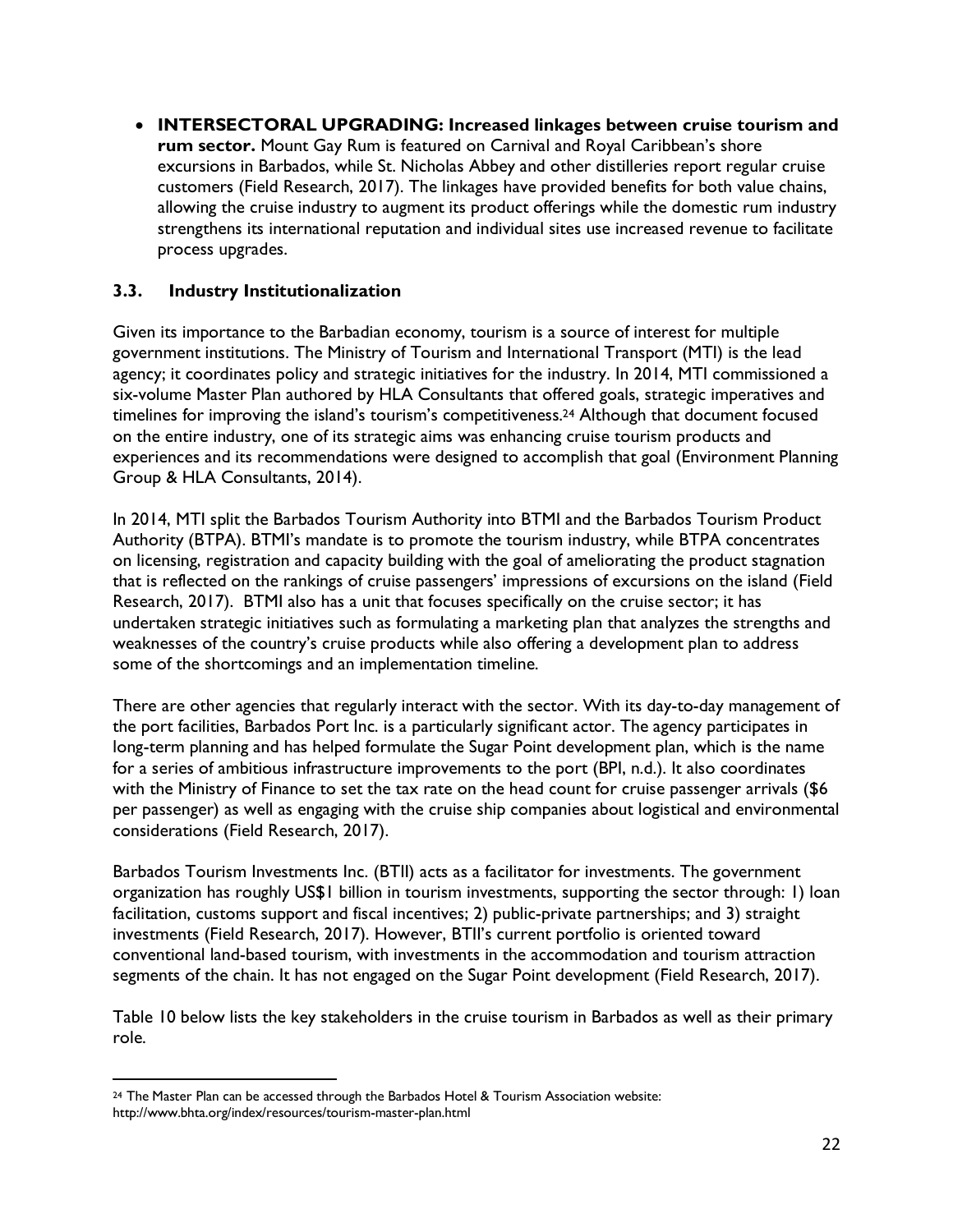| Actor                                                         | <b>Description</b>                                                                   | Role                                                                                                                                                                                                   |
|---------------------------------------------------------------|--------------------------------------------------------------------------------------|--------------------------------------------------------------------------------------------------------------------------------------------------------------------------------------------------------|
| <b>Barbados Tourism</b><br>Marketing Inc. (BTMI)              | Marketing agency for<br>entire Barbados<br>tourism                                   | Promote and raise awareness of entire Barbados<br>tourism industry, with emphasis on cruise sector.<br>Helps assist with human capital development.                                                    |
| <b>Barbados Tourism</b><br><b>Product Authority</b><br>(BTPA) | Government agency<br>that works to improve<br>tourism products in<br><b>Barbados</b> | Primarily focused on licensing and regulation of<br>industry, primarily focused on accommodation<br>sector. Helps assist with human capital<br>development.                                            |
| Barbados Port Inc.                                            | Management for<br>cruise and cargo port<br>for island                                | Oversees the island's cruise port and helps<br>develop long-range plans for infrastructure<br>development as well as policy toward port fees                                                           |
| <b>Bridgetown Cruise</b><br><b>Terminals</b>                  | Private company that<br>manages cruise<br>terminals                                  | Joint venture between government (Barbados Port<br>Inc.), private business and general public; oversees<br>vendors and improvement to terminal facility                                                |
| <b>Barbados Tourism</b><br>Investment Inc. (BTII)             | Government agency<br>that coordinates<br>investments in<br>tourism projects          | Engaged in overall tourism sector more than<br>cruise tourism with US\$1 billion in projects;<br>provides loans through: 1) loan facilitation (fiscal<br>incentives); 2) PPPs; 3) straight investments |
| Barbados Hotel and<br><b>Tourism Association</b>              | Tourism industry<br>association with over<br>300 members                             | Provides communication forum for all<br>stakeholders in the tourism industry, including the<br>cruise sector                                                                                           |
| Ministry of Tourism<br>and International<br><b>Transport</b>  | Government agency<br>charged with<br>overseeing policy to<br>tourism industry        | Sets policies and collects information relating to<br>tourism industry; Oversees BTMI, BTPA and BTII                                                                                                   |

**Table 10. Key Stakeholders in the Cruise Tourism GVC**

Source: Authors.

#### **3.4. Advantages and Constraints**

Barbados' cruise tourism industry is characterized by increasing numbers of overall visitors balanced against stagnant products, aging infrastructure and diminishing returns. Despite these and other challenges, the sector generates measureable economic activity, both in terms of jobs—cruise tourism indirectly employed as many as 1,845 Barbadians and generated US\$19.5 million in wage income during the 2014/15 season (Field Research, 2017)—and revenue.

Because of its prominence, the sector offers further potential for small businesses located on the island. In order to maximize that opportunity, however, the government will have to address some of the more entrenched challenges. Table 11 below summarizes both the advantages and constraints associated with the industry, with the most pronounced outlined in the section that follows. The ensuing potential upgrading section then expounds further on opportunities.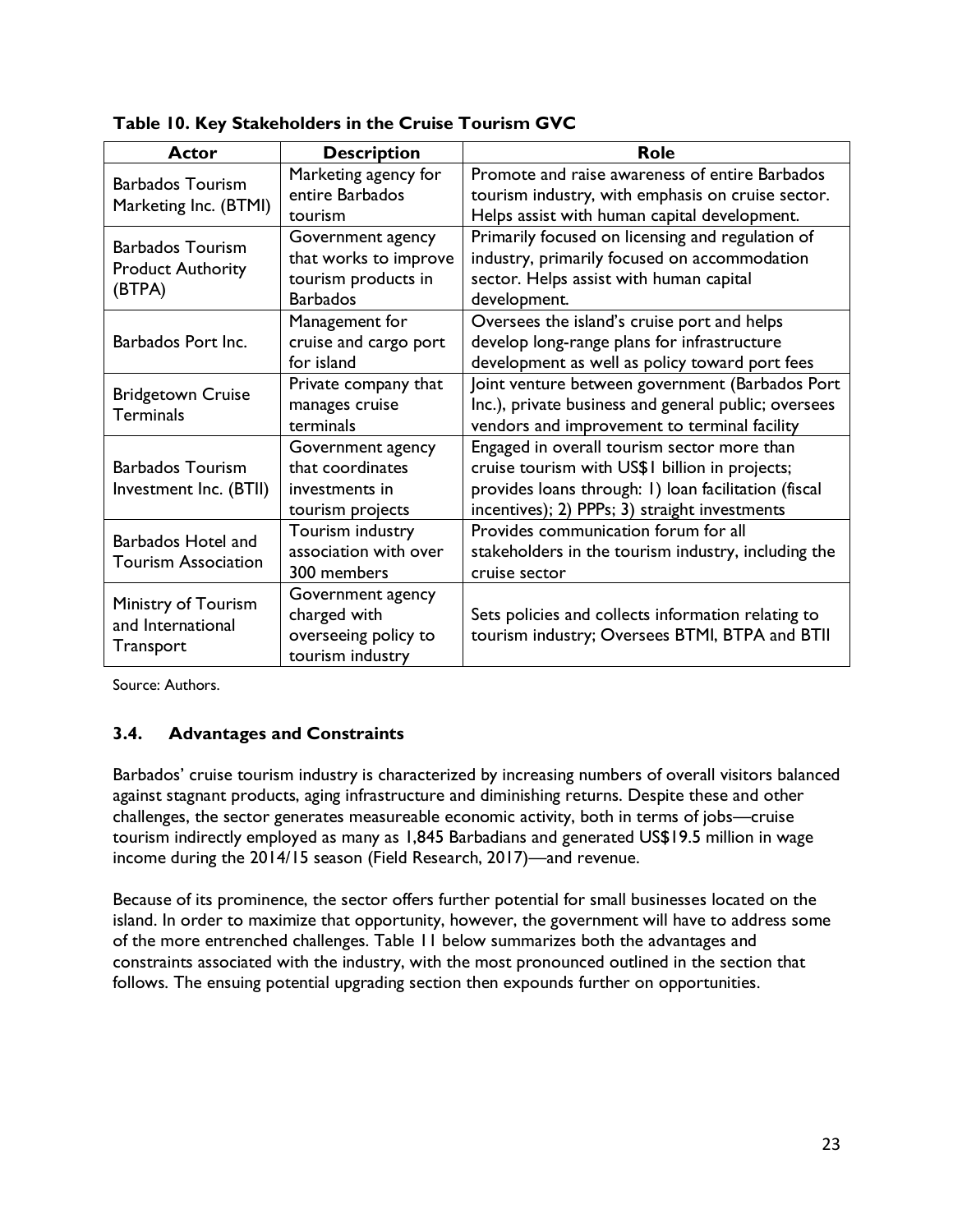| <b>Advantages</b>                                                 |           | <b>Constraints</b>                                              |
|-------------------------------------------------------------------|-----------|-----------------------------------------------------------------|
| Familiarity of Barbados among cruise                              |           | Low passenger spending                                          |
| consumers                                                         |           | Lack of new tourism products                                    |
| Favorable language and crime profile                              |           | Aging and aesthetically limited infrastructure                  |
| Bridgetown serves as Carnival home port                           |           | Uncompetitive shopping experience                               |
| Extensive industry experience among some<br>private sector actors |           | Concentrated domestic market for shore<br>excursion aggregation |
| Established government institutions                               |           | Limited implementation of strategic                             |
|                                                                   |           | objectives by government institutions                           |
|                                                                   | $\bullet$ | Uneven focus on small business development                      |
| <b>Opportunities</b>                                              |           | <b>Threats</b>                                                  |
| Large number of cruise passengers arriving                        |           | Emerging destinations (Cuba, South Asia)                        |
| to the country                                                    | $\bullet$ | Low coordination exacerbates competition                        |
| Bridgetown serving as home port                                   |           | among Caribbean countries                                       |
| Government linkages with Carnival                                 |           | Less passengers disembarking from ships due                     |
| (incentives)                                                      |           | to onboard entertainment                                        |
| Linkages with rum industry                                        |           | Cruise companies acquiring private islands in<br>the Caribbean  |

**Table 11. Advantages and Constraints of Cruise Tourism in Barbados**

Source: Authors.

## **3.4.1. Advantages**

Barbados' advantages in the cruise industry revolve around its reputation for safety and friendliness, its international airport, its brand awareness in key source markets, its strong links with Carnival Cruise Lines as well as its long-standing history in the sector. The following sub-section expounds upon these features.

- **1. Familiarity of Barbados among cruise consumers:** An estimated 50% of cruise passengers visiting Barbados in the 2014/15 season had been to the island previously, which is one of the highest percentages in all of the Caribbean—the regional average is 37%, and only Cabo San Lucas (66%), the US Virgin Islands (63%), Puerto Vallarta (60%), Cozumel (60%), St. Maarten (58%) and the Bahamas (51%) had higher repeat visitor percentages (BREA, 2015).
- **2. Favorable language and crime profile:** The United States, Britain and Canada are Barbados' largest source of overall visitors, with the US being the No. 1 market for cruise arrivals. Barbados' English language skills make the island an easy destination to visit for these passengers, especially since there are direct flights available from Canada and the UK as well as the US. Furthermore, the island's comparatively low crime rates—it had the lowest murder and robbery rates per capita in 2016 of any islands in the Eastern Caribbean (OSAC, 2017)—also strengthen the country's appeal.
- **3. Bridgetown serving as home port for Carnival:** Carnival Cruise Lines brands have used Barbados as a home port in recent years. During the 2014/15 cruise season, an estimated 119,760 passengers embarked and disembarked at Bridgetown, providing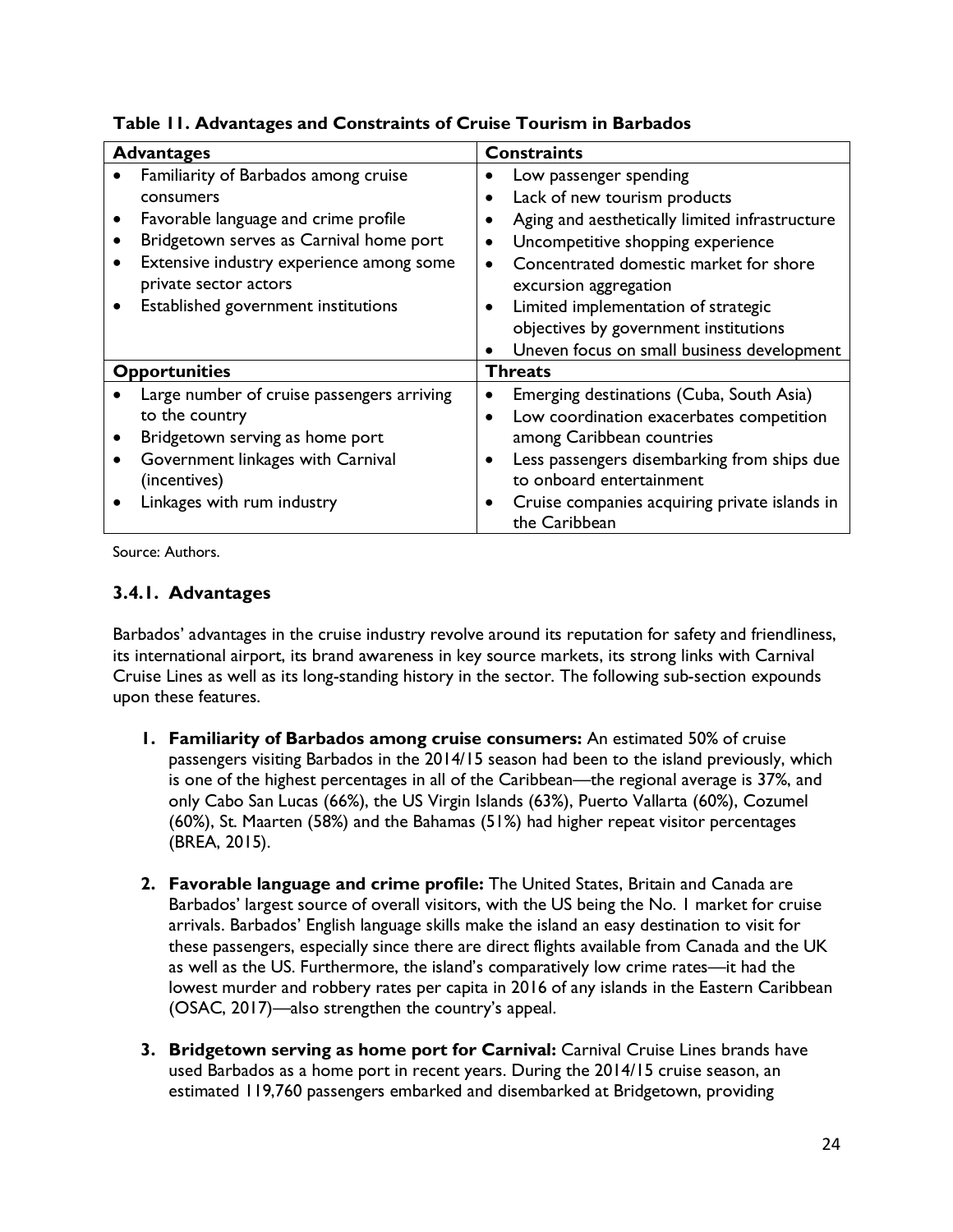Barbados with an opportunity to showcase more of its tourism product offerings while also engaging accommodation providers in the cruise GVC. General estimates suggest the country's position as a home port generated as much as US\$10.3 million during the 2014/15 cruise season, although there is reason to question such evaluations—the methodology used by BREA only allows for generalized estimates across the region, and local research suggests 92% of home-port passengers did not stay even one night on the island (BREA, 2015b; Field Research, 2017).

- **4. Extensive industry experience among some private sector actors:** Barbados' roots in the cruise sector trace back to the 1970s. Some of the most prominent local businesses such as Foster & Ince and Atlantis Submarines have been actively engaged in the industry for a similar duration, affording the companies a high degree of experience, technical proficiency and familiarity with leading cruise companies.
- **5. Established government institutions:** Barbados has multiple government institutions devoting attention to the cruise sector. The split of the Barbados Tourism Authority into BTMI and BTPA created two agencies that can service the sector with initiatives. BTMI has led strategic reviews while also engaging global stakeholders such as FCCA and Aon in efforts to increase the capabilities of small domestic businesses. BTPA, meanwhile, has created the Island Treasures database to link local enterprises with international consumers. While these efforts are in their nascent stage, they represent meaningful initial steps.

## **3.4.2. Constraints**

Although the island has a number of strengths and advantages in the cruise sector, there are multiple challenges, some of which have become particularly pronounced in recent years. The most immediate of these are expounded upon in the sub-section that follows. Aggregated, these challenges contribute to the one of the most significant features of Barbadian cruise tourism sector: the decline in shore expenditures by cruise passengers.

- **1. Lack of new tourism products:** Many of the tourism attractions that are featured regularly as shore excursions are long-standing options that have been marketed for extended periods. The result is that cruise passengers appear to have tired of some of the products. In recent years, Barbados' ranking in the satisfaction with purchased tours has dropped from 10<sup>th</sup> out of 35 destinations in the Caribbean in 2008/09 to 24<sup>th</sup> in the 2014/15 survey (BREA, 2009, 2015a). The island appears to make no better than an average impression on visitors, with it ranking in the middle of peers for likeliness of visitors to return or recommend a visit to family or friends (BREA, 2015a).
- **2. Aging and aesthetically limited infrastructure:** The Bridgetown Port, which opened in 1961, serves both cargo and cruise customers. The functional and aesthetic limitations of the facility have been widely noted by domestic stakeholders as well as cruise customers— Barbados ranks 20th in the region for its initial shore-side welcome (BREA, 2015b). The Sugar Point development was formulated to address these shortcomings; however, there are financing challenges that may prevent the US\$300-500 million project from proceeding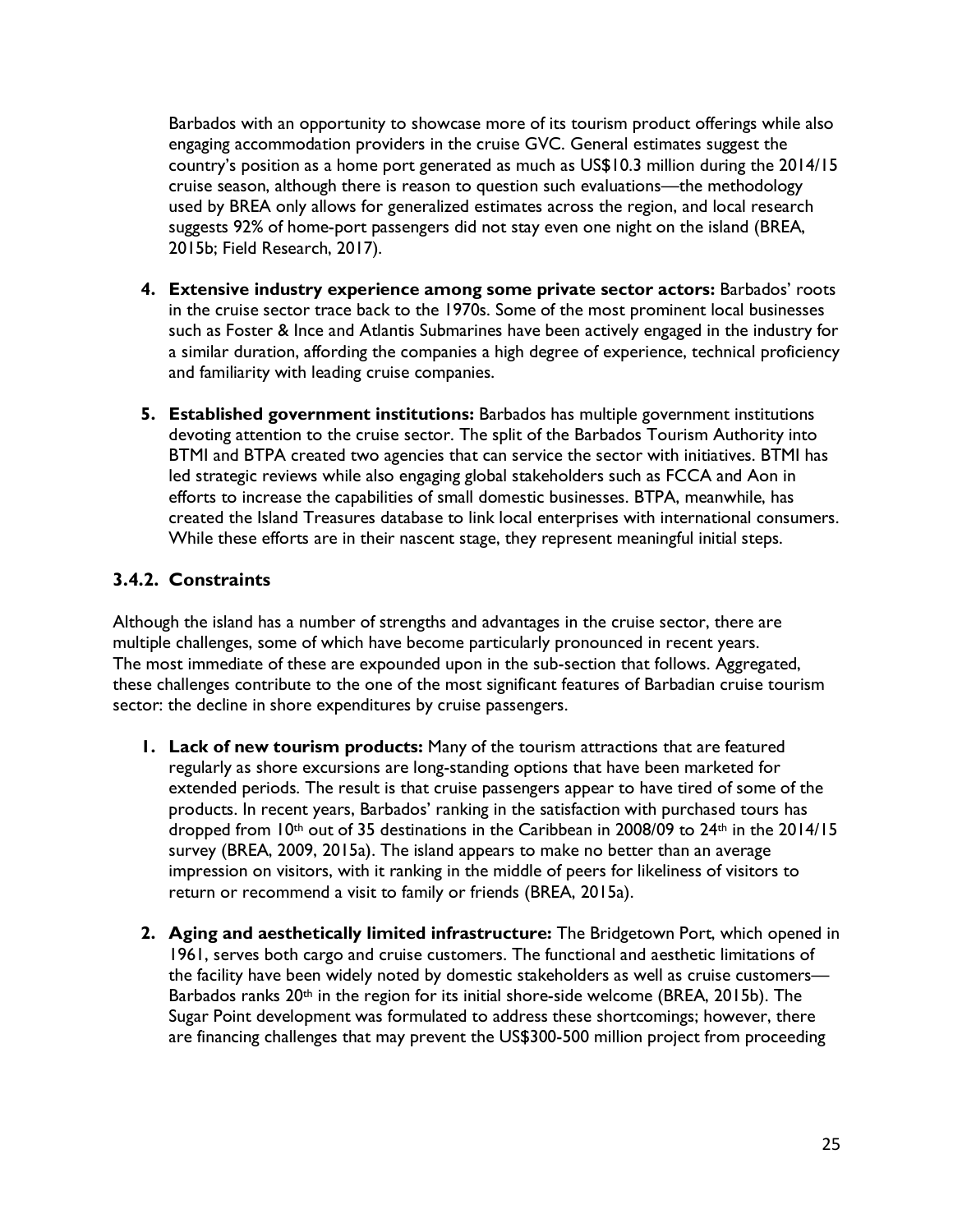as planned (Edward, 2016; Field Research, 2017; Maddon, 2017).25

- **3. Uncompetitive shopping environment.** Beyond the quality of tours, Barbados' lowest marks are associated with its shopping experiences ( $18<sup>th</sup>$  of 35 countries), overall prices  $(21st)$  and courtesy of store employees  $(25th)$  (BREA, 2015b). Local stakeholders in the handicrafts and cruise industry lamented lack of marketing associated with general shopping and Barbados being a duty-free environment. Additionally, Pelican Village, which is the shopping area located close to the port and downtown Bridgetown featuring the products of 25 local handicraft makers, is relatively old, located on the opposite side of the road of the walkway from the port to downtown and in need of general reinvigoration (Field Research, 2017).
- **4. High degree of power among limited number of domestic distribution intermediaries:** More than one local stakeholder compared Foster & Ince's control of the local industry to a "monopoly" (Field Research, 2017). The integrated company holds significant power, with observers of the local industry estimating that it controls 60-65% of shore excursions offered by cruise lines coming to Barbados while also handling roughly 95% of port agency responsibilities for the ships (Field Research, 2017). Although Foster & Ince's technical acumen provides the country with advantages (see above), its command of the domestic sector presents obstacles for small businesses attempting to integrate into the chain.
- **5. Limited implementation of strategic objectives by government institutions:** The Master Plan sponsored by MTI identified actions that would enhance the competitiveness of the cruise sector with implementation timelines of 2014-18. Those included: 1) Improving the cruise visitor experience at Bridgetown Port; 2) Creating a Southern Caribbean Cruise Association; and 3) Targeting new source markets for cruise tourism (Environment Planning Group & HLA Consultants, 2014). While this report is agnostic about the efficacy of such strategies, it is worth noting there has been little progress toward the articulated goals. Moreover, a repeated theme of interviews with stakeholders is that while there is overall government commitment to the sector, top-down commitment and vision for the industry could be enhanced.
- **6. Uneven focus on small business and human capital development:** Government expenditures related to the cruise sector have concentrated on incentives provided to Royal Caribbean to guarantee a minimum number of passengers and trips by BTMI and other stakeholders to FCCA and other trade events (Field Research, 2017). While such line items hold value, there are human capital considerations and soft skills that warrant further development. Specifically, external and internal stakeholders have identified the need for Barbadian small businesses to fully understand the nuances of the cruise sector compared with conventional stay-over tourism. These include: 1) Insurance requirements; 2) The importance of developing business plans and completing required paperwork to submit proposals to cruise lines; 3) Volume vs. value dynamics; and 4) Overall consistency (see Box 1). BTMI has engaged with industry stakeholders such as FCCA and Aon to help bridge these gaps, although further work remains.

 $\overline{a}$ 

<sup>&</sup>lt;sup>25</sup> The Sugar Point port project includes the construction of separate cruise piers as well as food, entertainment and shopping facilities and a possible hotel (Edward, 2016).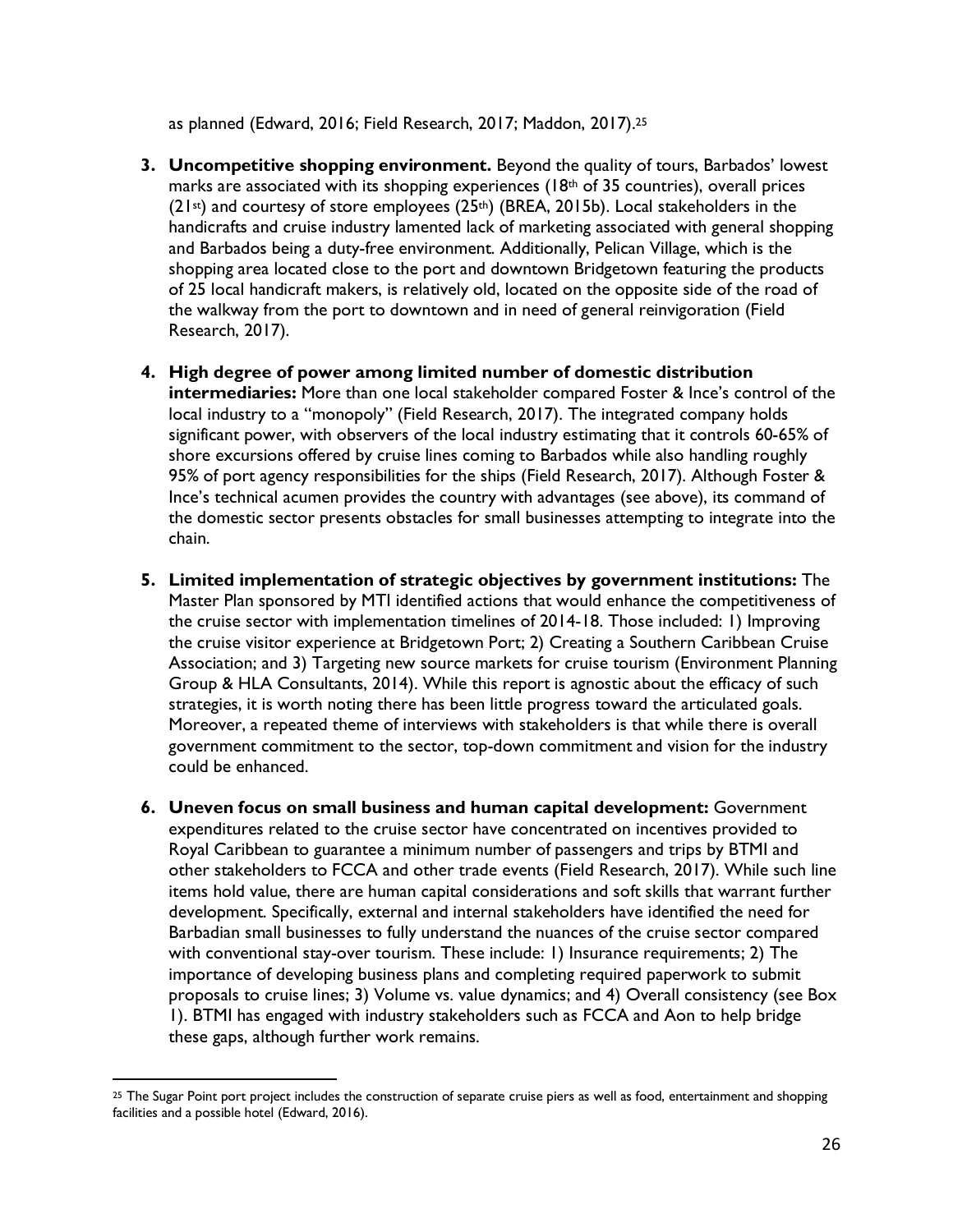## **4. Lessons for Barbados Upgrading in Cruise Tourism from Global Experiences**

As Barbados seeks to improve its competitiveness in the cruise tourism GVC, the Caribbean provides tangible examples of success. Upgrading has taken various forms in different countries. Because tourism composes diverse niches, there is no single trajectory or pattern. The multisectoral nature of tourism allows for multiple upgrading paths to be pursued simultaneously. Some avenues are more accessible based on the global arrangement of the sector and local capabilities. Domestic policies, access to international markets via tour operators and travel agents, human capital, and a strong brand all help determine country-level tourism success. Table 12 summarizes the key upgrading trajectories that have been pursued by countries in the cruise tourism GVC.

| <b>Upgrading</b><br><b>Trajectory</b> | <b>Description</b>                                                                                                                                                                                                                                                                                                                                                                                                                                            |
|---------------------------------------|---------------------------------------------------------------------------------------------------------------------------------------------------------------------------------------------------------------------------------------------------------------------------------------------------------------------------------------------------------------------------------------------------------------------------------------------------------------|
| <b>PRODUCT</b><br><b>UPGRADING</b>    | Improving the tourism offerings to make a country more attractive for<br>cruise lines and cruise passengers. Investments in infrastructure, specifically<br>port infrastructure, are common strategies. Strong private/public<br>coordination between cruise companies and governments is key for a<br>successful product upgrading.                                                                                                                          |
|                                       | Example: St. Maarten completed the construction of a second pier in 2009 to<br>support larger ships. The project was developed and financed by a<br>partnership between cruise lines and the Harbour Group of Companies<br>(Port St. Maarten).                                                                                                                                                                                                                |
| <b>PROCESS</b>                        | Improving efficiency in the production system of cruise tourism results in<br>increasing passenger and crew onshore visits, as well as passenger, crew and<br>cruise lines expenditures. It can involve designing attractive incentive<br>schemes for cruise lines and visitors, implementing innovative methods of<br>processing passengers (for example, expediting arrival procedures) or<br>strengthening coordination among stakeholders amongst others. |
| <b>UPGRADING</b>                      | Example: In 2013, Puerto Rico launched the "Puerto Rico Cruise Industry<br>Promotion and Development Act." It featured several incentives packages to<br>boost the sector: 1) Tariff incentives to cruise lines that manage passengers<br>and home port in the country; 2) Cash incentives for time in port; 3)<br>Incentives for purchases of goods and services; and 4) Incentives for tour<br>transportation providers (Business Puerto Rico, n.d.)        |
|                                       | Chain upgrading entails moving into or creating strong linkages with other<br>industries. In the Caribbean, the cruise ship industry has developed strong<br>linkages with the rum industry.                                                                                                                                                                                                                                                                  |
| <b>CHAIN</b><br><b>UPGRADING</b>      | Example: The Rum Renaissance Caribbean Cruise offers a seven-day journey<br>through the Eastern Caribbean, departing from San Juan (Puerto Rico) and<br>visiting other five destinations (St. Maarten, St. Kitts, Antigua, St. Lucia,<br>Barbados). These countries offer full "rum experience," offering packages<br>where passengers visit rum distilleries and sugarcane facilities, plantations<br>and museums (Dreisinger, 2014).                        |

**Table 12. Selected Upgrading Strategies in the Cruise Tourism GVC**

Source: Authors.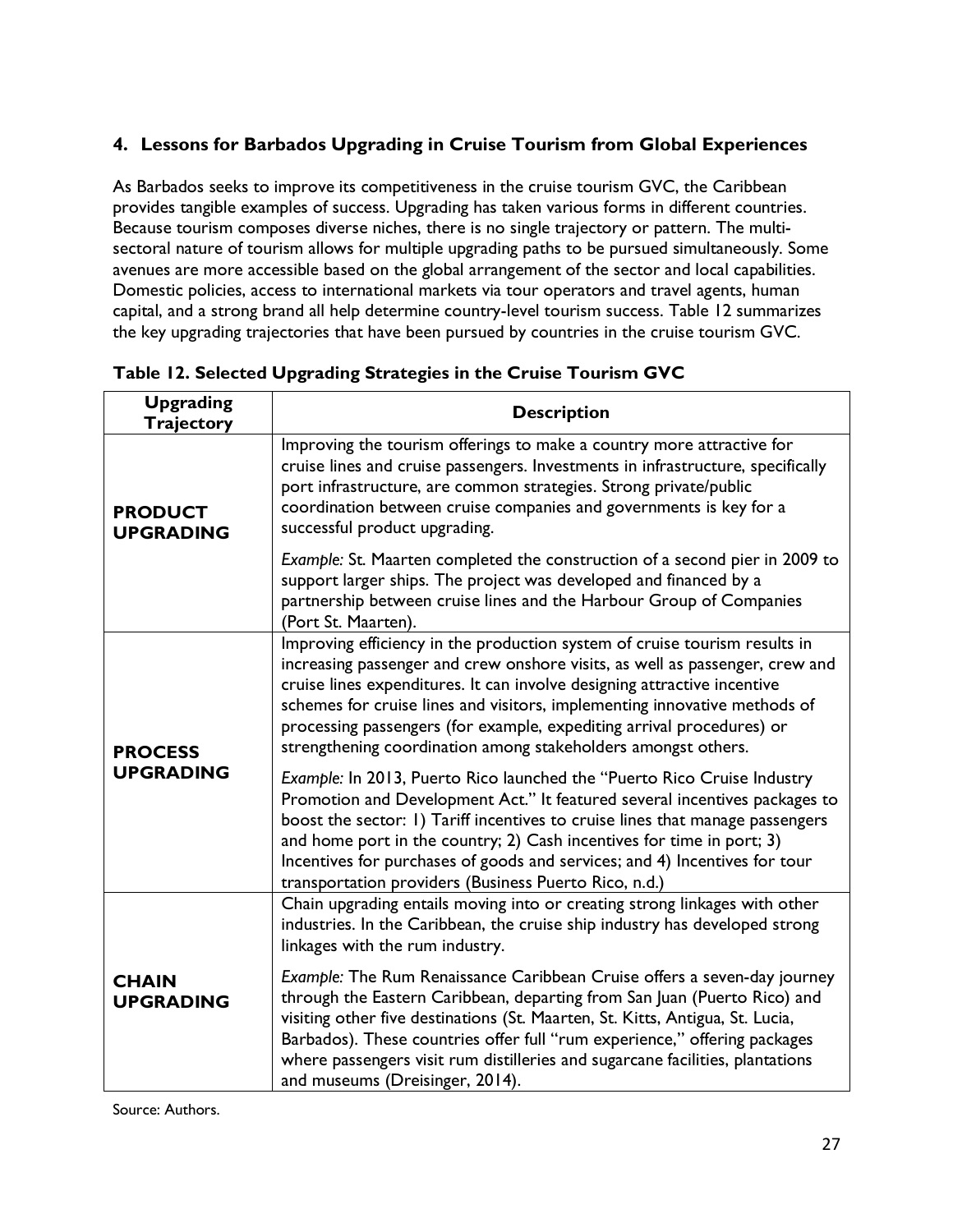#### **4.1. Case Studies**

This section examines the upgrading experiences of two countries: St. Maarten and Puerto Rico. Each represents a successful case of upgrading trajectories in the industry. St. Maarten ranks first amongst 35 Caribbean destinations in terms of average expenditure per passenger, total passenger expenditures, and total tourism expenditures. Puerto Rico ranks first in average expenditure per crew and second in cruise lines expenditures (see Table 13).

| <b>Destination</b>                                   | <b>Barbados</b> |                 |       | <b>St. Maarten</b> | <b>Puerto Rico</b> |              |
|------------------------------------------------------|-----------------|-----------------|-------|--------------------|--------------------|--------------|
| <b>Indicator (Value/Rank)</b>                        | Value           | Rank            | Value | Rank               | Value              | Rank         |
| Passenger Onshore Visits (thousands)                 | 554             | 14              | 1,854 | 3                  | 1,394              | 6            |
| Average Expenditure per Passenger<br>(US\$)          | 78              | 18              | 9     |                    | 88                 | Н            |
| Total Passenger Expenditures (US\$<br>millions)      | 43              | $\overline{14}$ | 355   |                    | 124                | 7            |
| Crew Visits (thousands)                              | 110.5           | 9               | 377   | 3                  | 234                | 6            |
| Average Expenditure per Crew (US\$)                  | 40              | 27              | 119   | $\overline{2}$     | 144                |              |
| Total Crew Expenditures (US\$ millions)              | 4.5             | $\overline{14}$ | 45    | $\mathbf{2}$       | 35                 | 4            |
| <b>Cruise Lines Expenditures</b><br>(US\$ millions)  | $\overline{0}$  | $\mathbf{I}$    | 23    | 8                  | 39                 | $\mathbf{2}$ |
| <b>Total Tourism Expenditures</b><br>(US\$ millions) | 57              | $\overline{14}$ | 423   |                    | 198                | 7            |
| <b>Total Employment</b>                              | 1,845           | 10              | 9,259 | $\overline{2}$     | 5,209              | 6            |
| Total Employee Wage Income<br>(US\$ millions)        | 19.5            | П               | 189   |                    | 75                 | 5            |

| Table 13. Profiles of Cruise Tourism in Barbados, St. Maarten and Puerto Rico |  |  |  |  |  |  |  |  |  |  |
|-------------------------------------------------------------------------------|--|--|--|--|--|--|--|--|--|--|
|-------------------------------------------------------------------------------|--|--|--|--|--|--|--|--|--|--|

Source: BREA, 2015a.

Both St. Maarten and Puerto Rico also rank highly in visitors' satisfaction in different indicators. For instance, while St. Maarten ranks first in happiness with shopping experience and second in probability of returning for a land-based or resort-vacation, Puerto Rico ranks third in satisfaction with the variety of things to see and do and fifth in satisfaction with taxis and/or local transportation, well before Barbados in both indicators.

When analyzing different prospective paths for upgrading for Barbados in the cruise tourism GVC, the steps that both St. Maarten and Puerto Rico have taken offer insights on how to increase economic returns from the industry. The key takeaways from each location include:

- St. Maarten made critical **product upgrades** through capital investments to its port infrastructure and surrounding areas through partnership agreements between cruise companies and government organizations
- Puerto Rico made significant **process upgrades** through the Puerto Rico Cruise Industry Promotion and Development Act, which has allowed for targeted incentives to the sector.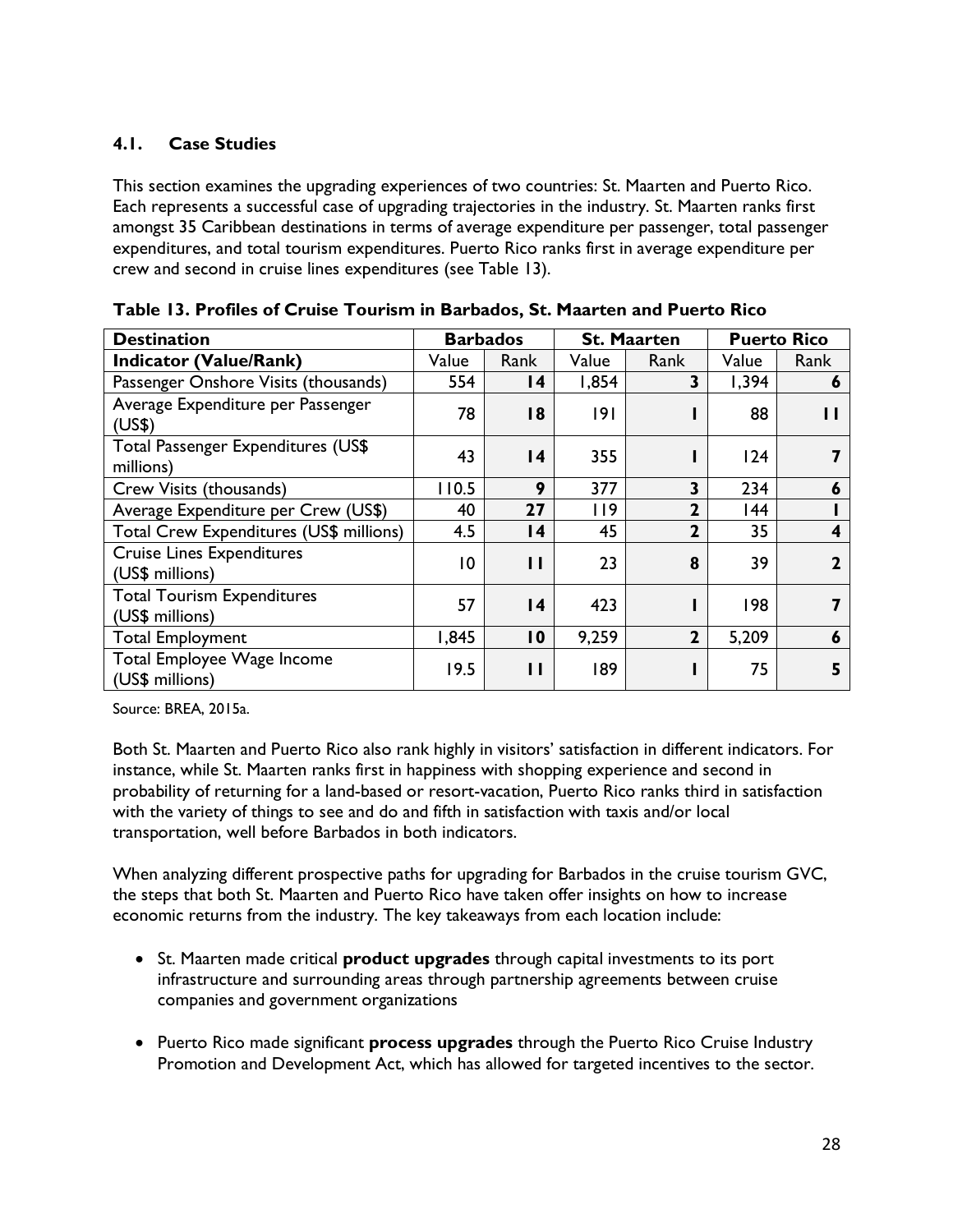Further analysis about the strategies each destination has used is discussed in the sections that follow.

## **4.1.1. St. Maarten**

Supported by several public-private investments, the cruise industry has been a major pillar of St. Maarten's development, especially since the country opened its first deep water port in 2000. The sector has a broad economic footprint, providing an estimated 9,259 jobs in 2014/2015 (66% more than in 2005/2006) and generating the second highest total expenditure among the Caribbean´s destination (US\$45 million). As a result, St. Maarten ranks first in the Caribbean in terms of direct cruise tourism expenditures, with nearly US\$423 million in the 2014/2015 cruise year.26 It was also third in passenger onshore visits (1.85 million) after Bahamas and Cozumel.

St. Maarten offers a range of products to appeal to diverse groups of travelers. The island has built a reputation as a duty-free destination, with arts and crafts, jewelry and international brand clothing options (St. Maarten Harbour Group, 2003). Visits from passengers generated an average total expenditure of US\$355 in 2014/15, which is the highest average in the Caribbean, accounting for 14% of total passenger spending in the region. The country also ranks first in per passenger expenditures, with US\$191 per visit, second in average expenditure per crew visit (US\$119) and third in number of crew onshore visits (roughly 377,000) (BREA, 2015a).



**Figure 6. Economic Profile for Cruise Tourism in St. Maarten**

St. Maarten's organized tours also attract interest. An average of 52% of all passengers purchased shore excursions in the 2014/2015 cruise year, approximately 6 percentage points above Barbados' average (BREA, 2015a). The majority were purchased from the cruise line (72%), while 15% purchased their tour directly from local tour operators and 13% bought their tour through a travel agent or some other means (BREA, 2015b). The rate of tours purchased from local tour operators

Sources: BREA, 2006, 2009, 2012, 2015a.

 $\overline{a}$ <sup>26</sup> Direct cruise tourism expenditure is made from passenger, crew and cruise lines expenditures.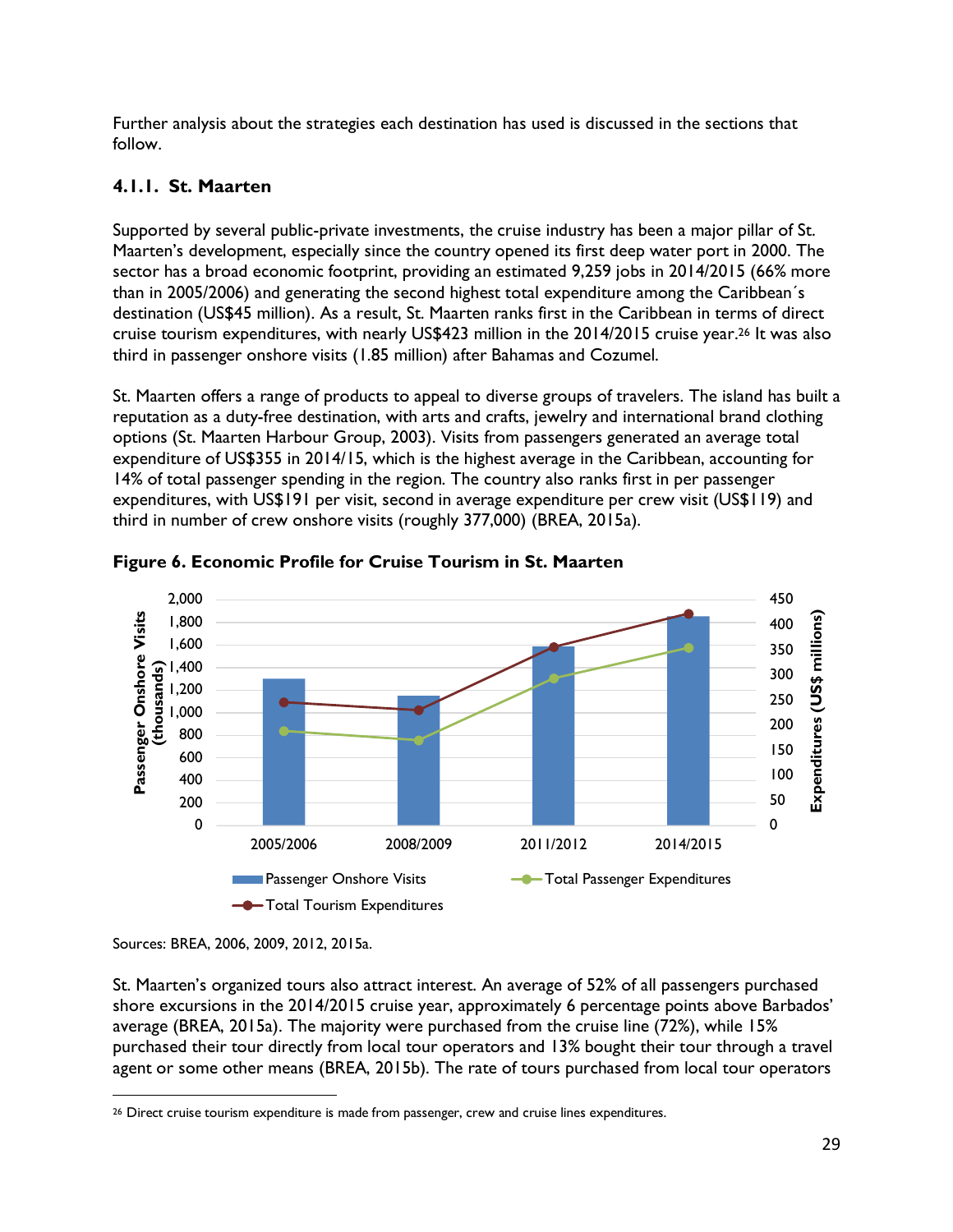in St. Maarten is 12 percentage points above the Barbados' average, which suggests that St. Maarten' cruise industry has stronger linkages with local SMEs.

Aggregated, the vibrant individual segments of the cruise value chain in St. Maarten promote spillovers into more traditional leisure tourism and functional upgrading. In the 2014/2015 cruise season, 62% of visitors said they were likely to return to the island for a land-based or resort vacation, which was the second-highest ranking in the region (BREA, 2015a). Table A-5 in the Appendix provides further detail on upgrading observed in St. Maarten. From 2005/06 to 2014/15 passenger and crew onshore visits increased by 42% and 26%, respectively, while average expenditure per passenger grew from US\$145 to US\$191. The higher passenger expenditures supported increases in the total number of jobs (up 66% in the period from 2005/06) and wages (up 90%); overall, St. Maarten ranks first in the Caribbean in income impact and the second highest employment impact (BREA, 2015a).

#### **Upgrading Trajectories and Policies**

 $\overline{a}$ 

St. Maarten entry and upgrading in the cruise tourism GVC took place after significant capital investments and attention to the sector from the government. Broadly, three upgrading trajectories can be observed: 1) *Product upgrading,* with the construction of various infrastructure improvements; 2) *Process upgrading,* with establishment and strengthening of agencies and other bodies designed to enhance visitors' land-based experiences; and 3) *Functional upgrading,* with the development and exports of IT services related to the cruise and tourism industry. The following section explores the development of the St. Maarten industry in greater detail, providing relevant details on government policy that supported the upgrading.

- **Product upgrading with construction of various infrastructure improvements.** St. Maarten opened its only deep-water port in 2000.27 Nine years later, the island completed significant investments in a second pier and the development of a successful waterfront boardwalk and pedestrian shopping district. The project started in 2002 when the cruise lines operating in St. Maarten partnered with the government owned company Port St. Maarten Harbor Group of Companies (PSGC) and co-financed the second pier, which now accommodates the largest cruise vessels in the world.28 The St. Maarten Harbour Group of Companies invest not only in the port itself, but also in its surrounding community—in 2013, the group finalized the construction of the Simpson Bay Lagoon Causeway, a US\$50 million bridge built over an adjacent lagoon to alleviate traffic congestions for tours and improve the area that surrounds the main street of the island. The causeway was also built with the intention of lessening the impact of the cruise industry operations on the environment.
- **Process upgrading with establishment and strengthening of agencies, instruments and other bodies designed to enhance visitors' land-based experiences.** The construction of the second pier was accompanied by the installment of two booths for passenger screening, which expedites passenger disembarking. These developments enhance St. Maarten's ability to maintain long-term business relationships with major cruise lines while also nurturing cooperation between local stakeholders and global companies. More recently,

<sup>27</sup> Unless otherwise cited, the information in this section has been retrieved from the Port St. Maarten website: http://www.portstmaarten.com/.

<sup>&</sup>lt;sup>28</sup> The PSGC is a wholly government-owned group of companies, which owns and operates a diverse range of maritime-related facilities across the island.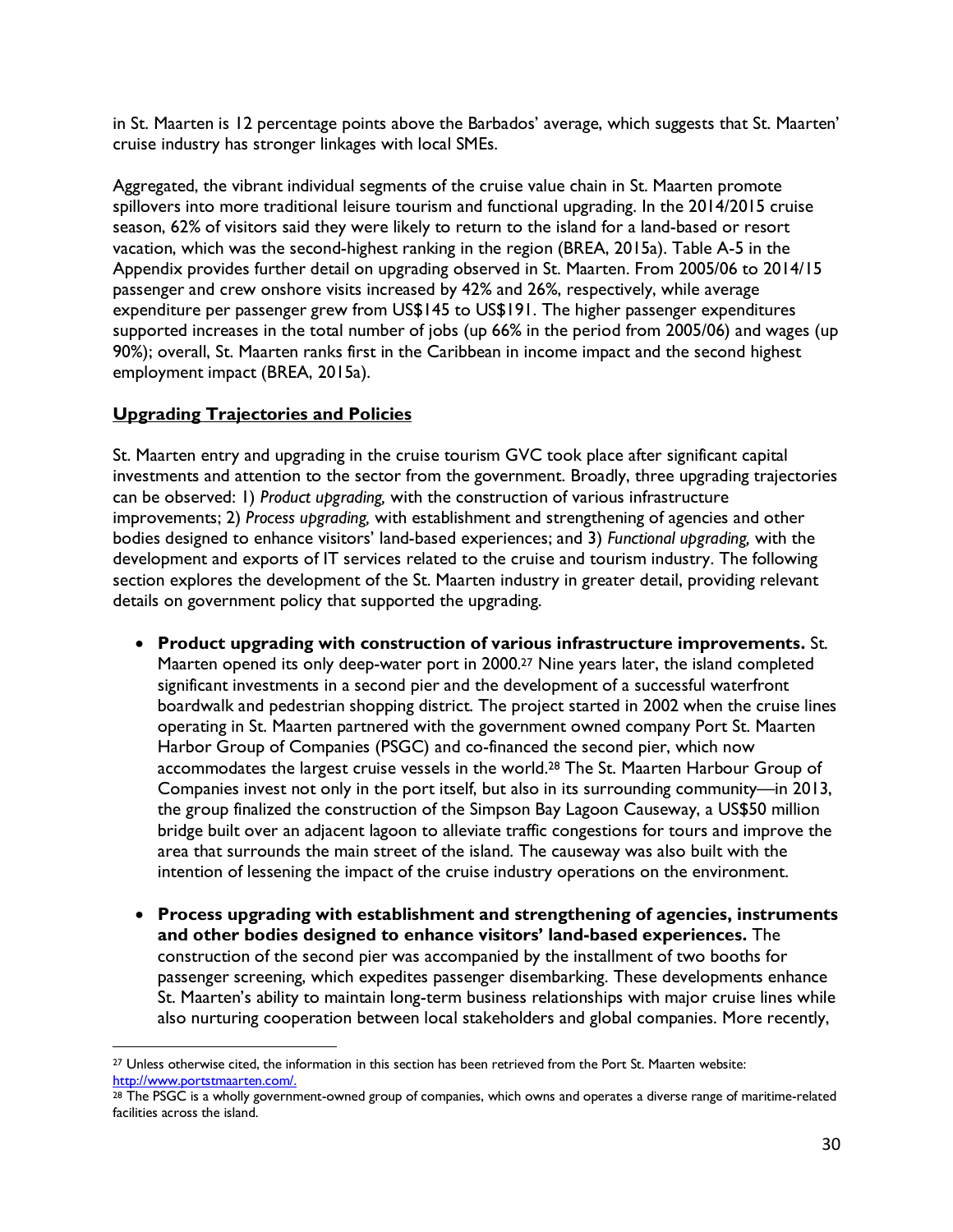the government established in 2016 the St. Maarten Tourism Authority (STA). The organization consists of a board with industry representatives and supervisory council whose main responsibilities are destination marketing and product development (St. Maarten Today, 2016). STA's primary purpose is to assist temporarily in carrying out the tourism policy of the Government of St. Maarten as a tourist destination; to support the growth of St. Maarten's land- and sea-based tourism by providing the public and private sectors with focused, sustainable and productive marketing; and to enhance overall visitor experience. In addition, the St. Maarten port launched a survey of customer satisfaction in 2017 to better understand at a local level what is important to the customer and enhance destination experiences.

• **Functional upgrading with the development and exports of IT services related to the cruise and tourism industry.** The upgrading in the cruise tourism GVC of St. Maarten has been further accomplished by the development and implementation of the GLS software at St. Maarten's cargo handling in cooperation of a Dutch-based IT firm, which led to the birth of the SMHC Consultancy Company. This firm provides the Caribbean area with port consultancy software and services, such as fueling operations and terminal management, as well as skill outsourcing of St. Maarten's highly trained mechanics to other regional ports having similar equipment, which entails services exports.

Port St. Maarten is prepared to handle larger sized-vessels that cruise companies are adding to their fleets (see Global section). Additionally, the St. Maarten Port will develop a new attraction, "The Dutch Village" and expand both shopping and dining facilities to include more refined offerings; it will be constructed on 14,000 square meters and include cobble stone streets, water gates and bridges, as well as an authentic windmill. There will also be a fashion outlet with four stores, a trade house with five shops, an arts and crafts and building with ground floor shopping, a first-floor restaurant and a bar and lounge on the second floor, a chapel and an ocean side restaurant. The project is estimated at US\$40 million and it will be financed by the private developers of the Blue Mall and St. Maarten Port Services, as well as by stores involved in the project (St. Maarten Today, 2012).

#### **4.1.2. Puerto Rico**

The cruise industry is a major part of Puerto Rico's tourism profile and one of the biggest contributors to the local economy. Located in the center of the Caribbean in relatively close proximity to the eastern United States, the location offers a good port/harbor network and a highly attractive colonial and Hispanic cultural legacy (WTO, 2008). Puerto Rico ranks first in average expenditure per crew and second in cruise line expenditures, with US\$149 and US\$39 million, respectively, in 2014/15. Half of crew expenditures were concentrated on retail purchases of clothing, electronics and food and beverages, followed by jewelry, ground transportation and cosmetics. Additionally, its position as a major home port supports strong linkages with the local economy. Cruise line expenditures on the purchase of ship supplies is higher than in most other destinations, accounting for about one-third of the total expenditures made by cruise lines in the region (BREA, 2015a).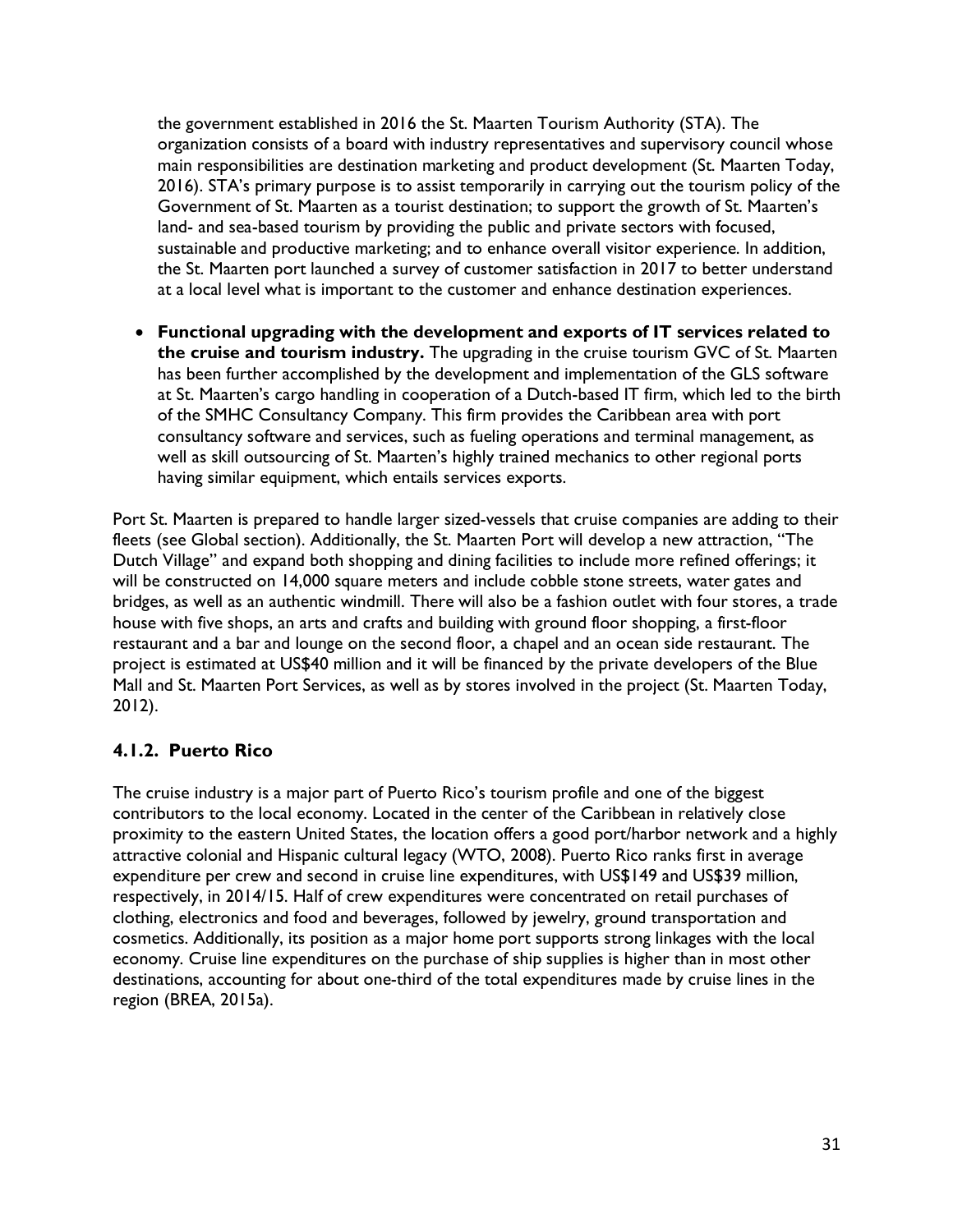

**Figure 7. Puerto Rico's Cruise Tourism Profile**

Sources: BREA, 2006, 2009, 2012, 2015a

Overall, Puerto Rico ranks seventh in the Caribbean regarding direct cruise tourism expenditures, with nearly US\$200 million in the 2014/15 season (BREA, 2015a). The country is one of the eight Caribbean destinations that have annual combined passenger and crew arrivals of more than 1 million. It ranks sixth in passenger onshore visits with 1.35 million visits. These visits generated an average total expenditure of US\$124, the seventh highest average in the Caribbean (BREA, 2015a). Table A-6 in the Appendix provides further detail on the historical trends.

#### **Upgrading Trajectories and Policies**

Puerto Rico maintains its position as the Caribbean's principal home port destination while recently developing other smaller, niche cruise opportunities. The upgrading in the cruise tourism GVC is based on infrastructure development and the creation and improvement of incentives schemes. Broadly, two upgrading trajectories can be observed: 1) *Process upgrading,* with the formulation of a cruise line incentive program; 2) *Product upgrading*, with infrastructure improvements in major piers. Puerto Rico's experience serves as a model for countries such as Barbados that are looking to improve their position in the chain. The following section explores the development of the Puerto Rico's industry in greater detail, providing relevant details on government policy the supported the upgrading.

• **Process upgrading with the establishment of a cruise line incentive program focused on a local SMEs development.** In 2005, the country launched a cruise line incentive program that was originally intended to run for three years; however, it was extended in 2008 for another three years. In 2011, the government consulted the cruise lines about how the expired project could be improved when it was renewed, which suggests strong public-private cooperation among industry stakeholders (Peisley, 2012). In 2011, the "Puerto Rico Cruise Industry Promotion and Development Act" was created to increase both home port and transit cruise visits to Puerto Rico as well as passenger and crew expenditures and economic activity for the sectors connected with the cruise ship industry (Business Puerto Rico, n.d.). With the act, Puerto Rico became one of the few governments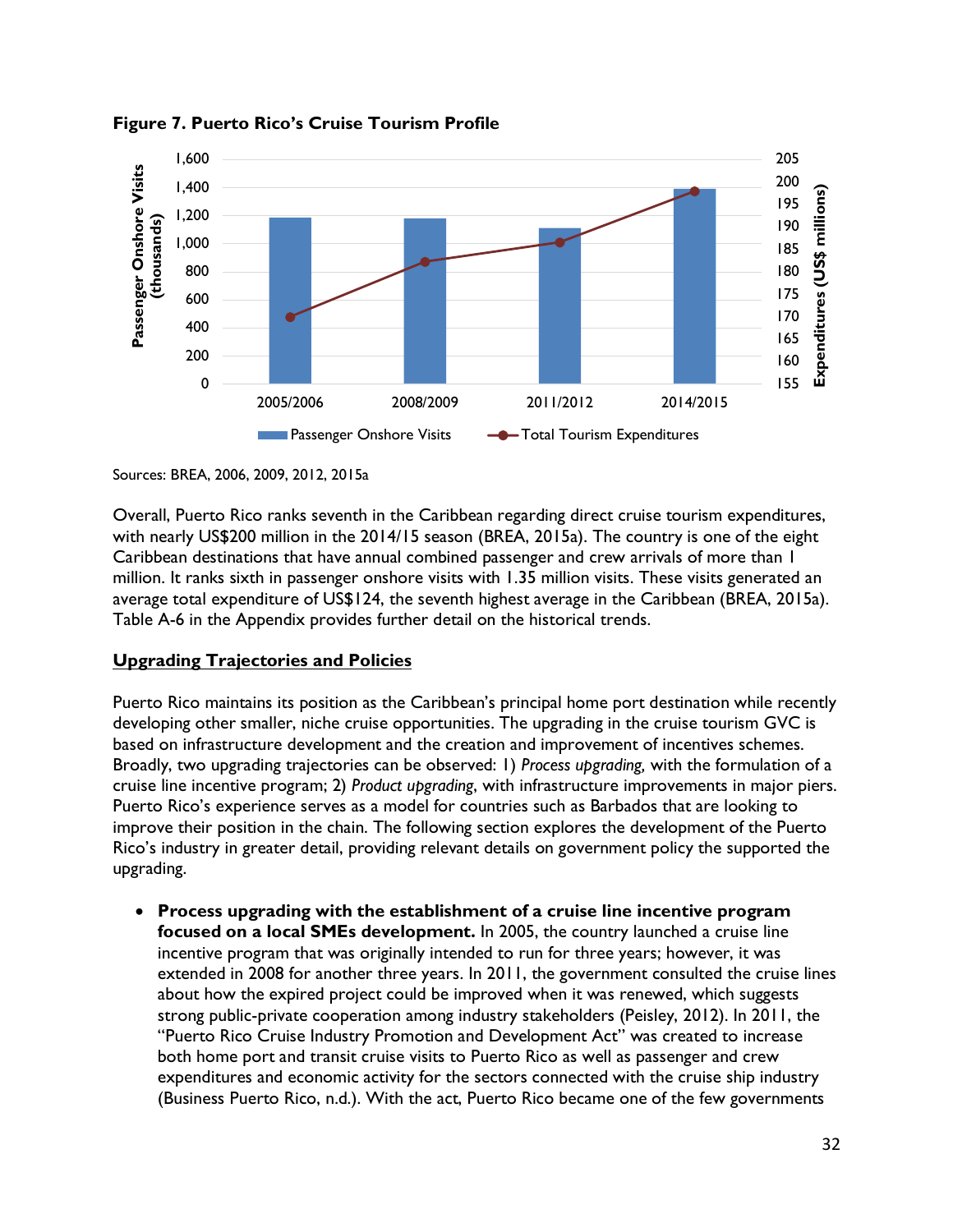to direct expenditures toward local communities. Even though the program's overall effect has not been evaluated, the increase in both passenger and crew visits, total passenger and crew expenditures and cruise line expenditures between 2012/13 and 2014/15 suggests country-level upgrading. The main components of the program are summarized in Table 14.

| <b>Incentive</b>       | <b>Description</b>                                                                 |
|------------------------|------------------------------------------------------------------------------------|
|                        | Each cruise that berths in any port in Puerto Rico's jurisdiction will be eligible |
| <b>Incentives for</b>  | to receive an incentive equivalent to 10% of the cost of the purchases of          |
| purchases of           | provisions and/or the hiring of maintenance services or repairs of the cruise      |
| goods and              | ships in Puerto Rico, excluding materials, products or equipment installed as      |
| services               | part of the service. An additional 5% reimbursement applies to the purchase        |
|                        | of products manufactured in Puerto Rico or agricultural products.                  |
| <b>Incentives for</b>  | Any tour company duly authorized by the Puerto Rico Tourism Company to             |
| tour operators         | offer tours or tourist transportation from the piers in Puerto Rico, where it      |
| to offer               | picks up and drops off passengers, shall be entitled to provide its services and   |
| transportation         | contract directly with cruise ship companies and may receive a US\$1 basic         |
| from piers             | contribution per cruise ship passenger who purchases a tour in the ship.           |
|                        | A cash incentive of US\$1 per passenger is provided by the Puerto Rico Ports       |
| <b>Cash incentives</b> | Authority to cruise ships that berth in any port in Puerto Rico's jurisdiction     |
|                        | for a minimum of 8 hours during a one-year period. If the ship docks before        |
| for time in port       | II am and has a minimum stay in port of 8 hours, the cash incentive increases      |
|                        | to US\$1.50 per passenger.                                                         |
|                        | The homeporting incentive ranges from US\$1-3 per passenger depending on           |
| <b>Cash incentive</b>  | the size of the ship and number of berths. Additional incentives ranging from      |
| for home port          | US\$0.50 to US\$1.50 are provided if: a) the home port ships sail on weekdays;     |
| passenger              | b) the home port ship includes another Puerto Rico port during a weeklong          |
| movement               | itinerary; c) if the home port ship embarks/disembarks from a Puerto Rico          |
|                        | port more than once in one week; d) if the home port ship sails before 4 pm.       |
|                        | For the first 140,000 total passengers that a cruise line manages in Puerto        |
| Port tariff            | Rico in a one-year period, a tariff discount or reimbursement of US\$4.95 is       |
| incentives             | offered. Before 2013, the discount was US\$2.00. After 140,000 passengers,         |
|                        | this incentive per passenger increases to US\$7.45, which is US\$3.25 more         |
|                        | than the previous amount.                                                          |
|                        | A Bilateral Marketing Program between the Puerto Rico Tourism Company              |
|                        | and the eligible home port cruise ship company shall be created for                |
| <b>Bilateral</b>       | positioning Puerto Rico as the base port of the Caribbean and incentivize its      |
|                        | worldwide demand. The sum of US\$1 per passenger shall be contributed for          |
| marketing              | cruise ships departing from any port of the jurisdiction of Puerto Rico,           |
| program                | provided the cruise ship company shall contribute to its Marketing Program a       |
|                        | percentage of the amount of the incentive claimed, as determined by                |
|                        | regulation to be issued by the Tourism Company pursuant to this Act.               |
| <b>Academic</b>        | The Academic Internship Program has been created to allow university               |
| internship             | students in Puerto Rico to serve internships required as part of their curricula   |
| program                | in the cruise ships industry.                                                      |

**Table 14. Cruise Ship Incentives in Puerto Rico**

Sources: Business Puerto Rico; Peisley, 2012.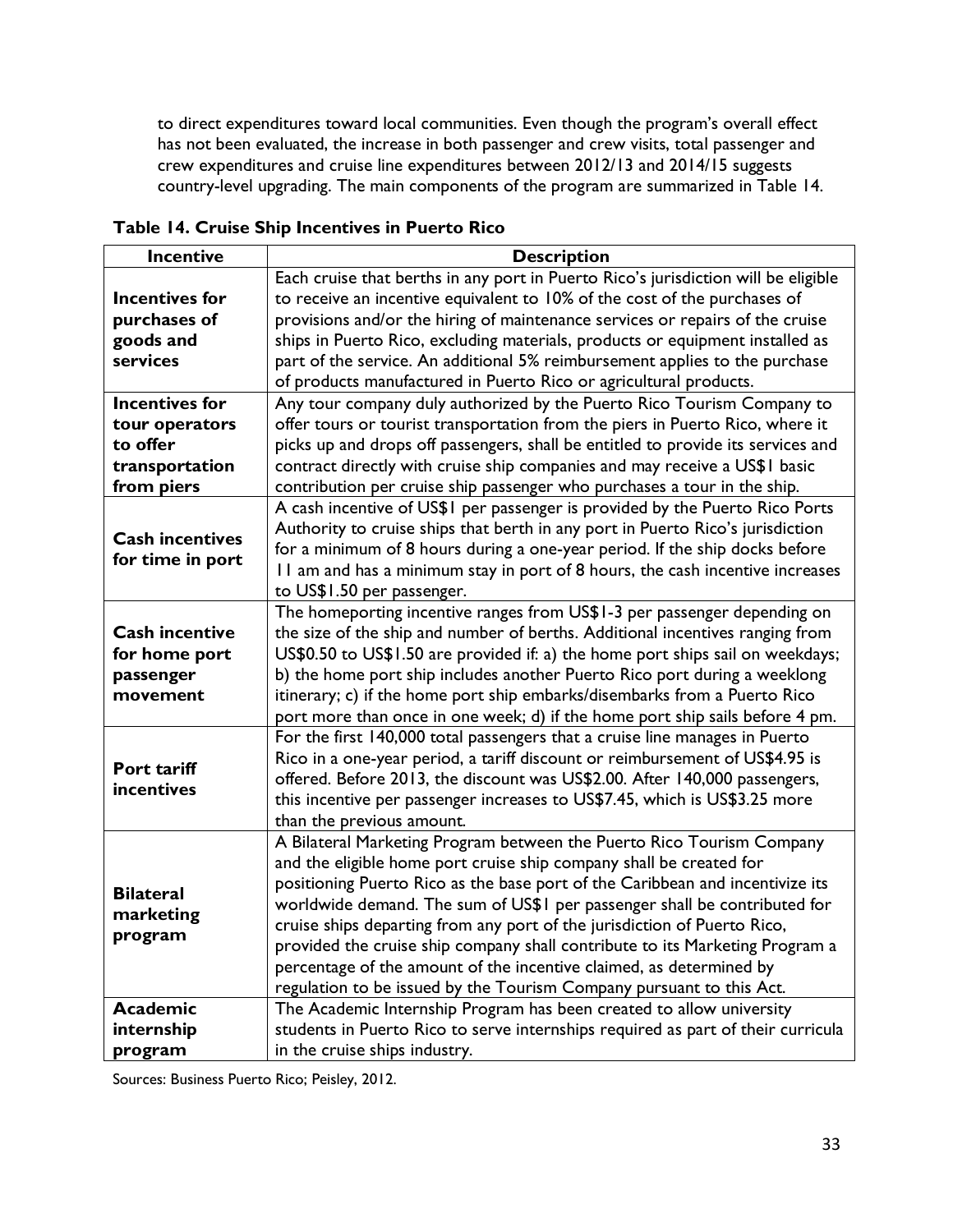• **Product upgrading with infrastructure improvements in major piers and development of pre- and post-cruise tours.** The growth in cruise ship passengers experienced by the San Juan port in the last five years is a result of several other sets of strategies and investments. One of the most important was improvement to the San Juan port that allowed Disney cruise ships to dock at the facility. An additional critical expansion was the US\$8 million reform of Pier 3, which favored the visit of largest cruise ships (Business View Caribbean, 2016).

#### **5. Recommended Upgrading Trajectories for Barbados**

Barbados' upgrading path in the cruise tourism GVC can follow some of these examples. It is worth accentuating that upgrading in tourism is rarely linear; the government can pursue multiple strategies at the same time. The overarching goal of these efforts is to increase both passenger arrivals and expenditures, thereby providing increased economic benefits for small businesses. The most immediate upgrading trajectories that will accomplish these aims include:

- **1. Short-Term Process Upgrading to Strengthen Backward Linkages with SMEs to Cruise Tourism:** Barbados' government has taken important steps in recent years to boost the competitiveness of the cruise sector. The former Barbados Tourism Authority was split into BTMI and BTPA, with BTMI having a unit that focuses exclusively on the cruise sector. While those and previous efforts have allowed the government to continue to engage important stakeholders such as Carnival, the FCCA and others, the focus moving forward should be to continue to bolster the capabilities of Barbadian businesses with the goal of increasing backward linkages with the local economy. Both passengers and cruise companies have indicated there is a clear need for Barbados to refresh its onshore experiences. This provides opportunity for new SMEs to engage in the sector. The Small Business Centre (SBC) that is a division of the Barbados Investment & Development Center (BIDC) can be an active participant—it engages with local entrepreneurs and businesses with workshops and other services designed to enhance their efficiency and innovation potential. There are different strategic areas the government can concentrate its efforts to allow for this upgrading trajectory to emerge, including the following: 1) Human capital development within SMEs; and 2) Cultivating greater links between cruise companies and SMEs; and 3) Expanding cruise passengers' access to SMEs.
- **2. Short-to-Medium Term Product Upgrading to Improve Infrastructure:** The products available to cruise consumers visiting Barbados require reinvigoration. Some of the potential improvements have been identified by government stakeholders, with the Sugar Point development being the most prominent example. In the absence of immediate funding for port infrastructure, Barbados can concentrate on more economical upgrades that nonetheless enhance tourism products. Physical improvements or improved product offerings in retail spaces are the focus for this upgrading trajectory.
- **3. Short-to-Medium Term Functional Upgrading to Increase Number of Stay-Over Visitors from Cruises:** Barbados has engaged in product and functional upgrading through its position as a home port for Carnival Cruise Lines. However, the benefits associated with this upgrading have been muted since only 8% of home port passengers spend at least one night in Barbados (Field Research, 2017). Increasing the number of both home port passengers who stay on the island for an extended period can further engage businesses and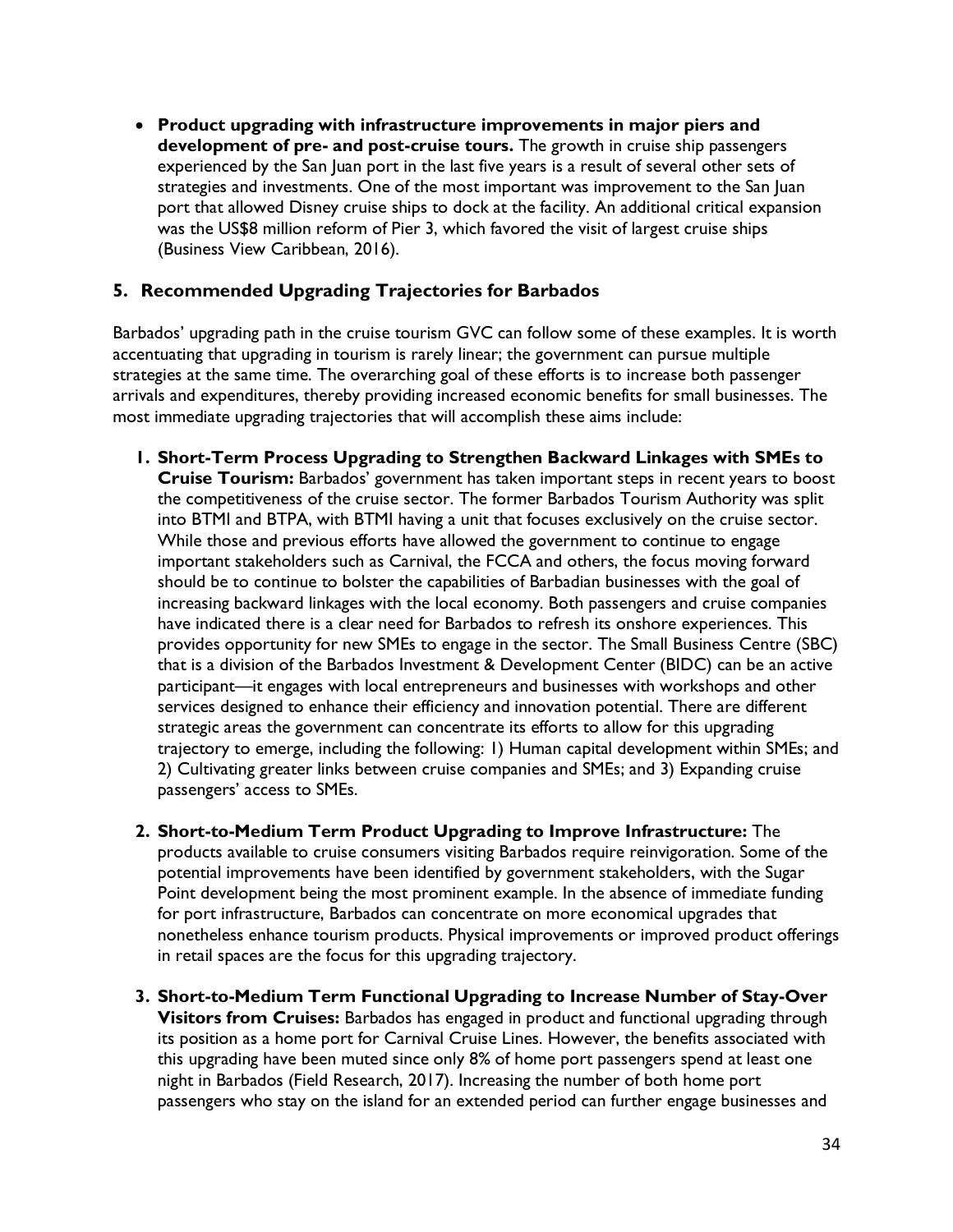categories of actors who do not currently participate in the cruise tourism chain because of time constraints. Additionally, expanding the number of visitors who return to Barbados after cruises can drive further economic spillovers into the conventional leisure tourism chain as well as strengthening linkages with related industries (rum, agriculture, etc.).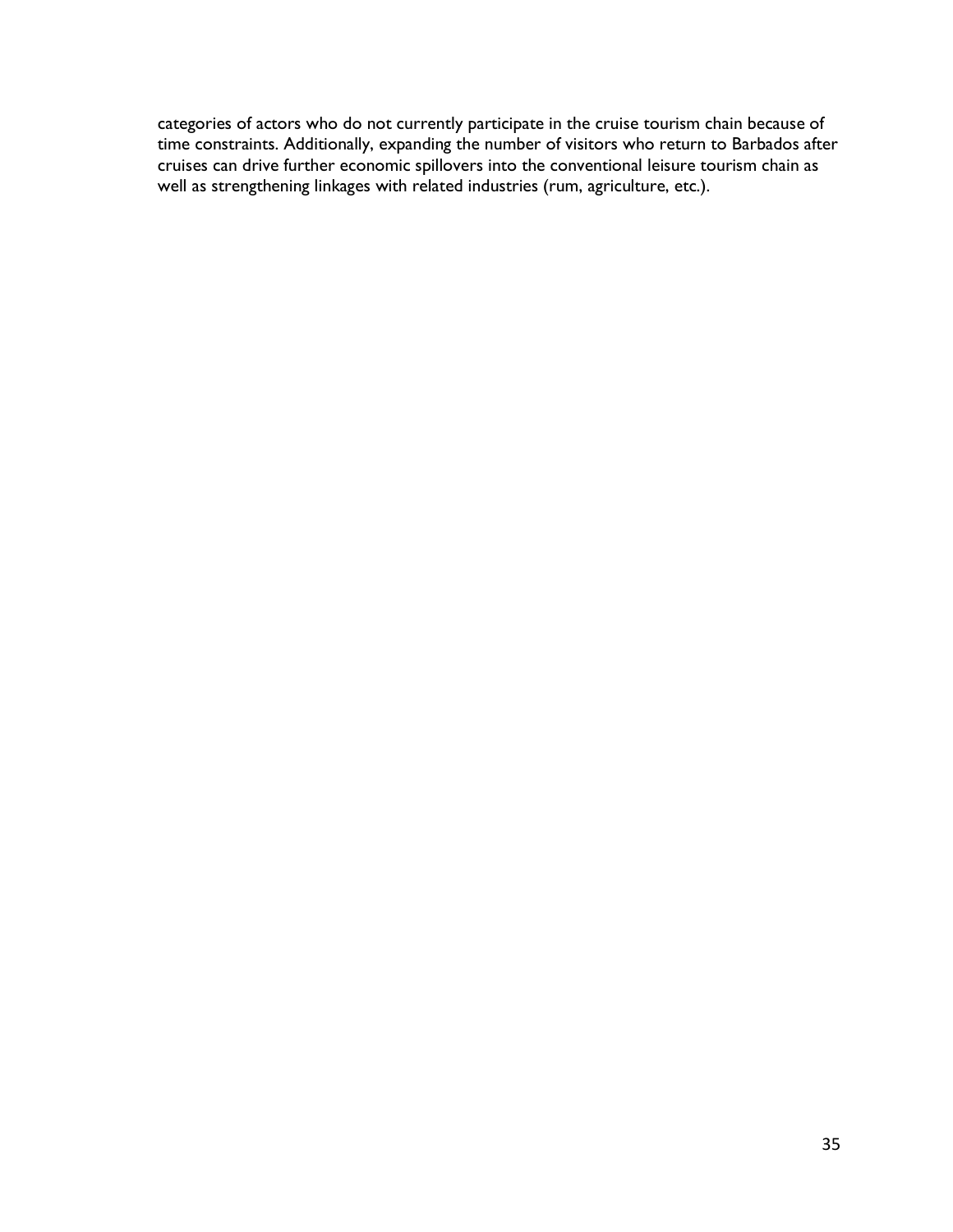## **6. Appendix**

| <b>Region</b>       | % Change 2014-16 | 2014     | 2015     | 2016     |
|---------------------|------------------|----------|----------|----------|
| North America       | 7.3%             | \$7,762  | \$8,015  | \$8,327  |
| Europe              | $-7.4%$          | \$5,676  | \$5,133  | \$5,254  |
| Asia-Pacific        | 19.5%            | \$2,097  | \$2,256  | \$2,506  |
| Other               | $-13.5%$         | \$349    | \$310    | \$302    |
| <b>Global Total</b> | 3.2%             | \$15,884 | \$15,714 | \$16,389 |

**Table A-1. Carnival Cruise Line Revenue by Regions, 2014-2016** 

Source: Company reports. **Note:** Revenues in US\$ millions

## **Table A-2. Global Demand for Cruises, 2015-2016 (thousands)**

| Country               | 2015   | 2016   | Change |
|-----------------------|--------|--------|--------|
| <b>United States</b>  | 11,210 | 11,280 | $+70$  |
| Germany               | 770,١  | 1,810  | $+40$  |
| <b>United Kingdom</b> | 1,610  | 1,610  | 0      |
| Australia             | 1,000  | 1,100  | $+100$ |
| China                 | 700    | 986    | $+286$ |
| Italy                 | 840    | 809    | $-31$  |
| Canada                | 800    | 724    | $-76$  |
| <b>Brazil</b>         |        | 618    |        |
| France                | 590    | 615    | $+25$  |
| Spain                 | 450    | 466    | $+16$  |

Source: CLIA, 2017.

## **Table A-3. Cruise Passenger Spend Per Category, 2014/2015**

|                                              | <b>Average Spend</b> | Percentage of<br><b>Cruise Passengers</b>        | Total<br><b>Passenger</b><br><b>Expenditures</b><br>(US\$, millions) |  |
|----------------------------------------------|----------------------|--------------------------------------------------|----------------------------------------------------------------------|--|
| <b>Purchase Categories</b>                   | (US\$)               | <b>Purchasing in</b><br><b>Activity Category</b> |                                                                      |  |
| Shore excursions                             | \$43.99              | 53.0%                                            | \$551.2                                                              |  |
| Food and beverage at restaurants<br>and bars | \$15.90              | 50.4%                                            | \$189.3                                                              |  |
| Clothing                                     | \$23.24              | 43.4%                                            | \$238.0                                                              |  |
| Local crafts and souvenirs                   | \$16.07              | 44.4%                                            | \$168.4                                                              |  |
| Taxis/ground transportation                  | \$15.36              | 23.7%                                            | \$85.9                                                               |  |
| Watches and jewelry                          | \$187.64             | 19.8%                                            | \$876.6                                                              |  |
| Other purchases                              | \$41.27              | 20.5%                                            | \$199.4                                                              |  |
| Retail purchases                             | \$20.78              | 10.8%                                            | \$53.1                                                               |  |
| Perfumes and cosmetics                       | \$30.09              | 3.4%                                             | \$24.2                                                               |  |
| Entertainment/night clubs                    | \$33.92              | 1.5%                                             | \$12.0                                                               |  |
| Telephone and internet                       | \$10.48              | 1.4%                                             | \$3.4                                                                |  |
| Electronics                                  | \$69.87              | 0.5%                                             | \$9.1                                                                |  |

Source: BREA, 2015a. **Note:** Based on survey of 35 Caribbean countries.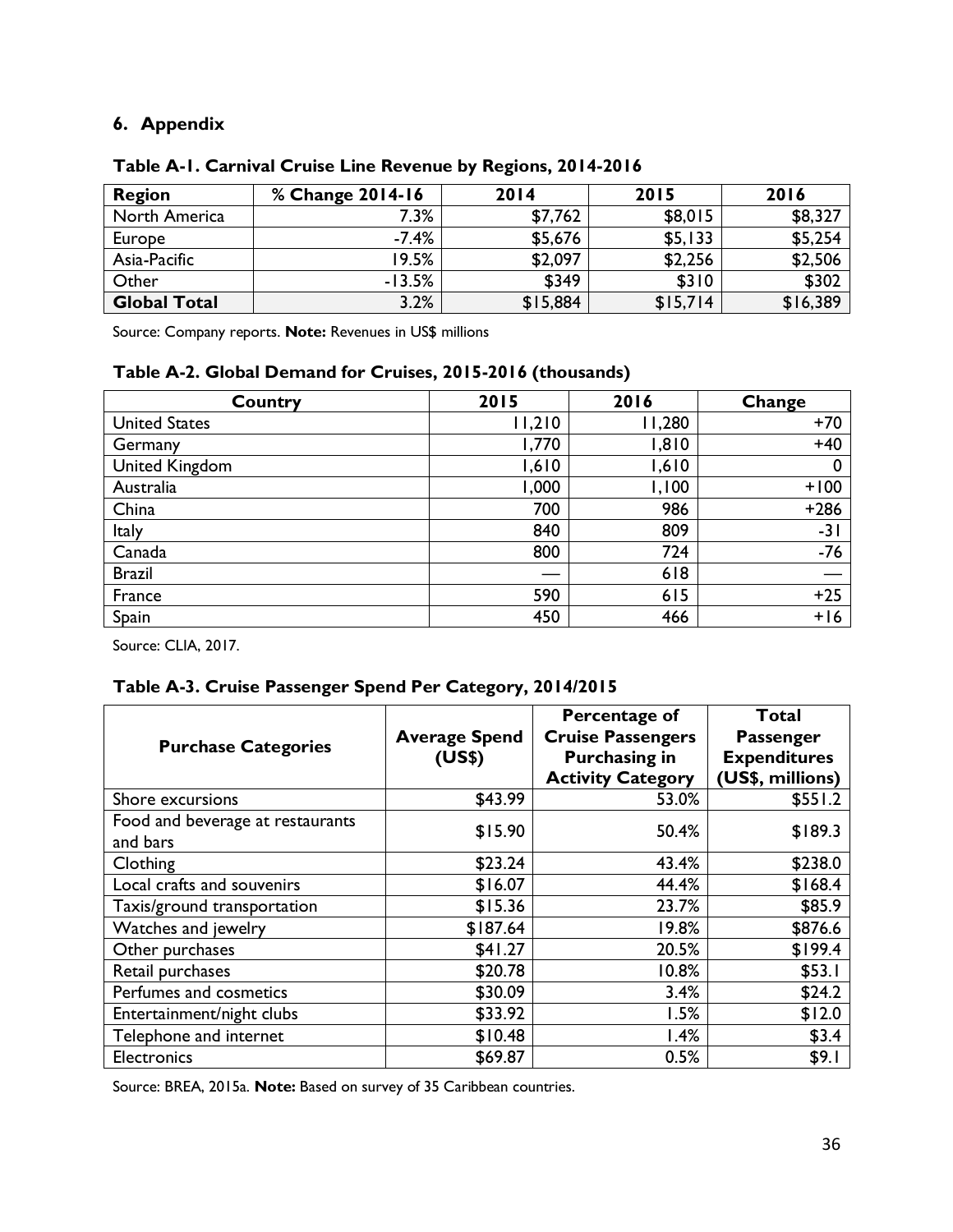**Table A-4. Cruise Company Expenditures in Caribbean Ports, 2014/15 Season**

| Country            | Total<br><b>Expenditure</b><br>(US\$, mil) | <b>Notes</b>                                         |  |
|--------------------|--------------------------------------------|------------------------------------------------------|--|
| <b>Bahamas</b>     | 69.9                                       | Port and navigation fees account for 95% of expenses |  |
| <b>Puerto Rico</b> | 39.2                                       | Ship supplies accounted for roughly 33% of expenses  |  |
| Cozumel            | 33.5                                       | Port and navigation fees account for 95% of expenses |  |
| Cayman Islands     | 29.6                                       | Port and navigation fees account for 90% of expenses |  |
| US Virgin Islands  | 29.2                                       | Ship supplies accounted for roughly 30% of expenses  |  |
| D. Republic        | 27.0                                       | Ship supplies accounted for roughly 50% of expenses  |  |
| <b>Jamaica</b>     | 25.3                                       | Port and navigation fees account for 95% of expenses |  |
| St. Maarten        | 23.3                                       | Port and navigation fees account for 90% of expenses |  |
| <b>Belize</b>      | 4.1                                        | Port and navigation fees account for 85% of expenses |  |

Source: BREA, 2015.

| <b>Destinations</b>    | <b>Passenger Onshore Visits</b><br>(thousands) | <b>Average Expenditure Per</b><br>Passenger<br>*US\$ |
|------------------------|------------------------------------------------|------------------------------------------------------|
| Antigua & Barbuda      | 527.6                                          | 64.88                                                |
| Aruba                  | 546.6                                          | 112.1                                                |
| <b>Bahamas</b>         | 2,940.0                                        | 82.83                                                |
| <b>Barbados</b>        | 554.4                                          | 78.03                                                |
| <b>Belize</b>          | 867.6                                          | 77.87                                                |
| <b>Bonaire</b>         | 146.7                                          | 54.22                                                |
| British Virgin Islands | 307.8                                          | 69.43                                                |
| Cabo San Lucas         | 211.4                                          | 85.98                                                |
| Cayman Islands         | 1,446.3                                        | 115.6                                                |
| Colombia               | 306.6                                          | 120.7                                                |
| Costa Maya             | 361.7                                          | 61.47                                                |
| Costa Rica             | 187.7                                          | 82.84                                                |
| Cozumel                | 2,538.1                                        | 119.89                                               |
| Curacao                | 476.7                                          | 77.55                                                |
| Dominica               | 226.0                                          | 50.81                                                |
| Dominican Republic     | 480.6                                          | 66.41                                                |
| Ensenada               | 610.7                                          | 65.10                                                |
| Grenada                | 201.5                                          | 46.55                                                |
| Guadeloupe             | 308.2                                          | 90.06                                                |
| Guatemala              | 73.4                                           | 63.62                                                |
| Honduras               | 738.I                                          | 86.51                                                |
| lamaica                | 1,349.1                                        | 119.29                                               |
| Martinique             | 263.7                                          | 68.99                                                |
| Mazatlan               | 109.4                                          | 64.85                                                |
| Nicaragua              | 43.0                                           | 54.94                                                |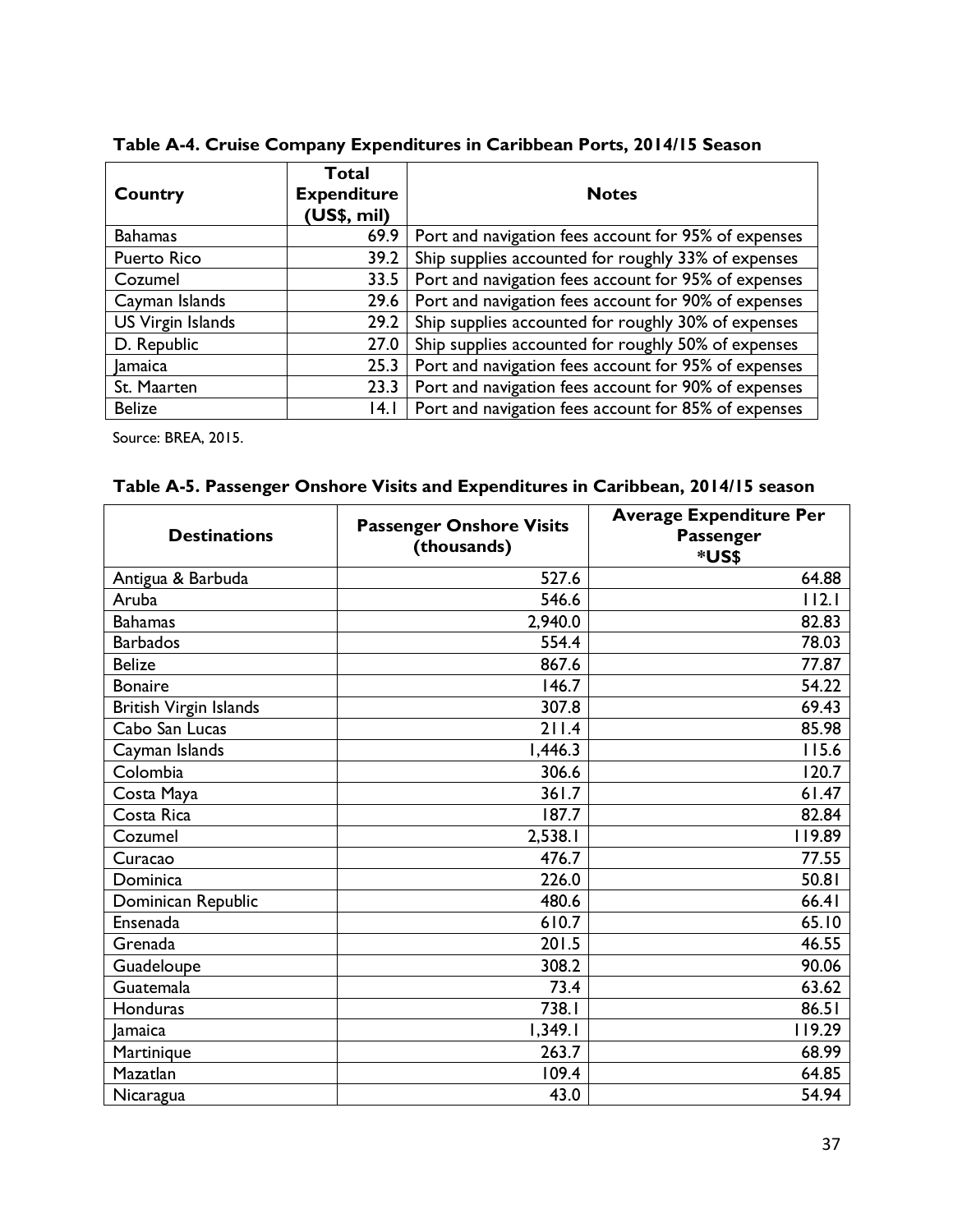| Progreso                | 289.4    | 57.88  |
|-------------------------|----------|--------|
| Puerto Rico (San Juan)  | 1,393.9  | 88.95  |
| Puerto Vallarta         | 223.8    | 95.43  |
| St. Kitts & Nevis       | 676.5    | 111.3  |
| St. Lucia               | 603.2    | 78.44  |
| St. Maarten             | 1,854.4  | 191.26 |
| Tobago                  | 30.9     | 74.18  |
| Trinidad                | 10.8     | 42.58  |
| <b>Turks and Caicos</b> | 879.0    | 88.75  |
| U. S. Virgin Islands    | 1,839.7  | 150.21 |
| <b>All Destinations</b> | 23,624.5 | 103.83 |

Source: BREA, 2015a.

|  | Table A-6. Selected Indicators of the Cruise Tourism GVC in St. Maarten |  |  |  |
|--|-------------------------------------------------------------------------|--|--|--|
|--|-------------------------------------------------------------------------|--|--|--|

| <b>Indicator</b>                                     | 2005/<br>2006 | 2008/<br>2009 | 2011/<br>2012 | 2014/<br>2015 | Change<br>2005/06-<br>2014/15 |
|------------------------------------------------------|---------------|---------------|---------------|---------------|-------------------------------|
| Passenger Onshore Visits (thousands)                 | 1,304         | 1,152         | 1,586         | 1,854         | 42%                           |
| Average Expenditure per Passenger (US\$)             | 145           | 48            | 185           | 191           | 32%                           |
| Total Passenger Expenditures (US\$<br>millions)      | 189           | 170.5         | 294           | 355           | 87%                           |
| Crew Visits (thousands)                              | 299           | 326           | 333           | 377           | 26%                           |
| Average Expenditure per Crew (US\$)                  | 159.5         | 149           | 135.5         | 119           | $-25%$                        |
| Total Crew Expenditures (US\$ millions)              | 46            | 49            | 45            | 45            | $-3%$                         |
| Cruise Lines Expenditures (US\$ millions)            | П             | П             | 167           | 23            | 114%                          |
| <b>Total Tourism Expenditures</b><br>(US\$ millions) | 246           | 230           | 356           | 423           | 72%                           |
| <b>Total Employment</b>                              | 5,590         | 5,531         | 8,123         | 9,259         | 66%                           |
| Total Employment Wage Income<br>(US\$ millions)      | 99            | 106           | 160           | 189           | 90%                           |

Sources: BREA, 2006, 2009, 2012, 2015a.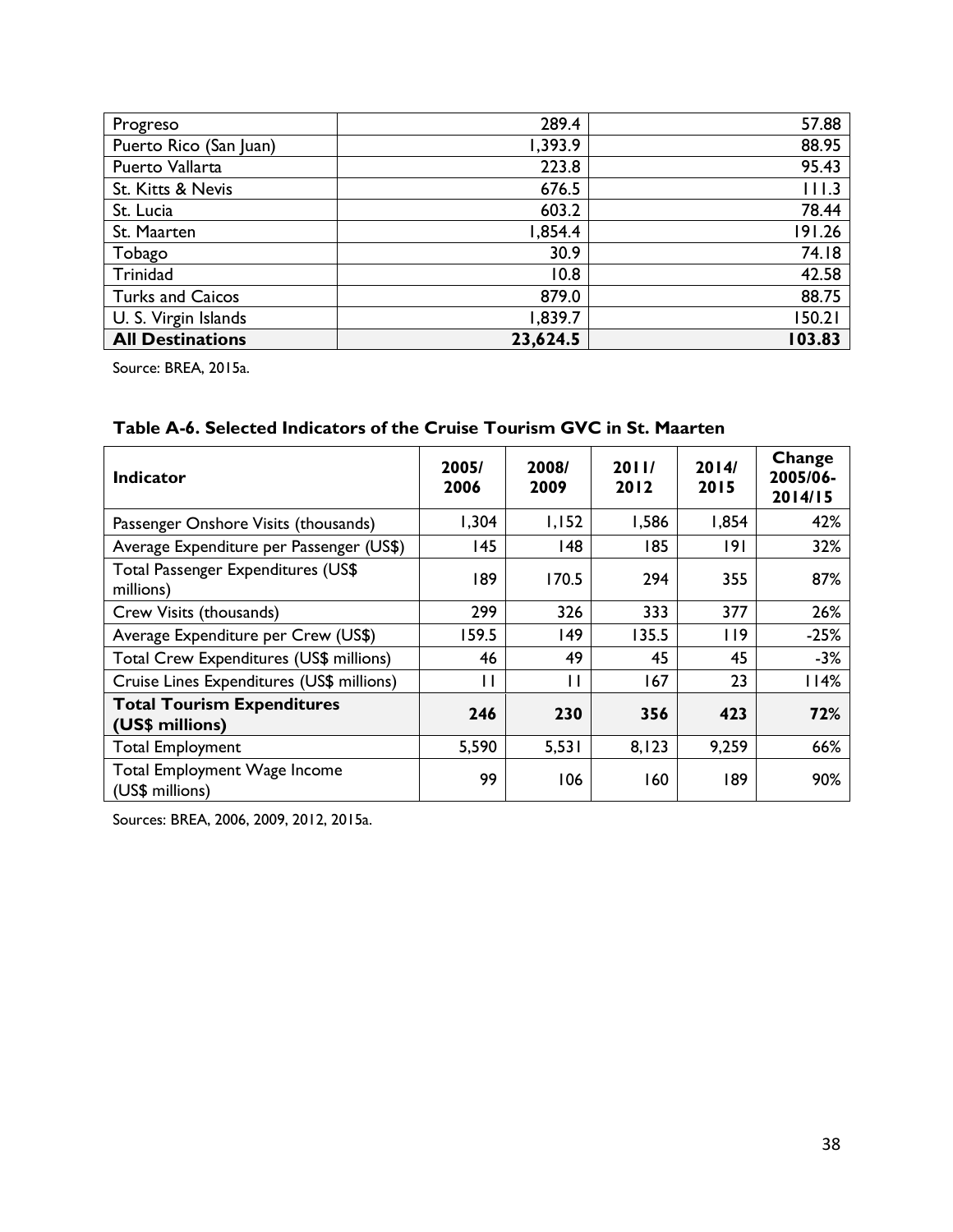| <b>Indicator</b>                                     | 2005/<br>2006 | 2008/<br>2009 | 2011/<br>2012 | 2014/<br>2015 | Change<br>2005/06-<br>2014/15 |
|------------------------------------------------------|---------------|---------------|---------------|---------------|-------------------------------|
| Passenger Onshore Visits (thousands)                 | 1,187         | 1,182         | 1,112         | 1,394         | 17%                           |
| Average Expenditure per Passenger (US\$)             | 97            | 100.5         | 118           | 89            | $-8%$                         |
| Total Passenger Expenditures (US\$<br>millions)      | 115           | 119           | 3             | 124           | 8%                            |
| Crew Visits (thousands)                              | 204           | 211           | 185           | 234           | 15%                           |
| Average Expenditure per Crew (US\$)                  | 91            | 139           | 122           | 149           | 64%                           |
| Total Crew Expenditures (US\$ millions)              | 19            | 29            | 23            | 35            | 88%                           |
| Cruise Lines Expenditures (US\$ millions)            | 36            | 34            | 33            | 39            | 8%                            |
| <b>Total Tourism Expenditures (US\$</b><br>millions) | <b>170</b>    | 182           | 187           | 198           | 16%                           |
| <b>Total Employment</b>                              | 3,865         | 4,398         | 4,998         | 5,209         | 35%                           |
| Total Employment Wage Income (US\$<br>millions)      | 55            | 63            | 70            | 75            | 35%                           |

## **Table A-7. Selected Indicators of the Cruise Tourism GVC in Puerto Rico**

Source: BREA, 2006, 2009, 2012, 2015.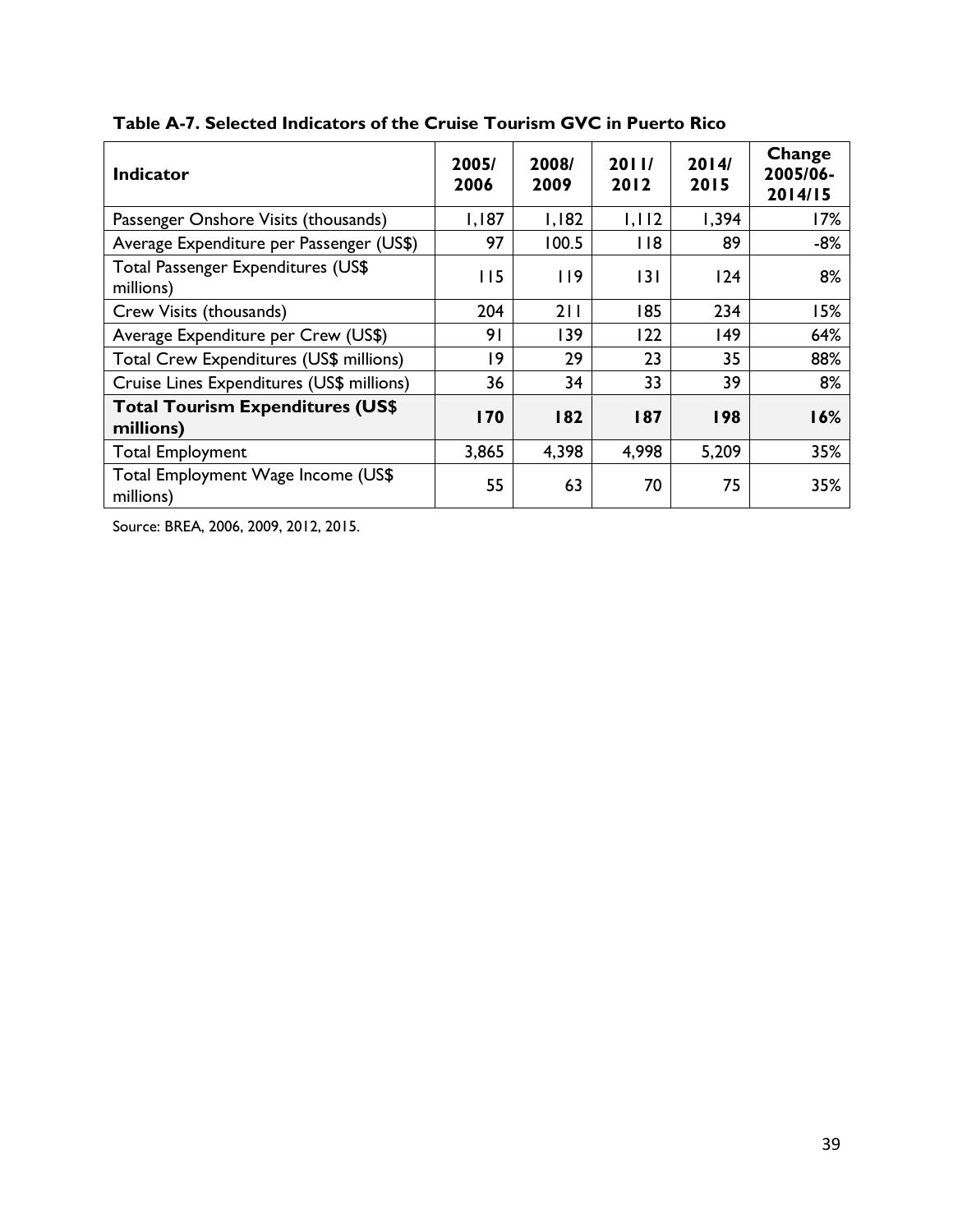#### **7. References**

- Bair, Jennifer. (2005). "Global Capitalism and Commodity Chains: Looking Back, Going Forward." *Competition & Change, 9*(2): 153-180.
- Barrientos, Stephanie, Gary Gereffi and Arianna Rossi. (2011). "Economic and Social Upgrading in Global Production Networks: A New Paradigm for a Changing World." *International Labour Review, 150*(3-4): 319-340.
- BPI. (2015). Annual Report 2014. Bridgetown: Barbados Port Inc. http://www.barbadosport.com/sites/default/files/annual\_reports/BPI\_Annual\_Report\_2014.pd f.
- ---. (2017). Barbados Port Handbook 2017-18. Bridgetown: Barbados Port Inc.
- ---. (n.d.). Sugar Point Barbados. Retrieved August 9, 2017 from http://www.barbadosport.com/content/sugar-point-barbados.
- BREA. (2006). Economic Contribution of Cruise Tourism to the Destination Economies: A Survey-based Analysis of the Impacts of Passenger, Crew and Cruise Line Spending: Florida-Caribbean Cruise Association. http://www.f-cca.com/downloads/2006-Caribbean-Cruise-Analysis.pdf.
- ---. (2009). Economic Contribution of Cruise Tourism to the Destination Economies: A Survey-based Analysis of the Impacts of Passenger, Crew and Cruise Line Spending: Florida-Caribbean Cruise Association. http://www.f-cca.com/downloads/2009-FCCA-Cruise-Analysis-Vol-I-and-2.pdf.
- ---. (2012). Economic Contribution of Cruise Tourism to the Destination Economies: A Survey-based Analysis of the Impacts of Passenger, Crew and Cruise Line Spending: Florida-Caribbean Cruise Association. http://www.f-cca.com/downloads/2012-Cruise-Analysis-vol-1.pdf.
- ---. (2015a). Economic Contribution of Cruise Tourism to the Destination Economies: A Survey-based Analysis of the Impacts of Passenger, Crew and Cruise Line Spending Florida-Caribbean Cruise Association. http://www.f-cca.com/downloads/2015-cruise-analysis-volume-1.pdf.
- ---. (2015b). Economic Contribution of Cruise Tourism to the Destination Economies: Destination Reports: Florida-Caribbean Cruise Association. http://www.f-cca.com/downloads/2015-cruiseanalysis-volume-2.pdf.
- Briceño-Garmendia, Cecilia, Heinrich Bofinger, Diana Cubas, and Maria Florencia Millán-Placci. (2014). Want to Keep Tourists Away? Keep Flying Solo: A Lesson from Small Caribbean States. Washington, DC: World Bank. https://openknowledge.worldbank.org/handle/10986/22311.
- Brida, Juan Gabriel and Sandra Zapata. (2010). "Economic Impacts of Cruise Tourism: The Case of Costa Rica." *Anatolia: An International Journal of Tourism and Hospitality Research, 21*(2): 322-338.
- BTMI. (2017). Cruise Department Marketing Plan. Barbados Tourism Marketing Inc.
- Business Barbados. (2017). Barbados Premier Business & Investment Publication: 2017 Edition. Bridgetown: Business Barbados.
- Business Puerto Rico. (n.d.). Hospitality and Hotel Development. from http://businessinpuertorico.com/en/incentives/incentives-by-industry/tourism.
- Business View Caribbean. (2016). Puerto Rico Anticipates Record-Breaking Cruise Season. Retrieved July 18, 2017, from http://businessviewcaribbean.com/puerto-rico-anticipates-record-breakingcruise-season/.
- Carnival Cruise Lines. (2017). 2016 Annual Report. http://phx.corporateir.net/phoenix.zhtml?c=140690&p=irol-reportsannual.
- Cheong, Caroline. (2013). Impacts and Trends: A Literature Review. New York: World Monuments Fund. https://www.wmf.org/sites/default/files/article/pdfs/Charleston-Report.pdf.
- Christian, Michelle. (2013). Global Value Chains, Economic Upgrading, and Gender in the Tourism Industry. In C. S. a. J. G. Reis (Ed.), *Case Studies of the Horticulture, Tourism, and Call Center Industries*. Washington DC: World Bank.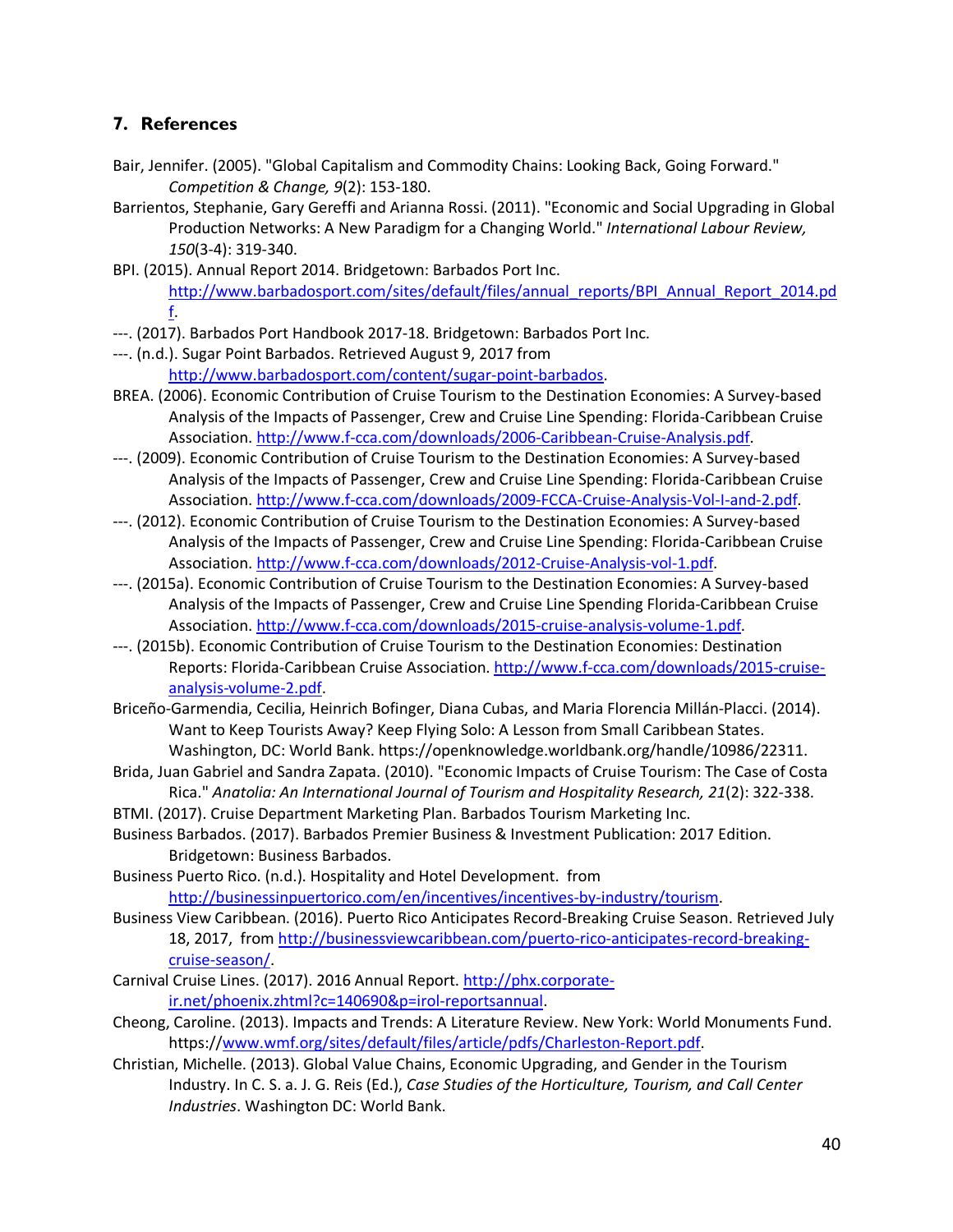- Christian, Michelle. (2015). "Tourism Global Production Networks and Uneven Social Upgrading in Kenya and Uganda'." *Tourism Geographies, 18*(1): 38-58.
- Christian, Michelle, Karina Fernandez-Stark, Ghada Ahmed, and Gary Gereffi. (2011). The Tourism Global Value Chain: Economic Upgrading and Workforce Developmen. Durham NC: Duke University Center on Globalization, Governance & Competitiveness. http://www.cggc.duke.edu/pdfs/2011- 11-11\_CGGC\_Tourism-Global-Value-Chain.pdf.
- Christian, Michelle and Dev Nathan. (2013). Tourism Overview: Changing End Markets and Hyper Competition. Manchester: School of Environment and Development at the University of Manchester. http://www.capturingthegains.org/publications/workingpapers/wp\_201326.htm.
- Clancy, Michael. (2008). "Cruisin' to Exclusion: Commodity Chains, the Cruise Industry, and Development in the Caribbean." *Globalizations, 5*(3): 405-418.
- CLIA. (2016a). Annual Report. Washington, DC: Cruise Lines International Association. http://www.cruising.org/docs/default-source/research/clia\_2016\_annualreport.pdf?sfvrsn=0.
- ---. (2016b). Cruise Industry Outlook. Washington, DC: Cruise Lines International Association. https://www.cruising.org/docs/default-source/research/2016 clia\_sotci.pdf.
- ---. (2017). Cruise Industry Outlook. Washington, DC: Cruise Lines International Association. https://www.cruising.org/docs/default-source/research/clia-2017-state-of-theindustry.pdf?sfvrsn=0.
- CTO. (2015). UK & European Travel Industry Trends & Insight Report. St. Michael, Barbados: Caribbean Tourism Office. http://content.yudu.com/A3xojy/Caribbean-Insight-15/resources/index.htm?referrerUrl=.
- Daly, Jack and Gary Gereffi. (2017). Tourism Global Value Chains and Africa. Helsinki, Finland: United Nations University. https://www.wider.unu.edu/sites/default/files/wp2017-17.pdf.
- Daly, Jack and Andrew Guinn. (2016). Primates and Beyond: Tourism Value Chains in East Africa. Durham, NC: Duke University Center on Globalization, Governance & Competitiveness. http://www.cggc.duke.edu/pdfs/2016-09-29\_IGC\_Tourism-Report\_Final.pdf.
- Diedrich, Amy. (2010). "Cruise ship tourism in Belize: The implications of developing cruise ship tourism in an ecotourism destination." *Ocean & Coastal Management, 53*: 234-244.
- Dowling, Ross and Clare Weeden (2017). Cruise Ship Tourism, 2nd Edition, (Vol. 2,
- Dreisinger, Baz. (2014). On a Caribbean Rum Trail*. New York Times*. Retrieved August 9, 2017, from https://www.nytimes.com/2014/02/23/travel/on-a-caribbean-rum-trail.html.
- Edward, Geralyn. (2016). Sugar Point Deal May Turn Sour*. Daily Nation*. Retrieved August 9, 2017, from https://www.pressreader.com/barbados/daily-nation-barbados/20160202/281831462764970.
- Environment Planning Group and HLA Consultants. (2014). Barbados Tourism Master Plan 2014-2023. Bridgetown, Barbados: Ministry of Tourism and International Transport. http://www.bhta.org/index/resources/tourism-master-plan.html.
- FCCA. About the FCCA. from http://www.f-cca.com/about.html.
- Field Research. (2017). Barbados Field Research. Personal communication with J. Daly, V. Couto, K. Fernandez-Stark & D. Hamrick. May
- Gereffi, Gary and Karina Fernandez-Stark. (2016). Global Value Chain Analysis: A Primer. Durham, NC: Duke University Center on Globalization, Governance & Competitiveness. http://www.cggc.duke.edu/pdfs/Duke\_CGGC\_Global\_Value\_Chain\_GVC\_Analysis\_Primer\_2nd\_ Ed\_2016.pdf.
- Gui, Lorenzo and Antonio Paolo Russo. (2011). "Cruise ports: a strategic nexus between regions and global lines—evidence from the Mediterranean." *Maritime Policy & Management, 38*(2): 129- 150.
- Hil, Nicola. (2015). Floating Abominations: Exposing the Cruise Ship Industry. from https://www.tourismconcern.org.uk/floating-abominations-exposing-the-cruise-ship-industry/.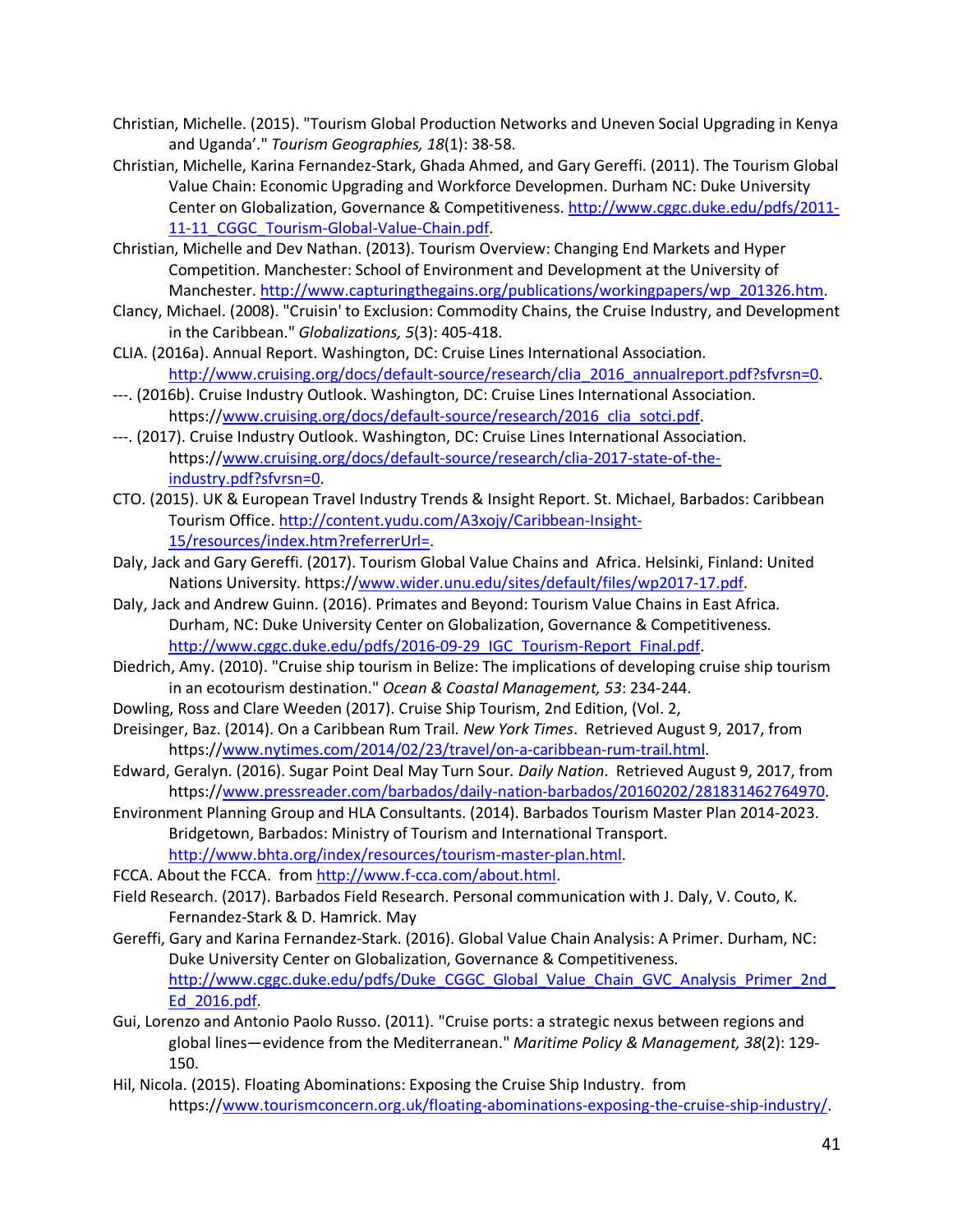- IFC. (2014). Assessment of the Economic Impact of Cruise Ships to Vanuatu. Washington, DC: International Finance Corporation. https://openknowledge.worldbank.org/handle/10986/23836.
- ---. (2016). Assessment of the Economic Impact of Cruise Tourism in Papua New Guinea and Solomon Islands. Washington DC: International Finance Corporation.
- https://openknowledge.worldbank.org/handle/10986/25394. Kasriel-Alexander, Daphne. (2016). Future Watch: The Reinvention of Cruising. London, United Kingdom: Euromonitor International. http://www.euromonitor.com/.
- Maddon, Marlon. (2017). Sugar Point terminal not abandoned, says Sealy*. Barbados Today*. February 28 Retrieved August 9, 2017, from https://www.barbadostoday.bb/2017/02/28/sugar-pointterminal-not-abandoned-says-sealy/.
- Morello, Robert. (2015). The Average Salary of Cruise Ship Workers*. Houston Chronicle*. Retrieved August 9, 2017, from http://work.chron.com/average-salary-cruise-ship-workers-1932.html.
- Norwegian Cruise Lines. (2017). 2016 Annual Report. http://www.nxtbook.com/nxtbooks/ncl/annualreport\_2016/.
- OSAC. (2017). Overall Crime and Safety Situation: Overseas Security Advisory Council. https://www.osac.gov/pages/ContentReportDetails.aspx?cid=21723.
- Peisley, Tony. (2012). Port Fees: Who Pays Who? : Ashcroft and Associates. http://www.ashcroftandassociates.com/images/CIS-2012-Article-2.pdf.
- Port St. Maarten. Passenger Port. from http://www.portstmaarten.com.
- Rodrigue, Jean-Paul and Theo Notteboom. (2013). "The geography of cruises: Itineraries, not destinations." *Applied Geography, 38*: 31-42.
- Royal Caribbean. (2017). 2016 Annual Report. http://www.rclcorporate.com/content/uploads/2016- Form-10-K-RCL-ir.pdf.
- Smith, Oliver. (2015). New Cruise Ship Will be World's Largest*. Daily Telegraph*. Retrieved August 9, 2017, from http://www.telegraph.co.uk/travel/cruises/news/New-cruise-ship-will-be-worldslargest/.
- St. Maarten Harbour Group. (2003). "St maarten--the friendly island." *International Cruise & Ferry Review,,*: 157.
- St. Maarten Today. (2012). Blue Mall's developers and Port Services collaborating on Dutch Village*. St. Maarten Today*. Retrieved August 9, 2017, from http://www.todaysxm.com/blue-mallsdevelopers-and-port-services-collaborating-on-dutch-village/.
- St. Maarten Today. (2016). St. Maarten Port reports five percent fewer cruise arrivals in 2015*. St. Maarten Today*. Retrieved August 9, 2017, from http://www.todaysxm.com/st-maarten-portreports-five-percent-fewer-cruise-arrivals-in-2015/.
- Terry, William. (2009). "Working on the Water: On Legal Space and Seafarer Protection in the Cruise Industry." *Economic Geography, 85*(4): 463–482.
- UNWTO. (2016). Tourism Highlights. Madrid, Spain: United Nations World Tourism Organization. http://www.e-unwto.org/doi/pdf/10.18111/9789284418145.
- Wood, Robert. (2004). Cruise Ships Deterritorialized Destinations. In L. Lumsdon & S. Page (Eds.), *Tourism and Transport Issues and Agenda for the New Millennium* (pp. 133-145). Amsterdam: Elsevier.
- WTO. (2008). *Cruise Tourism: Current Situation and Trends.* Madrid (España): World Tourism Organization.
- WTTC. (2017a). Global Economic Impact & Issues. London, United Kingdom: World Travel & Tourism Council. https://www.wttc.org/-/media/files/reports/economic-impact-research/2017 documents/global-economic-impact-and-issues-2017.pdf.